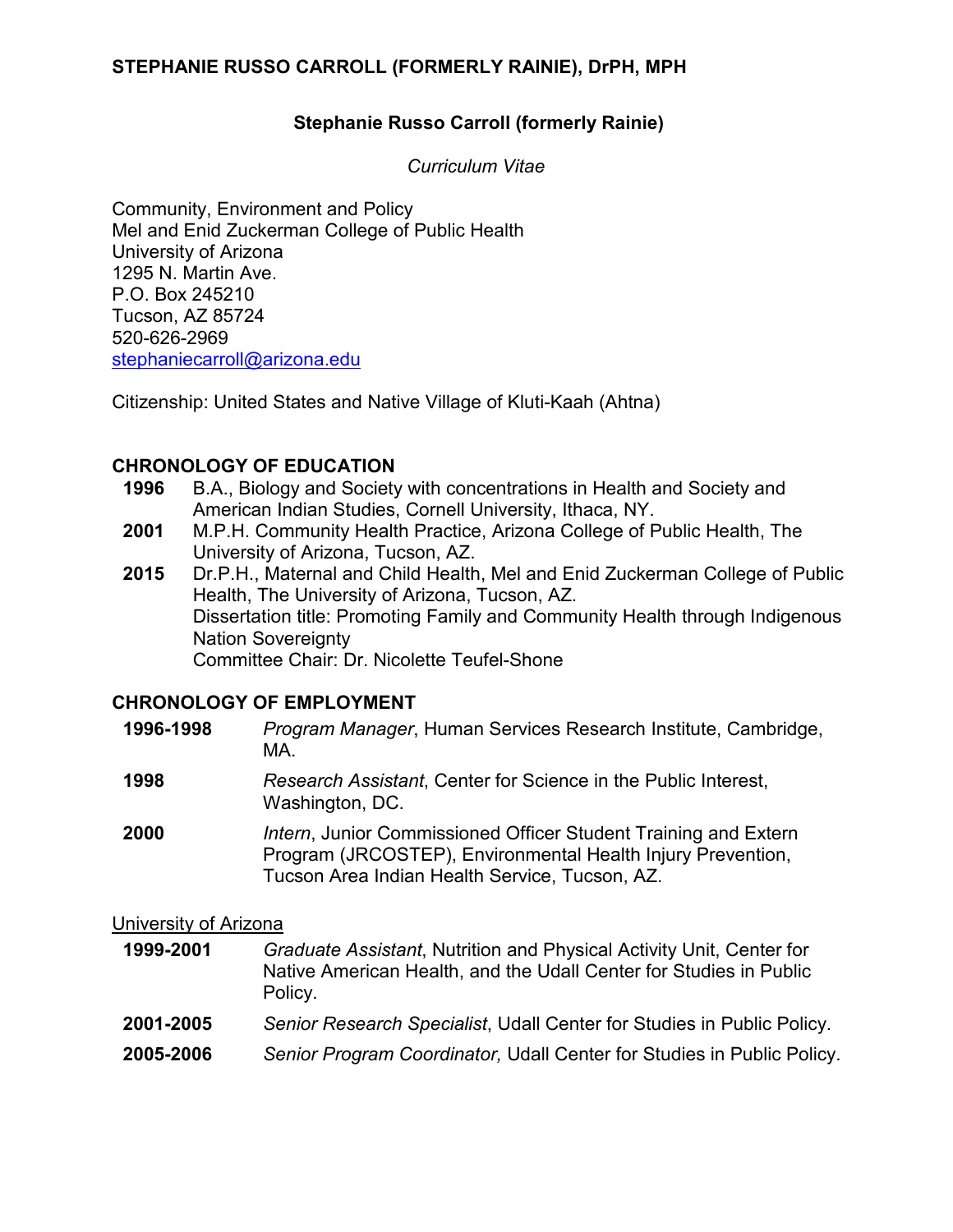**2002-2009** *Research Coordinator*, Native Nations Institute, Udall Center for Studies in Public Policy. **2006-2013** *Operations Manager*, Udall Center for Studies in Public Policy. **2009-2016** *Senior Researcher*, Native Nations Institute, Udall Center for Studies in Public Policy. **2013** *Assistant Director*, Udall Center for Studies in Public Policy. **2012-present** *Manager* – Tribal Health Program, Native Nations Institute, Udall Center for Studies in Public Policy, The University of Arizona, Tucson, AZ. **2015-2017** *Assistant Director*, Center for Indigenous Environmental Health Research, Mel and Enid Zuckerman College of Public Health. **2015-present** *Associate Director*, Native Nations Institute, Udall Center for Studies in Public Policy. **2016-2017** *Assistant Professor – Public Health*, Udall Center for Studies in Public Policy (NTE). **2016-2017** *Assistant Professor*, Public Health Policy and Management, Department of Community, Environment and Policy, Mel and Enid Zuckerman College of Public Health (NTE). **2016-present** *Assistant Professor*, American Indian Studies Graduate Interdisciplinary Program (NTE). **2017-present** *Co-Director*, Center for Indigenous Environmental Health Research, Mel and Enid Zuckerman College of Public Health. **2017-present** *Assistant Research Professor*, Udall Center for Studies in Public Policy (NTE). **2017-present** *Assistant Professor*, Public Health Policy and Management, Department of Community, Environment and Policy, Mel and Enid Zuckerman College of Public Health (TE).

## **HONORS AND AWARDS**

| 1994                    | Outstanding New Member Award, Alpha Omicron Pi Fraternity                                   |
|-------------------------|---------------------------------------------------------------------------------------------|
| 1995-1996               | <b>Copper River Native Association Scholarship</b>                                          |
| 2000                    | Fort McDowell Wassaja Memorial Scholarship                                                  |
| 1999-2001               | University of Arizona Graduate College Out-of-State Tuition Scholarship                     |
| 1995-2001/<br>2009-2015 | Ahtna Heritage Foundation Scholarship                                                       |
| 2000-2001               | Alaska Native Tribal Health Consortium Scholarship                                          |
| 2001                    | Distinguished Presentation Award, Arizona College of Public Health<br>Internship Conference |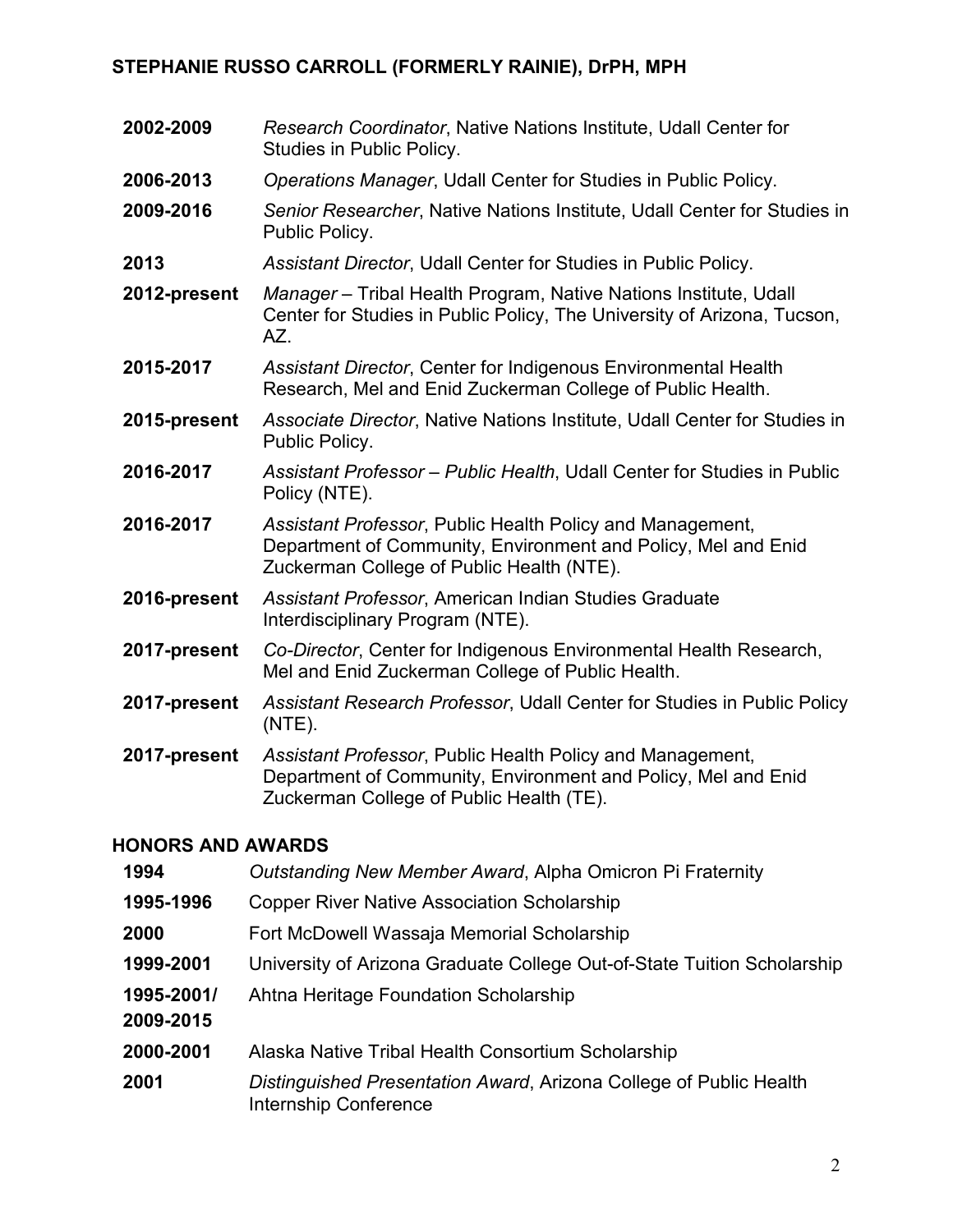| 2005      | Alumni Inductee, Delta Omega Honor Society (Public Health)                                                                                                                  |  |
|-----------|-----------------------------------------------------------------------------------------------------------------------------------------------------------------------------|--|
| 2010-2011 | <b>Zuckerman Family Foundation Scholarship</b>                                                                                                                              |  |
| 2010-2015 | <b>Ecotrust Native American Scholarship</b>                                                                                                                                 |  |
| 2012      | Travel Award, Dean's Circle of Excellence, Mel and Enid Zuckerman<br>College of Public Health and Graduate, The University of Arizona                                       |  |
| 2012      | Travel Award, Graduate Professional Student Council, The University of<br>Arizona                                                                                           |  |
| 2013      | Nominated for Outstanding Teaching Assistant, Mel and Enid Zuckerman<br>College of Public Health, The University of Arizona                                                 |  |
| 2015      | Student Inductee, Delta Omega Honor Society (Public Health)                                                                                                                 |  |
| 2017      | Selected as National Institute on Minority Health and Health Disparities<br>(NIMHD) Health Disparities Research Institute (HDRI) Scholar                                    |  |
| 2020      | Intersectional Advocacy for Equity in STEM Award from the University of<br>Arizona Women in Science and Engineering Program and the Women in<br><b>STEM Student Council</b> |  |

## **SERVICE / OUTREACH**

Local/State Outreach

Local/State Service Contributions

## *In Previous Rank*

| 1999-2000 | Tutor/Mentor, Sunnyside Unified School District Tutor, Tucson, AZ. |
|-----------|--------------------------------------------------------------------|
|-----------|--------------------------------------------------------------------|

- **2000-2001** *Research Volunteer*, Community Health Status Assessment Planning Committee, Pascua Yaqui Tribe Health Department, Tucson, AZ.
- **2006-2008** *Board Member (Treasurer)*, Desert Sky Community School, Tucson, AZ.
- **2009-2011** *Board Member*, Native Images, Inc., Tucson, AZ.

*In Current Rank*

| 2017-2018 | Board Member, Living Streets Alliance, Tucson, AZ. |
|-----------|----------------------------------------------------|
|-----------|----------------------------------------------------|

**2018-present** *Advisory Council,* Living Streets Alliance, Tucson, AZ.

# Local/State Community Presentations

## *In Previous Rank*

- **2013 Rainie, Stephanie Carroll**, "American Indian Student Research and Support," Mel and Enid Zuckerman College of Public Health Dean's Circle of Excellence Donor Dinner, April 27, 2013, Tucson, AZ.
- **2014 Rainie, Stephanie Carroll**, "Tribal Governments: Where They Fit Economics," Humanities Seminars Program, College of Humanities, The University of Arizona, July 23 and 30, 2014, Tucson, AZ.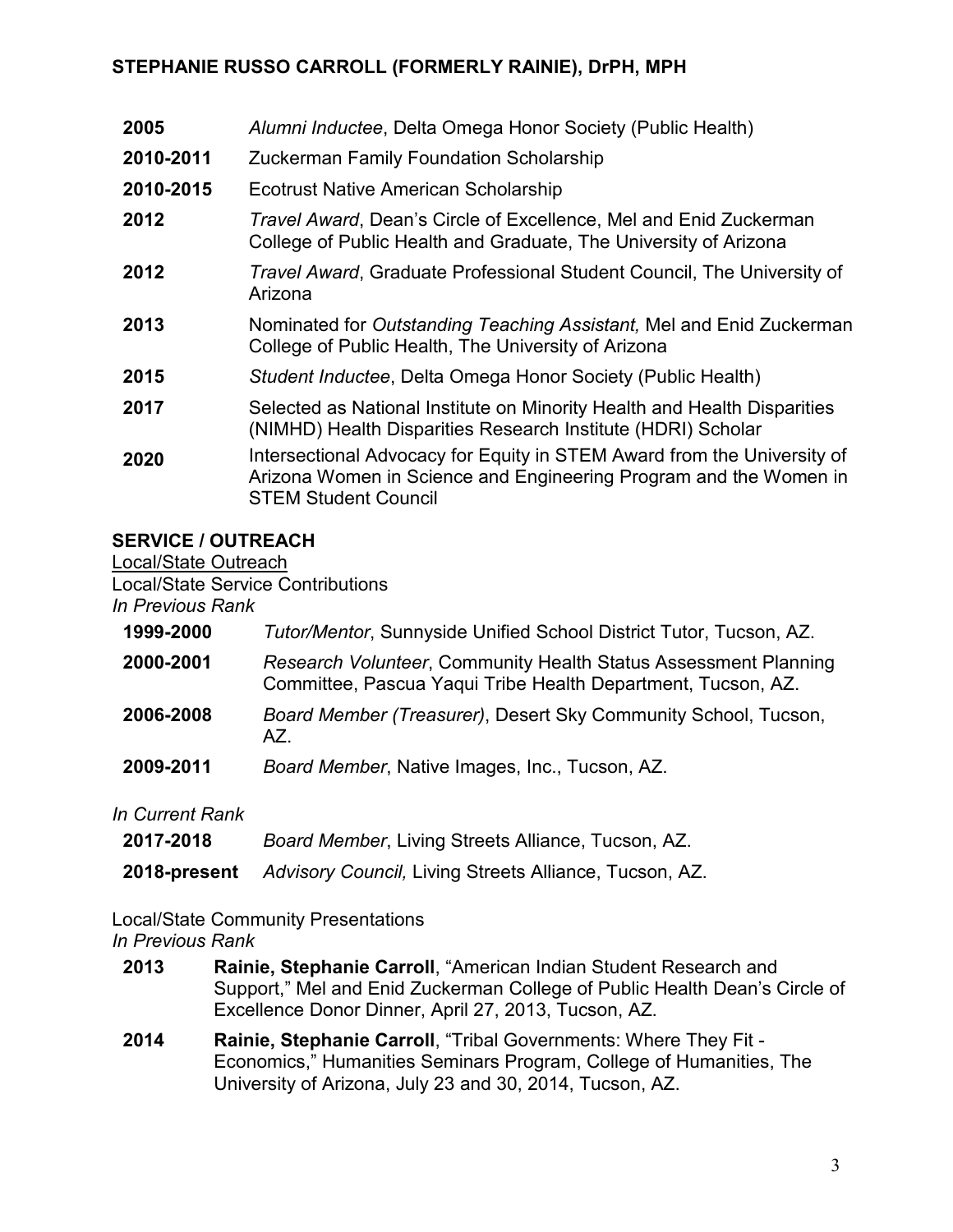#### *In Current Rank*

- **2016 Rainie, Stephanie Carroll**, Carmella Kahn\*\*, Christina Ore de Boehm\*\*, "Nation Building for Tribal Wellness," Arizona Indian Education Youth Conference, November 29-30, 2016, Tucson, AZ.
- **2018** Walter, Maggie, **Stephanie Carroll Rainie**, "Indigenous Data Sovereignty," School of Social Transformation, Arizona State University, November 27, 2018, Tempe, AZ.

\*\* Indicates student author

Local/State Conferences Organized *In Current Rank*

**2017** *Planning Committee*, Arizona Rural Health Conference, Flagstaff, AZ, July 25-26, 2017.

Local/State Workshops Organized

- *In Previous Rank*
- **2003** *Planning Coordinator*, "Native Nations, the Environment, and the State of California: A Workshop on Tribal-State Relationships and Environmental Quality Issues." Co-sponsored by the Morris K. Udall Foundation; California Environmental Protection Agency, Border Environmental Program; and the U.S. Environmental Protection Agency, Region 9. April 14-15, 2003. Temecula, CA.

- **2018** *Lead,* University of Arizona Native Faculty Policy Forum: Scholars Roles in the Governance of Indigenous Data in Arizona. September 7-8, 2018.
- **2018** *Planning Committee Member, "*Indigenous Foods Knowledge Network Inaugural Meeting*.* Co-hosted by the Gila River Indian Community, University of Colorado Boulder, and the University of Arizona. March 1-2, 2018. Gila River Indian Community, AZ.
- **2019** *Planning Committee Member, "*Indigenous Foods Knowledge Network Meeting*.*" Co-hosted by the Tohono O'odham Nation, University of Colorado Boulder, and the University of Arizona. March 13-15, 2019. Tohono O'odham Nation and Tucson, AZ.
- **2019** *Lead*, "Indigenous Data Sovereignty Summit in Arizona." Co- hosted by the Intertribal Council of Arizona, Native Nations Institute at the University of Arizona, and the US Indigenous Data Sovereignty Network. April 24, 2019. Phoenix, AZ.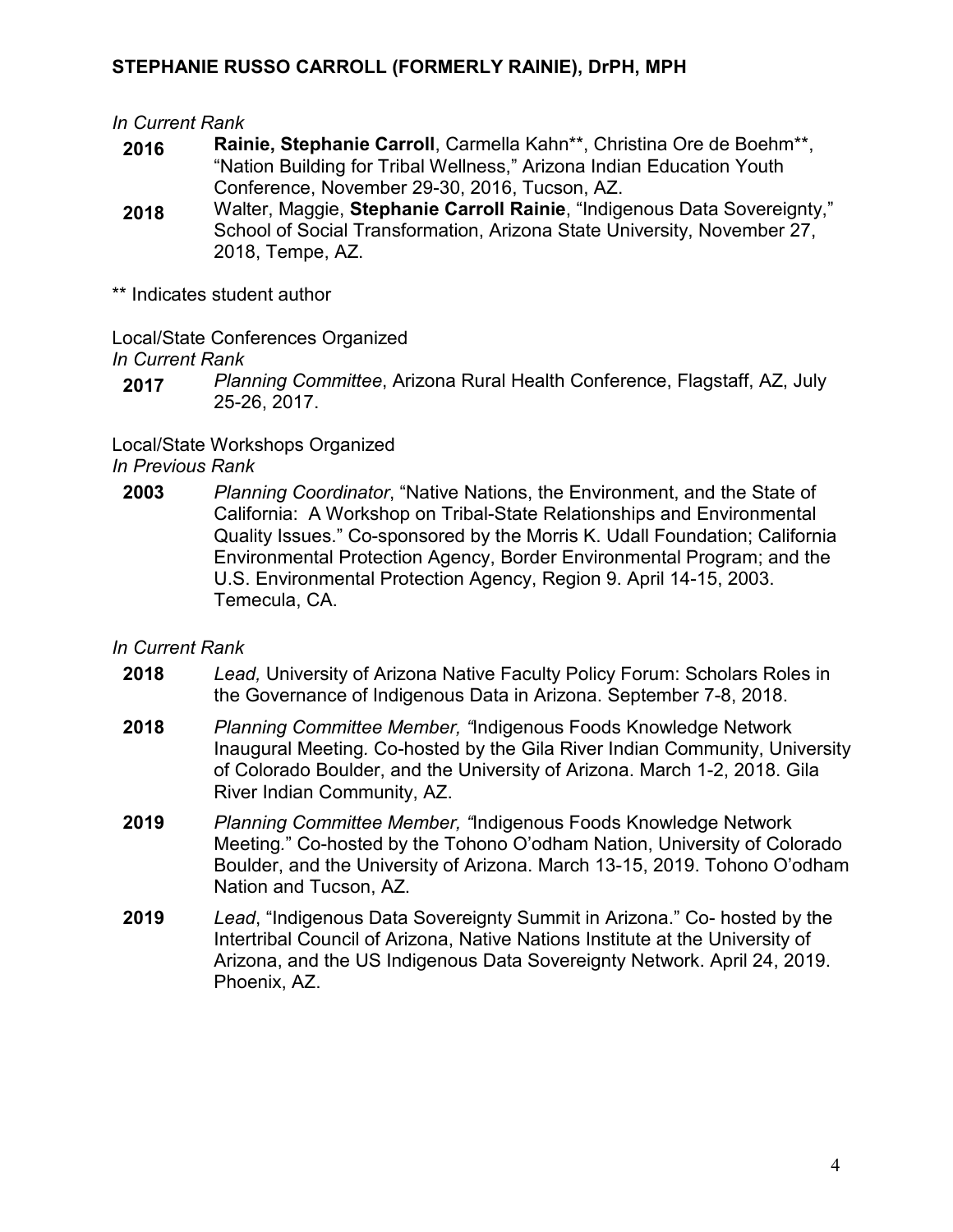# Local Media

*In Previous Rank*

**2009** Ruiz-McGill, Rebecca. (2009, July 24). Research finds tribal management key to improved health services. *UA News.* Online news article. Retrieved from http://uanews.org/story/research-finds-tribal-management-keyimproved-health-services. Accessed July 16, 2014 **2011** Ruiz-McGill, Rebecca. (2011, June 29). UA Native Nations Institute to study tribal health care. *UA News*. Online news article. Retrieved from http://uanews.org/story/ua-native-nations-institute-study-tribal-health-care. Accessed July 16, 2014 **2012** Kelly, Gerri. (2012, September 20). Graduate students invited to speak at international conference in Australia. *University of Arizona College of Public Health news*. Retrieved from http://publichealth.arizona.edu/news/2012/graduate-students-invited-speakinternational-conference-australia. Accessed July 16, 2014 **2012 Rainie, Stephanie Carroll**, Christina Ore de Boehm. Local experts explore Indigenous health worldwide. (2012, November 5). Interview with Tony Paniagua. *Arizona Illustrated*. Television Interview. Retrieved from https://originals.azpm.org/p/on-azill/2012/11/5/18310-health-amongindigenous-populations/. Accessed July 16, 2014 **2014** Schultz, Jennifer, **Stephanie Carroll Rainie**, Aurora Trujillo. (2014, July 16). Study evaluates young Native adults' connections to tribal lands. Interview with Andrea Kelly. *Arizona Public Media*. Radio Interview. Retrieved from [https://www.azpm.org/p/top-news/2014/7/16/39586-study-evaluates-young](https://mail.catnet.arizona.edu/owa/redir.aspx?C=5fS8AmWhrkakG4EALG6T7uG6icZwddEInddrKJgtzT_05FL9EDxB8Y6XH9_XeWfxTc5phbkTwNI.&URL=https%3a%2f%2fwww.azpm.org%2fp%2ftop-news%2f2014%2f7%2f16%2f39586-study-evaluates-young-native-adults-connection-to-tribal-lands%2f)[native-adults-connection-to-tribal-lands/.](https://mail.catnet.arizona.edu/owa/redir.aspx?C=5fS8AmWhrkakG4EALG6T7uG6icZwddEInddrKJgtzT_05FL9EDxB8Y6XH9_XeWfxTc5phbkTwNI.&URL=https%3a%2f%2fwww.azpm.org%2fp%2ftop-news%2f2014%2f7%2f16%2f39586-study-evaluates-young-native-adults-connection-to-tribal-lands%2f) Accessed July 16, 2014. **2015** Schultz, Jennifer, **Stephanie Carroll Rainie**. (2015, August 8). Metro Week: Native American youth desire ties to homeland. Television interview with Andrea Kelly. *Arizona Public Media*. Retrieved from https://originals.azpm.org/p/on-metroweek/2015/8/7/69718-metro-weekstudy-shows-native-american-youth-want-to-connect-withreservations/. Accessed December 6, 2015.

# *In Current Rank*

**2018** Ingrique Salt. (2018). How we as Indigenous peoples challenge science. *Indigenous Stewards* 3;5-6. Tucson: Southwest Environmental Health Sciences Center at the College of Pharmacy, University of Arizona.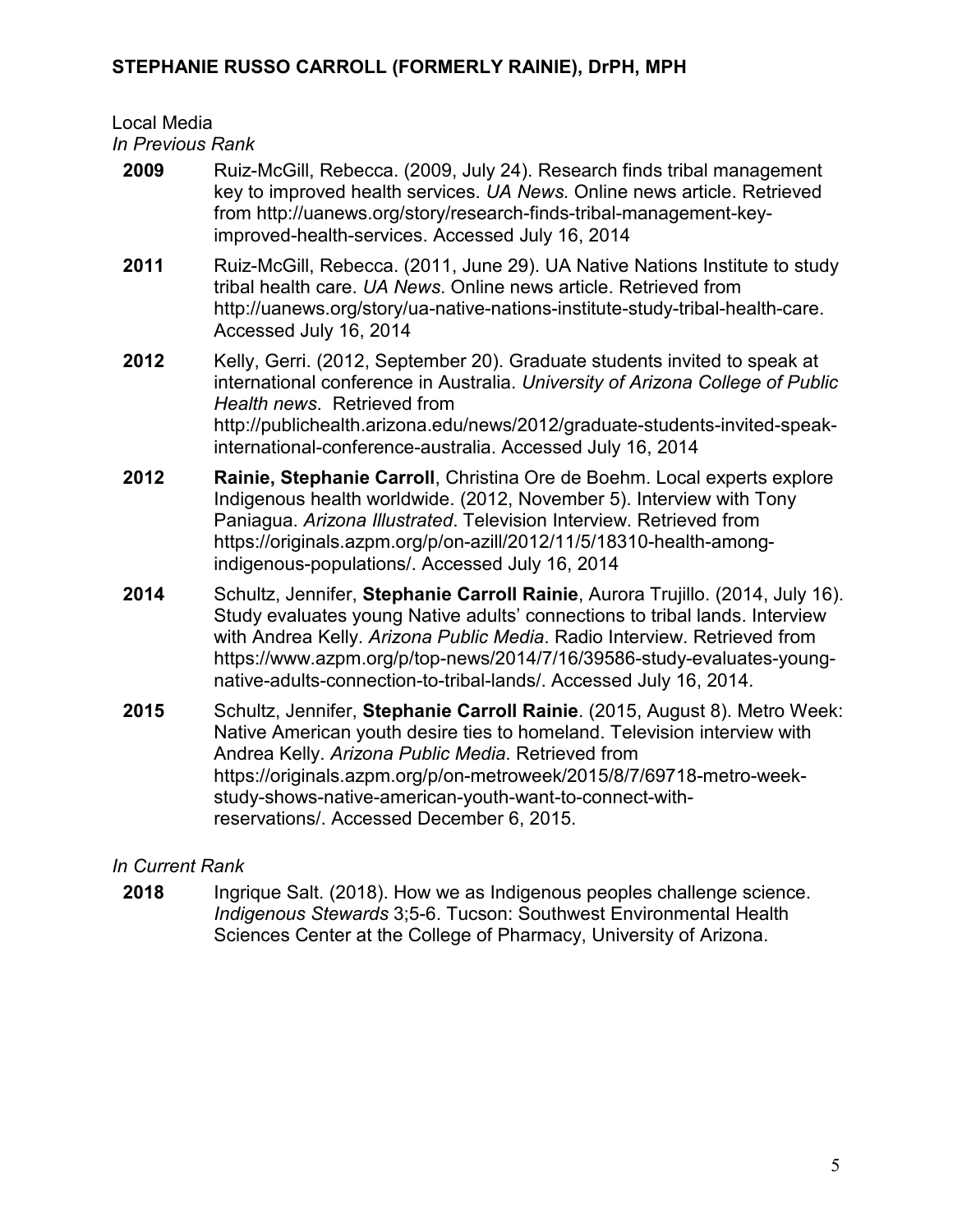#### National/International Outreach

National Service Contributions

*In Previous Rank*

| 1998            | Legislative Volunteer, National Congress of American Indians,<br>Washington, DC.                                                                                                                                                                                                                           |
|-----------------|------------------------------------------------------------------------------------------------------------------------------------------------------------------------------------------------------------------------------------------------------------------------------------------------------------|
| 2003, 2009      | Site Visitor, "Honoring Contributions in the Governance of American<br>Indian Nations: An Awards Program that Identifies, Celebrates &<br>Shares Outstanding Examples of Tribal Governance," various sites,<br>Harvard Project on American Indian Economic Development, July<br>and August, 2008 and 2003. |
| 2013            | Review Committee Member, National Congress of American<br>Indians, Health Policy Fellow Review Committee.                                                                                                                                                                                                  |
| In Current Rank |                                                                                                                                                                                                                                                                                                            |
| 2004-present    | <b>Committee Member, Cornell University, Cornell Alumni Admissions</b><br>Ambassador Network, Committee 711                                                                                                                                                                                                |
| 2016-present    | Co-Founder and Advisory Board Member, United States Indigenous                                                                                                                                                                                                                                             |

- Data Sovereignty Network **2018-present** *Inaugural Member,* National Academies of Sciences, New Voices in Science, Engineering, and Medicine Network
- **2018-present** *Member,* Board of Regents, Copper River Tribal University
- **2018-present** *Member,* Advisory Council, National Native American Boarding School Coalition

International Service Contributions

# *In Current Rank*

| 2017-present | Co-Founder and Chair, International Indigenous Data Sovereignty |
|--------------|-----------------------------------------------------------------|
|              | Interest Group, Research Data Alliance                          |
| 2019-present | Co-Founder and Chair, Global Indigenous Data Alliance           |

Grant Reviewer *In Previous Rank*

| 11 I GVIUUS I VAIIN        |                                                             |
|----------------------------|-------------------------------------------------------------|
| 2015-2016<br>HeroX, Canada | Operation Blue Sky: Aboriginal Health Initiative, MNP LLP & |

*In Current Rank*

| 2018-present | Royal Society of New Zealand |
|--------------|------------------------------|
|--------------|------------------------------|

**2019-present** Lever for Change, MacArthur Foundation

Peer Reviewer – Journals *In Current Rank*

|              | Associate Editor, International Indigenous Policy Journal |
|--------------|-----------------------------------------------------------|
| 2014-present |                                                           |
| 2018         | American Indian Culture and Research Journal              |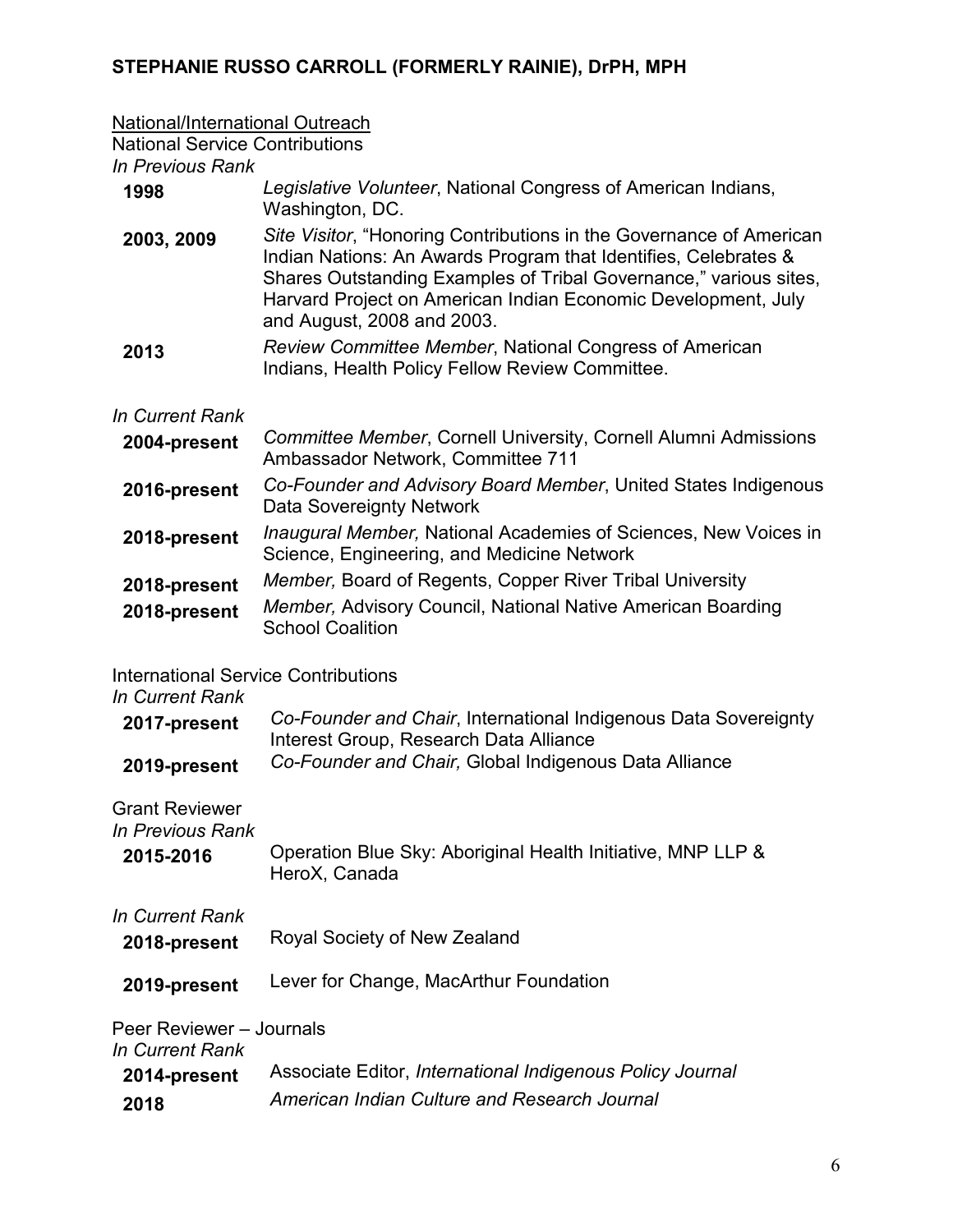- **2018** *International Journal of Circumpolar Health*
- **2019** *Science Technology and Human Values*

Peer Reviewer – Other Documents

*In Previous Rank*

**2009** National Congress of American Indians Policy Research Center. 2009. "Research that Benefits Native Communities: A Guide for Tribal Leaders." Washington, DC: National Congress of American Indians.

*In Current Rank*

**2018** Rubin, Victor, Danielle Ngo, Ángel Ross, Dalila Butler, and Nisha Balaram. 2018. "Counting a Diverse Nation: Disaggregating Data on Race and Ethnicity to Advance a Culture of Health." Oakland: PolicyLink.

National/International Community Presentations

*In Previous Rank*

- **2008 Rainie, Stephanie Carroll**, Miriam Jorgensen, Stephen Cornell, Jaime Arsenault, Stephen Corral. "Improving Health Access and Outcomes in Native American Communities: What Can Tribes Do?" and "Gender and Employment in Indian Country." Native Nations Institute International Advisory Committee, June 14, 2008, Vancouver, BC, Canada.
- **2011 Rainie, Stephanie Carroll**, "Opportunities for Improving the Health of Tribal Communities," Udall Scholar Orientation Session, Morris K. and Stewart L. Udall Foundation, August 4, 2011, Tucson, AZ.
- **2011 Rainie, Stephanie Carroll**, Stephen Cornell, Miriam Jorgensen, Rachel Rose Starks, Maura Grogan. "Self Determination and American Indian Health Care: The Shift to Tribal Control." Native Nations Institute International Advisory Committee, September 23, 2011, Tucson, AZ.
- **2012 Rainie, Stephanie Carroll**, Jennifer Lee Schultz, Miriam Jorgensen, Stephen Cornell. "Beyond 'Health Care': Community, Governance, and Culture in the Health and Wellness of Native Nations." Native Nations Institute International Advisory Committee, October 12, 2012, Tucson, AZ.
- **2016 Rainie, Stephanie Carroll**, "The Native Nations Institute," Canadian Aboriginal Health Group, US State Department visit, May 10, 2016, Tucson, AZ.

- **2016 Rainie, Stephanie Carroll**, "Sustainable Healthy Committees Panel" at the Tribal Government Symposium: A forum to build knowledge, understanding, and relationships for the advancement of Tribal Governments in Alaska, Native Nations Institute and Tribal Management Program, University of Alaska, Fairbanks, November 15-17, 2016, Fairbanks, AK.
- **2017 Rainie, Stephanie Carroll**, "Center for Indigenous Environmental Health Research," presented at the Convening for Indigenous Australian Scholars, The University of Arizona, February 13, 2017, Tucson, AZ.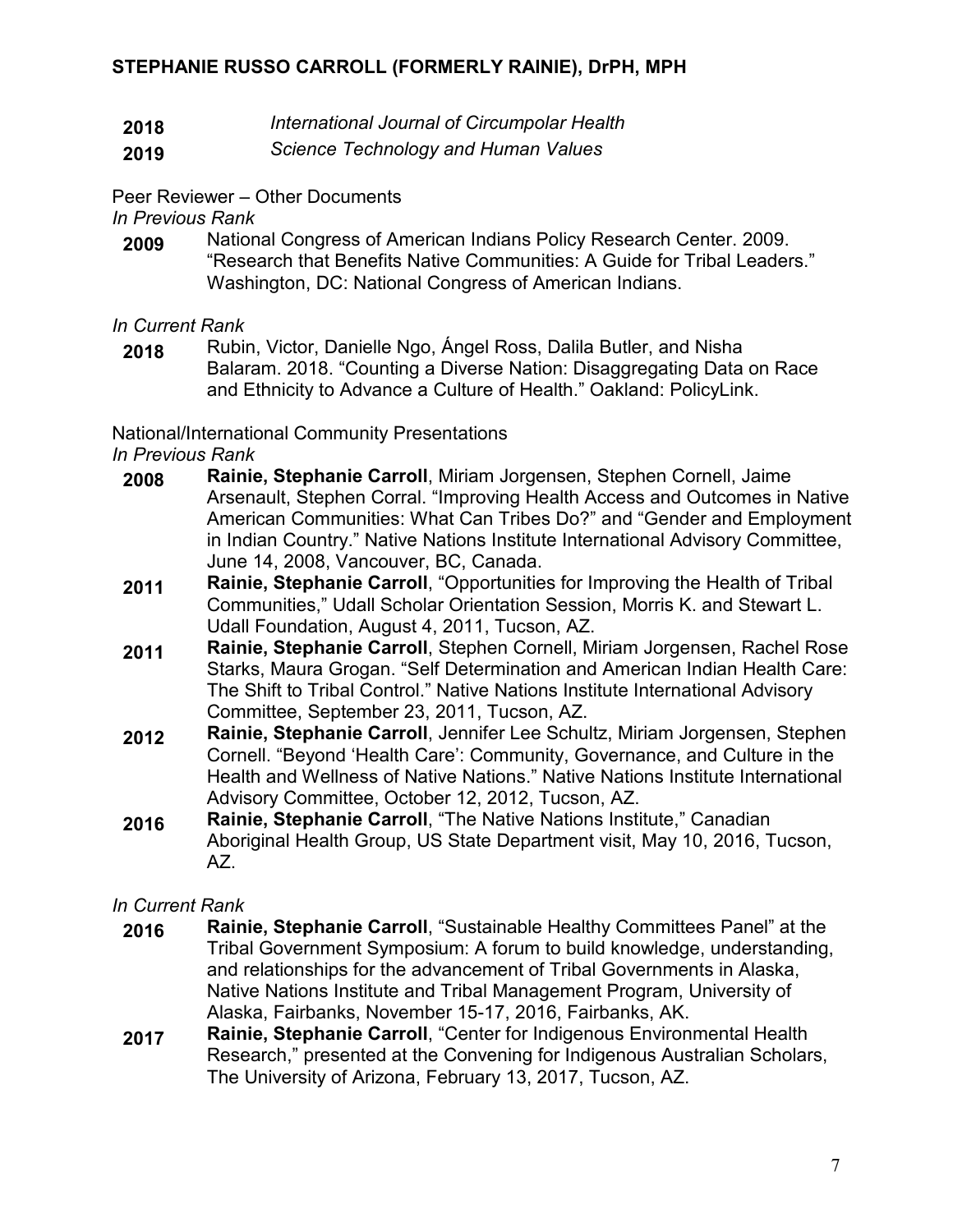- **2017 Rainie, Stephanie Carroll**, "Indigenous Data Sovereignty," presented at the Policy Forum: Indigenous Cultural Uses of Water, Native Nations Institute and the Institute for the Environment, University of Arizona, April 11-13, 2017, Tucson, AZ.
- **2017 Rainie, Stephanie Carroll**, "Indigenous Data Sovereignty and Governance," presented at Nation Rebuilding for Wellness: Indigenous Data Sovereignty and Governance, Center for Native American Health, University of New Mexico. May 16-17, 2017, Albuquerque, NM.
- **2017 Rainie, Stephanie Carroll,** "Exploring Data for Nation Building: Indigenous Data Sovereignty and Governance," BIA Native American Water Corps Program, July 14, 2017, Tucson, AZ.
- **2017 Rainie, Stephanie Carroll,** and Maggie Walter, "Exploring Data Sovereignty for Self-Determination: Indigenous Data Sovereignty and Governance," Jumbunna Institute: UTS Indigenous Nation Building International Workshop Series, October 19-21, 2017, Sydney, Australia.
- **2017 Rainie, Stephanie Carroll, "**Data Governance: Towards Indigenous Data Sovereignty," Victoria Aboriginal Community Controlled Health Organization, Inc., Members Meeting, October 17, 2017, Lakes Entrance, VIC, Australia.

National/International Conferences Organized

*In Previous Rank*

- **1997** *Planning Committee Member*, "First National Conference on Multicultural Mental Health Research into the 21<sup>st</sup> Century," October 1997, Boston, MA.
- **2001** *Planning Committee Member*, "Should Government Cover Traditional Indian Medicine?" co-sponsored by the University of Arizona College of Medicine and the Indian Health Service Clinical Support Center, September 6-8, 2001, Scottsdale, AZ.
- **2001** *Planning Coordinator*, "Building Native Nations: Environment, Natural Resources, and Governance," co-sponsored by the Native Nations Institute for Leadership, Management, and Governance at the Udall Center for Studies in Public Policy, The University of Arizona; the Morris K. Udall Foundation; the U.S. Environmental Protection Agency; and the Pascua Yaqui Tribe, December 11-13, 2001, Tucson, AZ.

- **2018** *Program Committee Member*, 5<sup>th</sup> International Open Data Conference, "The Future is Open," September 20-21, 2018, Buenos Aires, Argentina.
- **2020** *Program Committee Member*, 6th International Open Data Conference, "Data 4 Development," November 18-20, 2020, Nairobi, Kenya.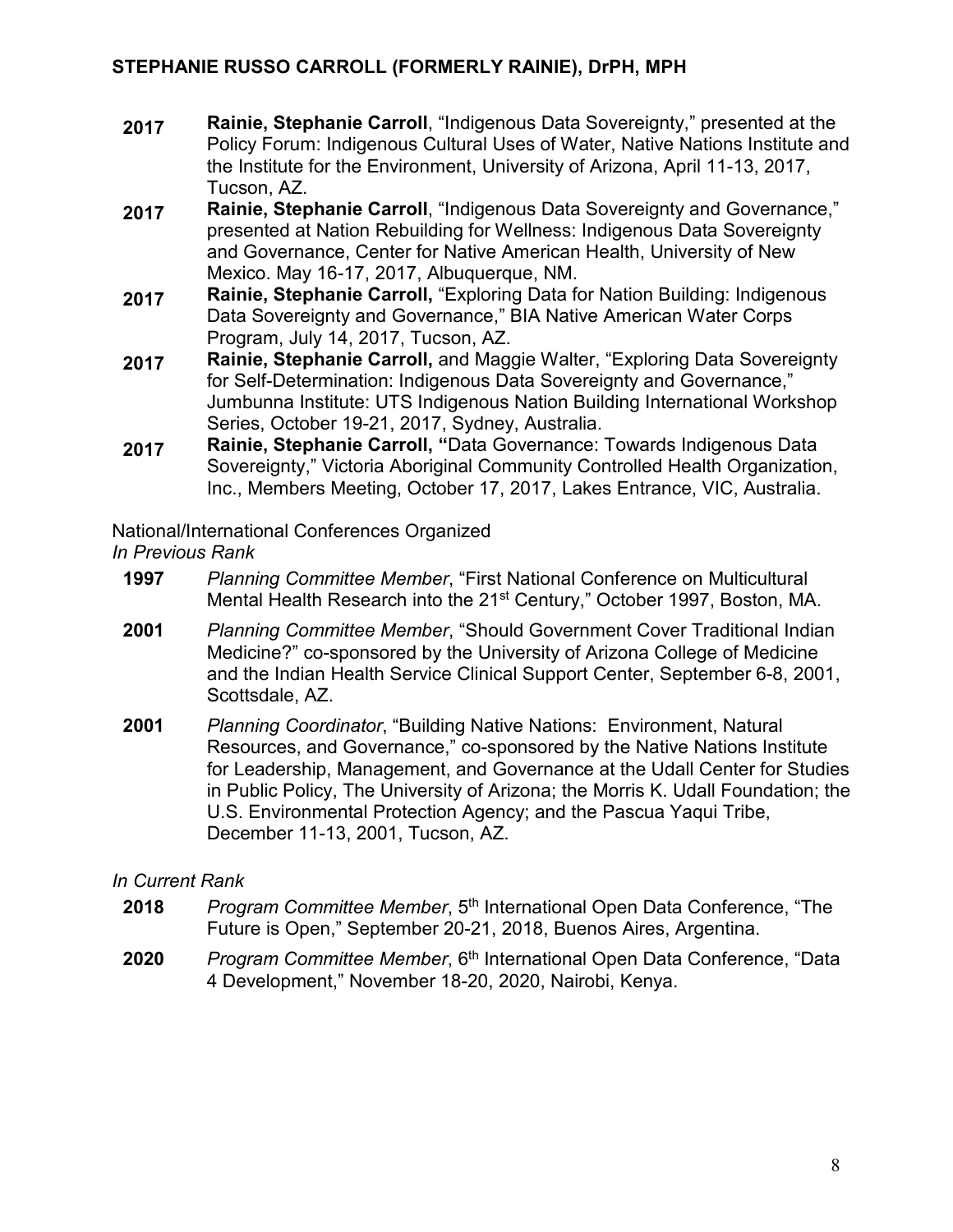National/International Symposia Organized *In Previous Rank*

- **2014** *Lead*, "Community, Governance, and Culture in the Health of Native Nations: A Policy Forum," Native Nations Institute, University of Arizona, April 14-15, 2014, Tucson, AZ.
- **2014** *Planning Committee Member*, "Social Determinants of Health: Indigenous Measures and Off Reservation Meanings," Institute Indigenous Knowledge and Development, University of New Mexico, September 17-18, 2014, Albuquerque, NM.

*In Current Rank*

- **2016** *Lead*, "International Indigenous Open Data Summit," official pre-event to the International Open Data Conference, October 5, 2016, Madrid, Spain.
- **2016** *Lead*, "Tribal Government Symposium: A forum to build knowledge, understanding, and relationships for the advancement of Tribal Governments in Alaska," Native Nations Institute and Tribal Management Program, University of Alaska, Fairbanks, November 15-17, 2016, Fairbanks, AK.
- **2017** *Planning Committee Member*, "Policy Forum: Indigenous Cultural Uses of Water," Native Nations Institute and the Institute for the Environment, University of Arizona, April 11-13, 2017, Tucson, AZ.
- **2017** *Planning Committee Member*, "Policy Forum: The Governance of Indigenous Data," Native Nations Institute at the University of Arizona, University of California Los Angeles, and the US Indigenous Data Sovereignty Network, May 18-19, 2017, Los Angeles, CA.
- **2018** *Co-Lead*, "Policy Forum Supporting Tribal Data Governance for Community Resilience: A Southwest Indigenous Climate Summit," Climate Assessment for the Southwest, Native Nations Institute, and the Institute for the Environment at the University of Arizona, and the US Indigenous Data Sovereignty Network, September 11-13, 2018, Tucson, AZ.

National/International Workshops Organized

*In Previous Rank*

- **2015** *Lead*, "Indigenous Social Determinants of Health," Native Nations Institute, University of Arizona, February 17-18, 2015, Tucson, AZ.
- **2015** *Lead*, "Data and Sovereignty," Native Nations Institute, University of Arizona, March 3-4, 2015, Tucson, AZ.

*In Current Rank*

**2016** *Lead*, "Indigenous Data and Information Sovereignty: Making Open Data Work for Indigenous Peoples," convened at the Research Data Alliance 8<sup>th</sup> Plenary, International Data Week 2016, September 15, 2016, Denver, CO.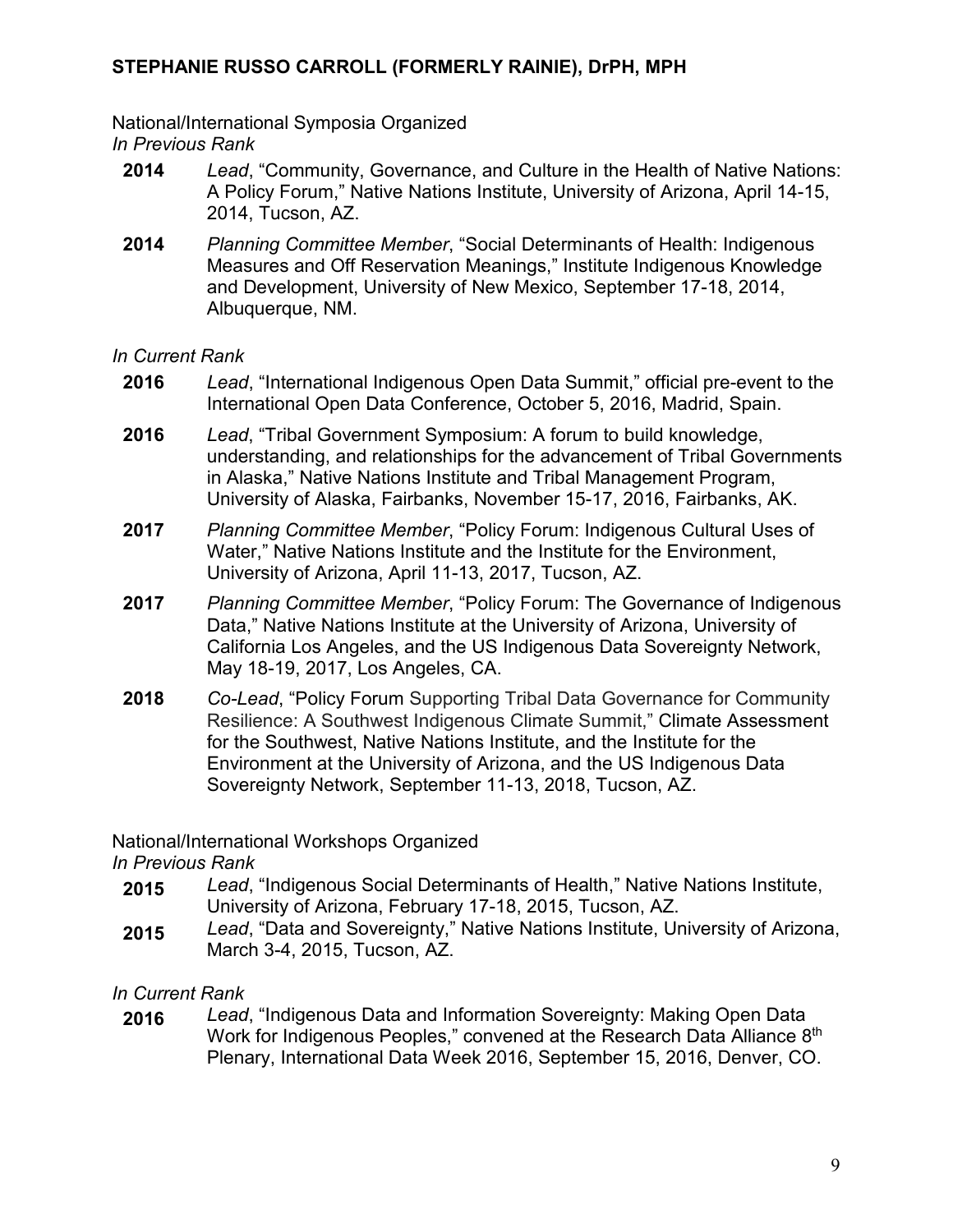- **2017** *Co-Lead*, "Indigenous Data Sovereignty and Governance Masterclass," Australian Indigenous Governance Institute, March 31, 2017, Brisbane, Australia.
- **2017** *Lead*, "Nation Rebuilding for Wellness: Indigenous Data Sovereignty and Governance," Center for Native American Health, University of New Mexico. May 16-17, 2017, Albuquerque, NM.
- **2017** *Lead*, "Exploring Data Sovereignty for Self-Determination: Indigenous Data Sovereignty and Governance," convened at the Jumbunna Institute: UTS Indigenous Nation Building International Workshop Series, October 19-21, 2017, Sydney, Australia.
- **2018** *Co-Lead*, "Introduction to Community-Based Research for Tribal and Environmental Health," convened at the Udall Scholars Orientation, August 7, 2018, Tucson, AZ.
- **2018** *Lead, "*Workshop to Generate Research Data Alliance Recommendations for Indigenous Data Governance," convened at the Research Data Alliance 12<sup>th</sup> Plenary, November 6, 2018, Gaborone, Botswana.
- **2019** *Planning Committee Member, "*Indigenous Foods Knowledge Network Meeting*,"* co-hosted by the Chickaloon Native Village, University of Colorado Boulder, and the University of Arizona, March 13-15, 2019, Chickaloon Native Village and Anchorage, AK.
- **2019** *Co-Lead,* "Advancing an International Indigenous Data Sovereignty Research Strategy," July 10, 2019, Oñati, Spain.
- **2019** *Co-Lead*, "Introduction to Community-Based Research for Tribal and Environmental Health," convened at the Udall Scholars Orientation, August 6, 2019, Tucson, AZ.

National/International Panels Organized

# *In Previous Rank*

**2015** *Co-Lead*, "Indigenous Data and Open Governments," International Indigenous Open Data Summit, 3rd International Open Data Conference, May 28, 2015, Ottawa, ON. Invited.

- **2016** *Lead*, "Data + Indigenous" Impact Panel, International Open Data Conference IODC2016, October 6, 2016, Madrid, Spain. Invited.
- **2017** *Lead*, "Generating Principles and Best Practices in Indigenous Data Sovereignty" at the International Indigenous Data Sovereignty Interest Group Session, Research Data Alliance 10<sup>th</sup> Plenary, September 10, 2017, Montreal, QC. Submitted.
- **2018** *Co-Chair,* "Indigenous Data Sovereignty: Global Progression" roundtable at the Native American and Indigenous Studies Association  $10<sup>th</sup>$  Annual Meeting, May 18, 2018, Los Angeles, CA. Submitted.
- **2018** *Chair,* "The Governance of Indigenous Data: Generating a Framework and Principles" roundtable at the National Congress of American Indian Policy Research Center Pre-Conference Data Institute, June 3, 2018, Kansas City, MO. Submitted.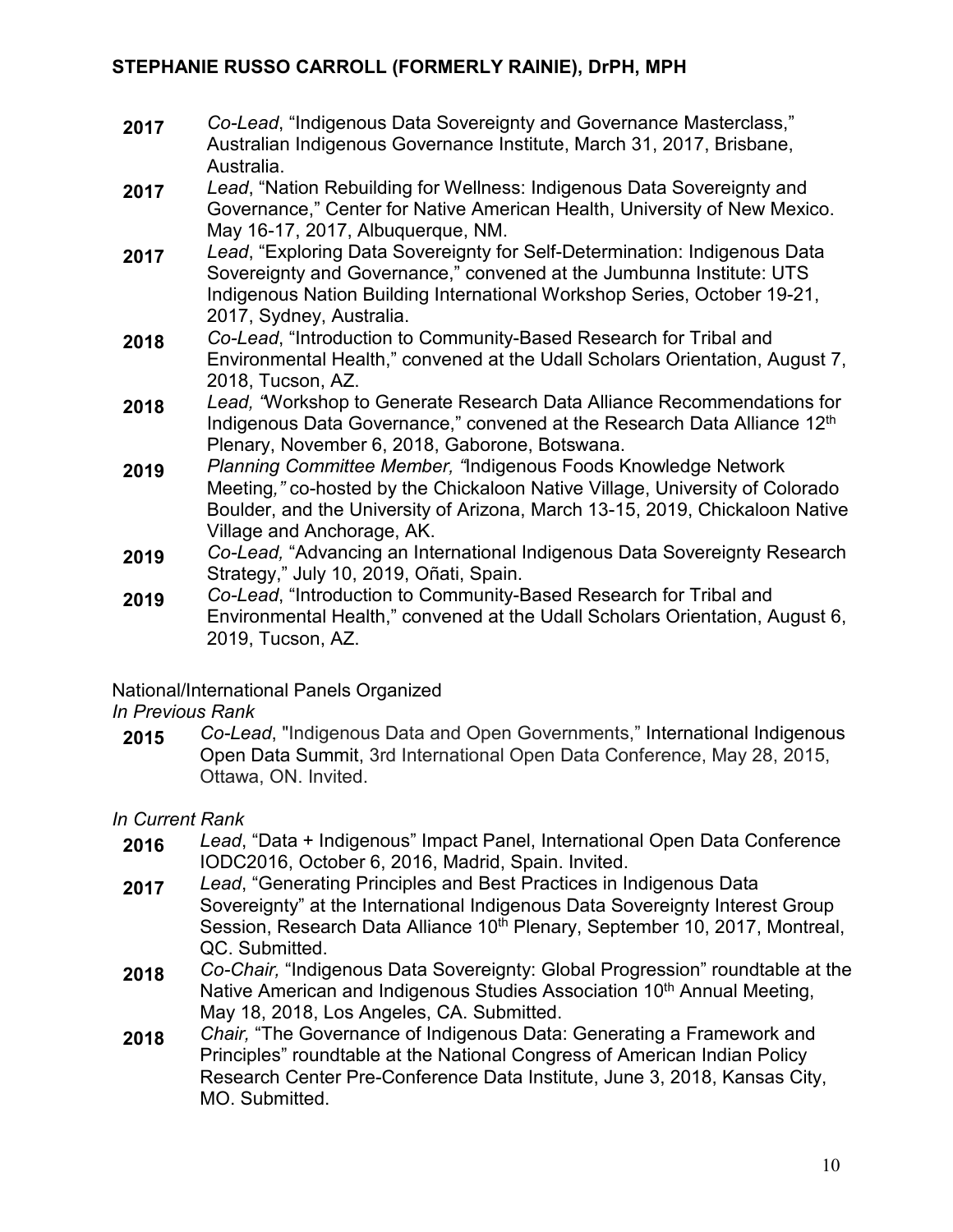- **2018** *Lead*, "Indigenous Data Sovereignty: Science, Research, and the Governance of Indigenous Data" at the Scientific Data Conference part of International Data Week, November 5, 2018, Gaborone, Botswana. Submitted.
- **2018** *Chair*, "PA43C: Indigenous Data Sovereignty: How Scientists and Researchers Can Empower Indigenous Data Governance" session at the American Geophysical Union Conference, December 13, 2018, Washington, DC. **Submitted**

National/International Media

#### *In Previous Rank*

- **2009** Arsenault, Jaime, **Stephanie Carroll Rainie**. (2009, July 19). Does tribal management of health care delivery increase access to care? *Indian Country Today*.
- **2014** Schultz, Jennifer Lee, **Stephanie Carroll Rainie**. (2014, June 3). Good data leads to good sovereignty. *Indian Country Today*. Retrieved from [http://indiancountrytodaymedianetwork.com/2014/06/03/good-data-leads](http://indiancountrytodaymedianetwork.com/2014/06/03/good-data-leads-good-sovereignty)[good-sovereignty.](http://indiancountrytodaymedianetwork.com/2014/06/03/good-data-leads-good-sovereignty) Accessed 25 September 2014.

Professional Memberships

| 2009-present | National Congress of American Indians           |
|--------------|-------------------------------------------------|
| 2009-present | Native American Indigenous Studies Association  |
| 2014         | <b>American Public Health Association</b>       |
| 2017-present | <b>American Geophysical Union</b>               |
| 2018-present | American Indian Science and Engineering Society |

## College and Departmental Service and Committees

*Department of Community, Environment and Policy Service and Committees*

**2017-2018** *Member*, Annual Performance Review (APR) Peer Review **Committee** 

## *Department of Health Promotion Sciences*

- **2012-2013** *Member*, Faculty Search Committee, Division of Health Promotion Sciences, Assistant/Associate Professor of Health Behavior/Health Promotion (Tenure or Tenure Eligible)
- **2018-present** *Member*, Faculty Search Committee, Assistant/Associate/Full Professor, Indigenous Health (Tenure or Tenure Eligible)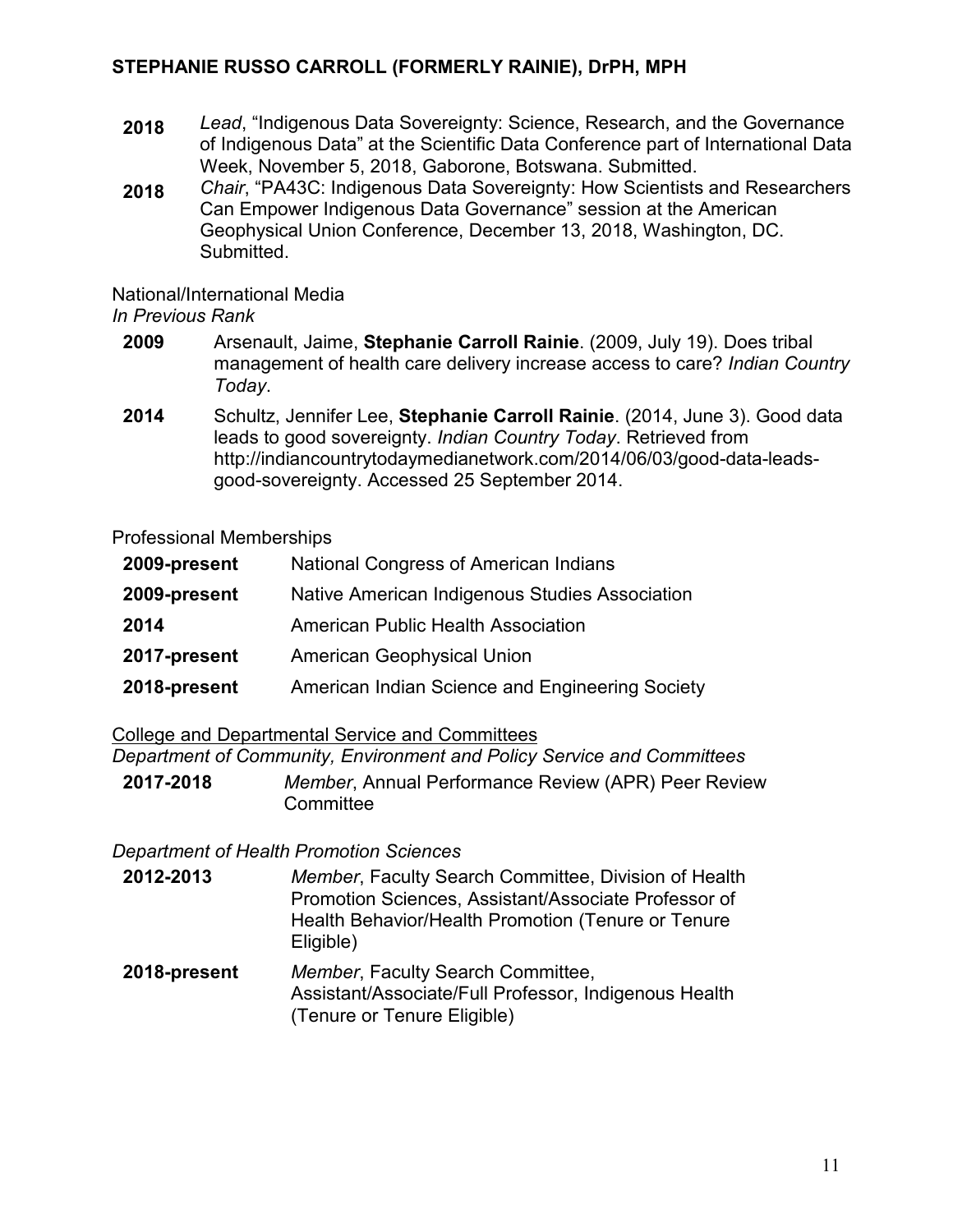*Udall Center for Studies in Public Policy Service and Committees*

**2005-present** *Chair*, Human Subjects Protection Program Departmental Review Committee

*Mel and Enid Zuckerman College of Public Health Service and Committees* **2001-2002** *Member*, Arizona College of Public Health Advising and Mentoring Workgroup **2016-2018** *Member*, American Indian and Indigenous Health Alliance Dr. Lopez Scholarship Board **2017-present** *Member*, Community Engagement, Practice, and Service (CEPAS) Committee, Department of Community, Environment, and Policy **2017-present** *Member*, Committee on Inclusion and Equity, Department of Community, Environment, and Policy **2017-present** *Member*, One Health Program Committee **2017-present** *Member*, One Health Admissions Committee **2019** *Member,* Committee on Promotion Guidelines for Lecturers **2019 - Present** *Member,* Steering Committee, UA/CODATA Center of Excellence in Data for Society

University of Arizona Service and Committees

| 2001         | <b>Member, American Indian Graduate Center Transition Team</b>                                          |
|--------------|---------------------------------------------------------------------------------------------------------|
| 2015-present | Co-Lead, Administrative Core, Center for Indigenous<br><b>Environmental Health</b>                      |
| 2015-present | Co-Lead, Pilot Projects Core, Center for Indigenous<br><b>Environmental Health</b>                      |
| 2016-2018    | Steering Committee, Bridging Biodiversity and Conservation<br>Science                                   |
| 2016-present | Co-Founder and Chair, UA Partnerships for Indigenous<br>Environmental Strategies (UA PIES)              |
| 2016-present | Member, Faculty Advisory Board, Center for Digital Society<br>and Data Studies, College of Information  |
| 2017-present | Member, One Health Consortium                                                                           |
| 2017-present | Co-Founder, Secretary (2018-2019), Vice President (2019-<br>2020), University of Arizona Native Faculty |
| 2018-present | Executive Committee, American Indian Studies, Graduate<br><b>Interdisciplinary Program</b>              |
| 2018-present | <i>Member</i> , Institute of the Environment                                                            |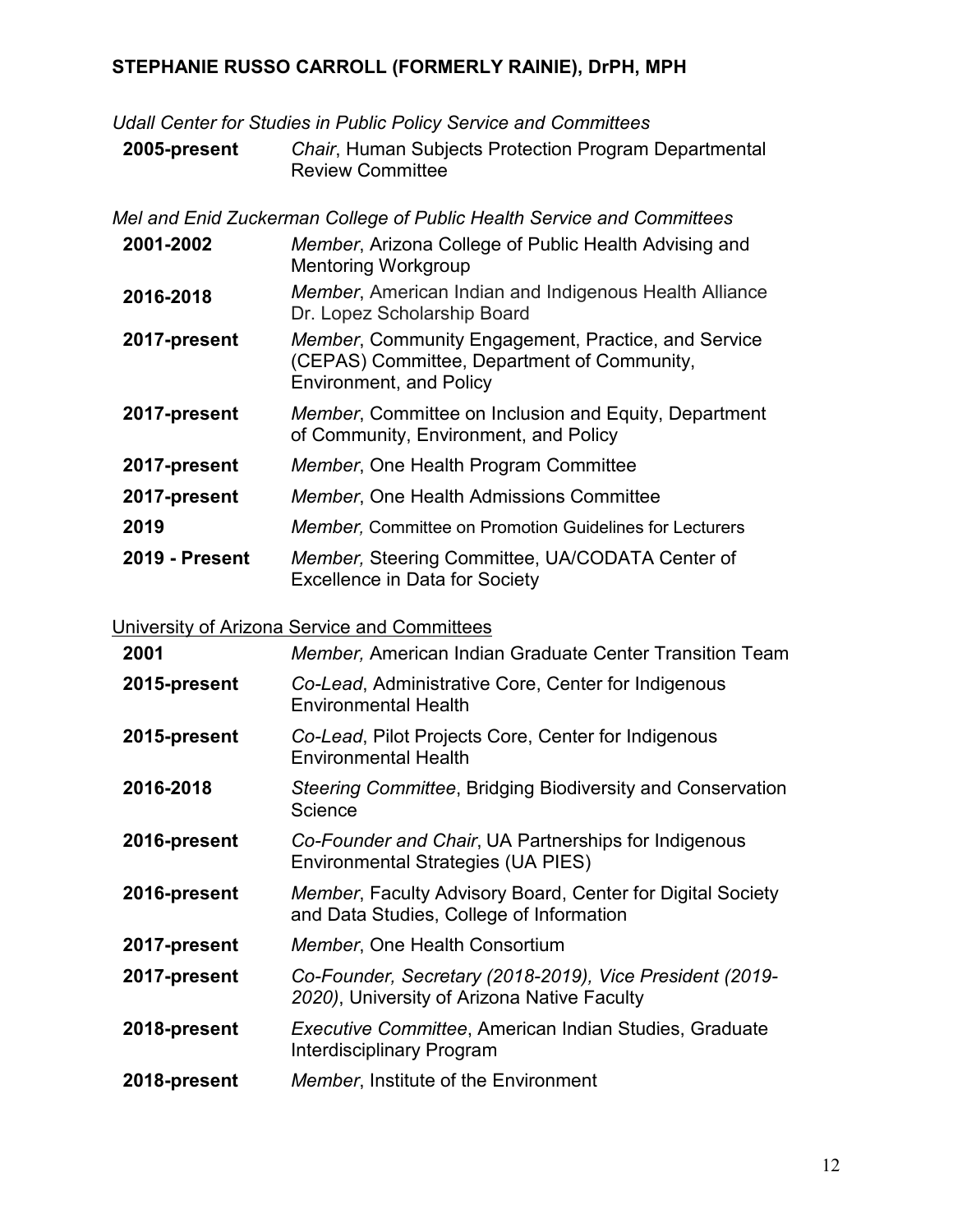| 2018         | Reviewer and Subject Matter Expert, University Career<br>Architecture Project (UCAP), Research - Healthcare and<br>Medical |
|--------------|----------------------------------------------------------------------------------------------------------------------------|
| 2018         | <b>Program Lead and Mentor, Sloan Indigenous Graduate</b><br>Partnership                                                   |
| 2018-present | Lead, University of Arizona Native Faculty & the Native<br>Nations Institute Indigenous Graduate Writing Group             |
| 2019         | <b>Faculty, Bridging Biodiversity and Conservation Science</b>                                                             |
| 2019-present | Member, UAHS AIAN Partnership/Health Equity Strategic<br>Initiative Working Group                                          |

## **PUBLICATIONS/CREATIVE ACTIVITY**

Chapters in Scholarly Books and Monographs

- **2019** Lovett, Ray, Vanessa Lee, Tahu Kukutai, **Stephanie Carroll Rainie**, Jennifer Walker. (2019). "Good Data Practices for Indigenous Data Sovereignty," in Angela Daly, Kate Devitt, & Monique Mann (Eds.), *Good Data*, Amsterdam: Institute of Network Cultures Inc. ISBN 978-94-92302-27-4. http://networkcultures.org/wp-content/uploads/2019/01/Good\_Data.pdf
- **2019 Rainie, Stephanie Carroll**, Tahu Kukutai, Maggie Walter, Oscar Luis Figueroa-Rodriguez, Jennifer Walker, & Per Axelsson. (2019). "Issues in Open Data: Indigenous Data Sovereignty." In T. Davies, S. Walker, M. Rubinstein & F. Perini (Eds) *The State of Open Data: Histories and Horizons* (pp. 300-319). Cape Town and Ottawa: African Minds and International Development Research Centre.
- **2020 Carroll, Stephanie Russo**, Stephen Cornell**,** Stephen, Miriam Jorgensen. "Selfdetermination and Native American health care: The shift to tribal control," in Smith, D.E., Wighton, A., Cornell, S. and Joseph, R. (Eds.), *Indigenous Governance, Indigenous Development: International Case Studies of Common Futures and Common Pathways*, London: Rowman and Littlefield International. Accepted.
- **2020** Kukutai, Tahu, **Stephanie Russo Carroll**, and Maggie Walter. "Indigenous Data Sovereignty," in Berger, D.N. (Ed.), *The Indigenous World 2020*, Copenhagen: International Work Group for Indigenous Affairs. Accepted.
- \*Indicates articles primarily from dissertation
- \*\* Indicates student author

+ Indicates community author

## Refereed Journal Publications

#### *In Previous Rank*

- **2014\*** Schultz, Jennifer Lee\*\*, **Stephanie Carroll Rainie**. "The strategic power of data: A key aspect of sovereignty." *The International Indigenous Policy Journal,* 5(4). DOI: 10.18584/iipj.2014.5.4.1.
- **2015 Rainie, Stephanie Carroll**, Miriam Jorgensen, Stephen Cornell**,** Jaime Arsenault. "The changing landscape of health care provision to American Indian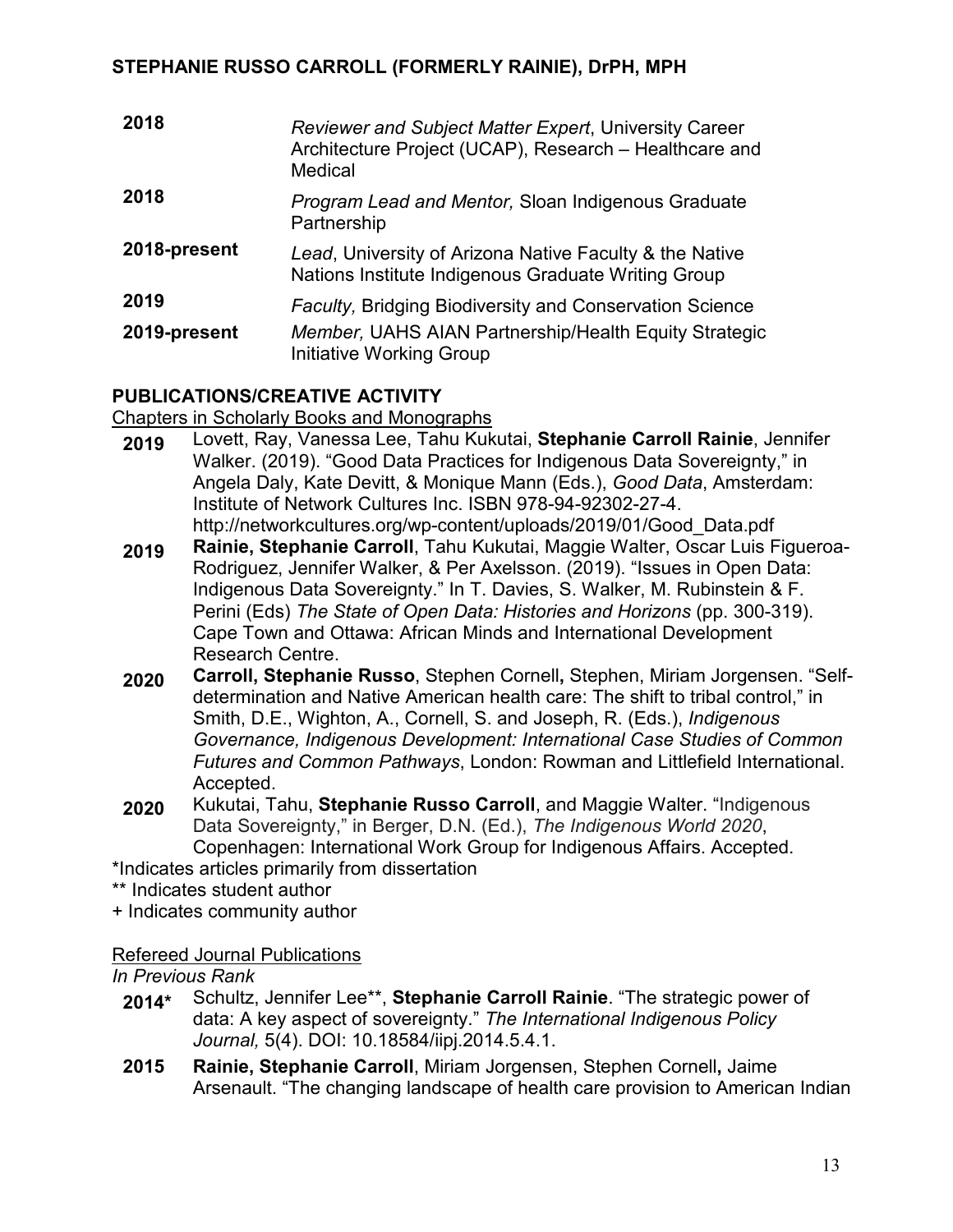nations." *American Indian Culture and Research Journal,* 39(1):1-24. DOI: 10.17953/aicr.39.1.j1u030g668113403.

\*Indicates articles primarily from dissertation

\*\* Indicates student author

*In Current Rank*

- **2017\* Rainie, Stephanie Carroll,** Jennifer Lee Schultz, Eileen Briggs+, Patricia Riggs+, Nancy Lynn Palmanteer-Holder. "Data as strategic resource: Selfdetermination and the data challenge for United States Indigenous nations." *International Indigenous Policy Journal*, 8(2); doi: 10.18584/iipj.2017.8.2.1.
- **2017 Rainie, Stephanie Carroll,** Ginger Stull\*\*. "Reframing return on investments for tribal colleges and universities: Aligning analyses with tribal priorities and educational missions." *ETS Research Report Series*, RR-17-57:18-26; doi:10.1002/ets2.12187.
- **2019** Garrison, Nanibaa', Maui Hudson, Leah Ballantine, Ibrahim Garba\*\*, Andrew Martinez, Maile Taualii, Laura Arbour, Nadine R. Caron, **Stephanie Carroll Rainie**. "Genomic Research through an Indigenous Lens: Understanding the Expectations." *Annual Review of Genomics and Human Genetics* Volume 20(2019); doi:10.1146/annurev-genom-083118-015434.
- **2019 Carroll, Stephanie Russo**, Desi Rodriguez-Lonebear\*\*, Andrew Martinez. "Indigenous Data Governance: Strategies from United States Native Nations." *Data Science Journal* 18(1)p.3; doi: [10.5334/dsj-2019-031.](http://doi.org/10.5334/dsj-2019-031)
- **2019** Garrison, Nanibaa' A., Krysta S. Barton, Kathryn M. Porter, Thyvu Mai, Wylie Burke, **Stephanie Russo Carroll**. "Access and Management: Indigenous perspectives on Genomic Data Sharing." *Ethnicity and Disease* 2019;29(Suppl 3):659-668; doi:10.18865/ed.29.S3.659*.*
- **2019** Jager, Mary Beth, Daniel B. Ferguson, Orville Huntington, Michael Kotutwa Johnson\*\*, Noor Johnson, Amy Juan+, Shawna Larson+, Peter Pulsifer, Tristan Reader, Colleen Strawhacker, Althea Walker+, Denali Whiting+, Jamie Wilson\*\*, Janene Yazzie+, **Stephanie Russo Carroll**. "Building an Indigenous Foods Knowledges Network Through Relational Accountability." *Journal of Agriculture, Food Systems, and Community Development* 9(B); doi.org/10.5304/jafscd.2019.09B.005
- **2020** Hudson, Maui, Nanibaa' A. Garrison, …, **Stephanie Russo Carroll**. "Rights, Interests, & Expectations: Indigenous perspectives on unrestricted access to genomic data." Accepted at *Nature Review Genetics*.
- **2020** Garrison, Nanibaa' A., **Stephanie Russo Carroll**, Maui Hudson. "Entwined processes: Rescripting consent and strengthening governance in genomics research with Indigenous communities." Accepted at *Journal of Law, Medicine, and Ethics*.

\*Indicates articles primarily from dissertation

- \*\* Indicates student author
- + Indicates community author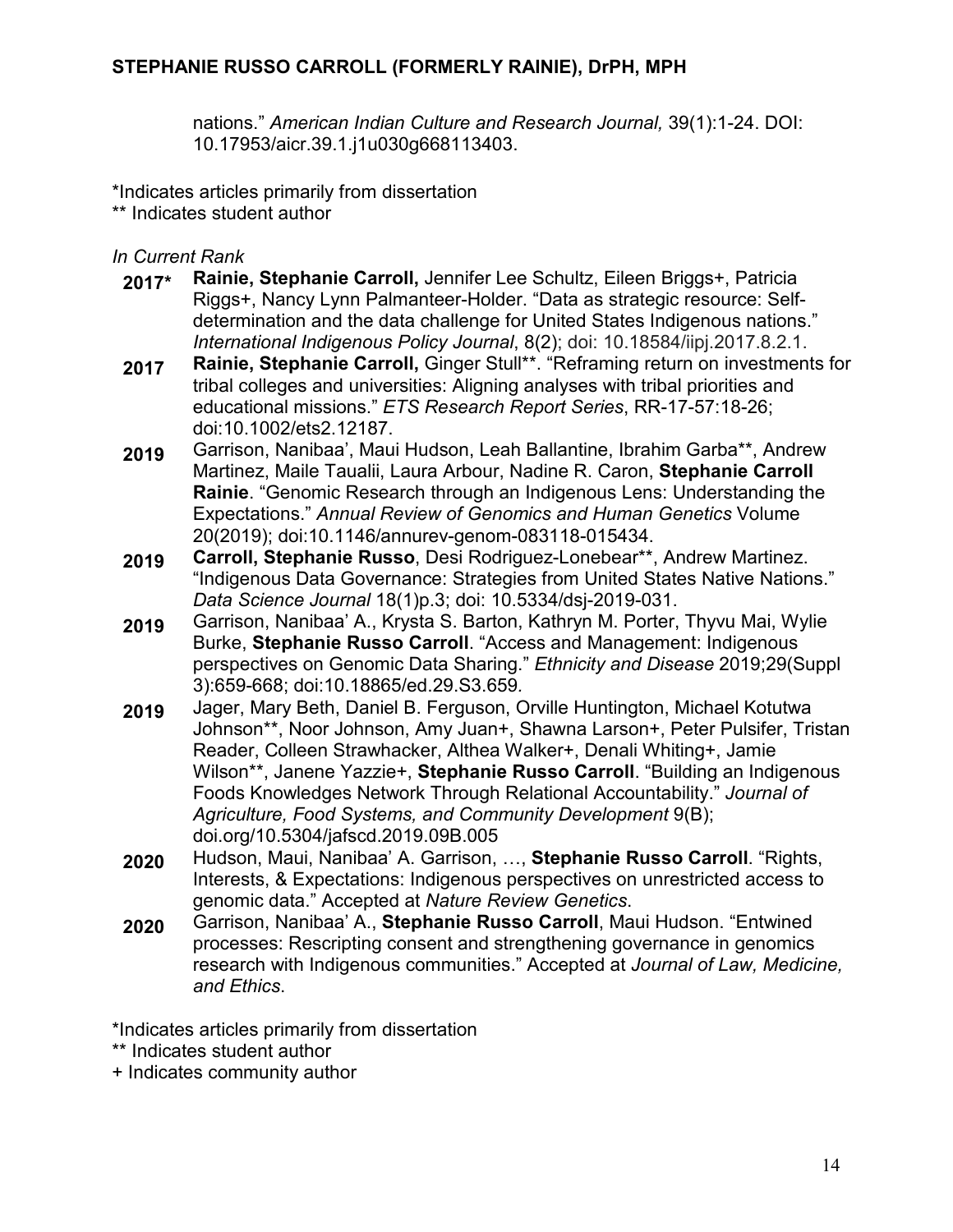## Refereed Publications in Conference Proceedings

**2016 Rainie, Stephanie Carroll** & Ginger Stull\*\*. Reframing return on investments for tribal colleges and universities: Aligning analyses with tribal priorities and educational missions. In Gasman, M., Castro Samayoa, A., Boland, W. C., Washington, A., Jimenez, C., & Esmieu, P. *Investing in student success: The return on investment of Minority Serving Institutions*. Philadelphia, PA: Penn Center for Minority Serving Institutions.

\*\* Indicates student author

#### Editor, Conference Proceedings

- **2002** Merideth, Robert & **Stephanie Carroll Rainie** (Eds). Native American health and welfare in an age of new federalism. *Conference proceedings*. Tucson, AZ: Udall Center for Studies in Public Policy.
- **2003 Rainie, Stephanie Carroll**, Joan Timeche, Kylie Dickman, & Robert Merideth (Eds.). Native nations, the environment, and the State of California: Tribal-State relationships and environmental quality. *Workshop proceedings*. Tucson, AZ: Udall Center for Studies in Public Policy and Morris K. and Steward L. Udall Foundation.
- **2003 Rainie, Stephanie Carroll** (Eds.). Building Native nations: Environment, natural resources, and governance. *Conference proceedings*. Tucson, AZ: Udall Center for Studies in Public Policy and Morris K. and Steward L. Udall Foundation.

## Policy Publications and Reports

- **2008** Cornell, Stephen**,** Miriam Jorgensen, **Stephanie Carroll Rainie**, Ian Record**,** Ryan Seelau**,** Rachel Rose Starks. Per capita distributions of American Indian tribal revenues: A preliminary discussion of policy considerations*. Joint Occasional Papers on Native Affairs (JOPNA)*. Tucson, AZ and Cambridge, MA: Udall Center for Studies in Public Policy and Harvard Project on American Indian Economic Development.
- **2015** Schultz, Jennifer Lee, **Stephanie Carroll Rainie**, Rachel Rose Starks. Residence, community engagement, and citizenship: How do non-resident tribal citizens connect with Native nations. Tucson, AZ: Native Nations Institute. Retrieved from<http://nni.arizona.edu/pdfs/offrezsummaryreport.pdf>
- **2017 Rainie, Stephanie Carroll,** Desi Rodriguez- Lonebear\*\*, Andrew Martinez. Policy Brief: Indigenous Data Sovereignty in the United States. Tucson: Native Nations Institute University of Arizona. Nni.arizona.edu/application/files/1715/1579/8037/Policy\_Brief\_Data\_Sovereignty \_in\_the\_United\_States.pdf
- **2017 Rainie, Stephanie Carroll,** Desi Rodriguez- Lonebear\*\*, Andrew Martinez. Policy Brief: Data Governance for Native Nation Rebuilding (Version 2). Tucson: Native Nations Institute University of Arizona. Nni.arizona.edu/application/files/8415/0007/5708/Policy\_Brief\_Data\_Governanc e for Native Nation Rebuilding Version 2.pdf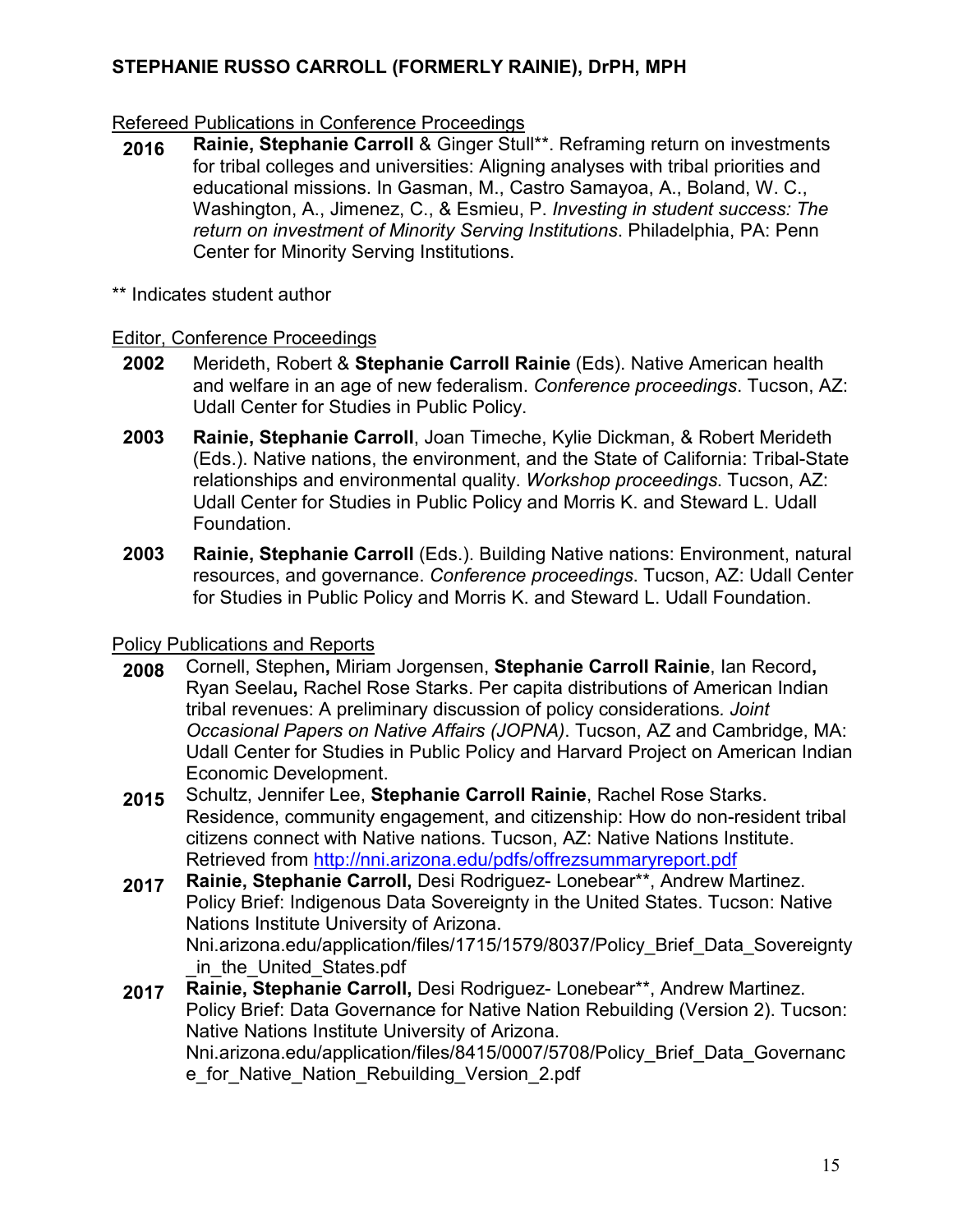- **2018 Rainie, Stephanie Carroll,** Tahu Kukutai, Maggie Walter, Oscar Luis Figueroa-Rodríguez, Jennifer Walker, Per Axelsson. Public draft: Open Data & Indigenous Data Sovereignty. In *The State of Open Data* edited by Tim Davies, Stephen Walker, Mor Rubinstein, and Fernando Perini.
- **2019** Research Data Alliance International Indigenous Data Sovereignty Interest Group. (September 2019). "CARE Principles for Indigenous Data Governance." The Global Indigenous Data Alliance. GIDA-global.org. Led by **Stephanie Russo Carroll** and Maui Hudson.
- **2019** Te Mana Raraunga, United State Indigenous Data Sovereignty Network, and Maiam nayri Wingara. (September 2019). "Onati Indigenous Data Sovereignty (ID-SOV) Communique. The Global Indigenous Data Alliance. GIDA-global.org. Led by Maggie Walter and Desi Rodriguez-Lonebear, contributing author **Stephanie Russo Carroll**.
- **2019** Dominique David-Chavez, Daniel B. Ferguson, Andrew Curley, Travis Lane+, Sheldwin Yazzie, Sarah White, and **Stephanie Russo Carroll**. Policy Brief: Supporting Tribal Data Governance for Indigenous Community Climate Resilience*.* Tucson: Native Nations Institute and Climate Assessment for the Southwest, University of Arizona.
- **2019 Carroll, Stephanie Russo** and Andrew Martinez. Policy Brief: Indigenous Data Sovereignty in Arizona. Tucson: Native Nations Institute, University of Arizona and the Inter Tribal Council of Arizona.
- **2020** Hiraldo, Danielle and **Stephanie Russo Carroll**. Policy Brief: Native Nation Rebuilding Lessons for Tribal Research and Data Governance. Tucson: Native Nations Institute, University of Arizona.

\*\* Indicates student author

# **WORKS IN PROGRESS**

Walter, Maggie, **Stephanie Russo Carroll**, Tahu Kukutai, Desi Rodriguez-Lonebear\*\* (Eds.) *Indigenous Data Sovereignty and Policy,* Oxford: Routledge. Book contract.

Walter, Maggie, **Stephanie Russo Carroll.** "Chapter 1: Indigenous Data Sovereignty, Governance and the Link to Indigenous Policy," in Walter, Maggie, **Stephanie Russo Carroll**, Tahu Kukutai, Desi Rodriguez-Lonebear\*\* (Eds.) *Indigenous Data Sovereignty and Policy,* Oxford: Routledge. Invited.

Walter, Maggie, Desi Rodriguez-Lonebear\*\*, Tahu Kukutai, **Stephanie Russo Carroll**. "Chapter 14: Conclusions: Indigenous Policy and Indigenous Data Sovereignty," in Walter, Maggie, **Stephanie Russo Carroll**, Tahu Kukutai, Desi Rodriguez-Lonebear\*\* (Eds.) *Indigenous Data Sovereignty and Policy,* Oxford: Routledge. Invited.

Hudson, Maui, **Stephanie Russo Carroll**, Jane Anderson, others. "Intellectual property rights, mātauranga and Commercialization: issues and options" in (Eds.). *Innovation, Maori, science and technology*. Invited.

Richards, Jennifer\*\*, Kristen Tallis\*\*, Scott Carvajal, Michelle Kahn-John, **Stephanie Russo Carroll**, Nicolette Teufel-Shone. "We are Walking in Your Footsteps: A Systematic Review of Strengths-Based Intergenerational Interventions in North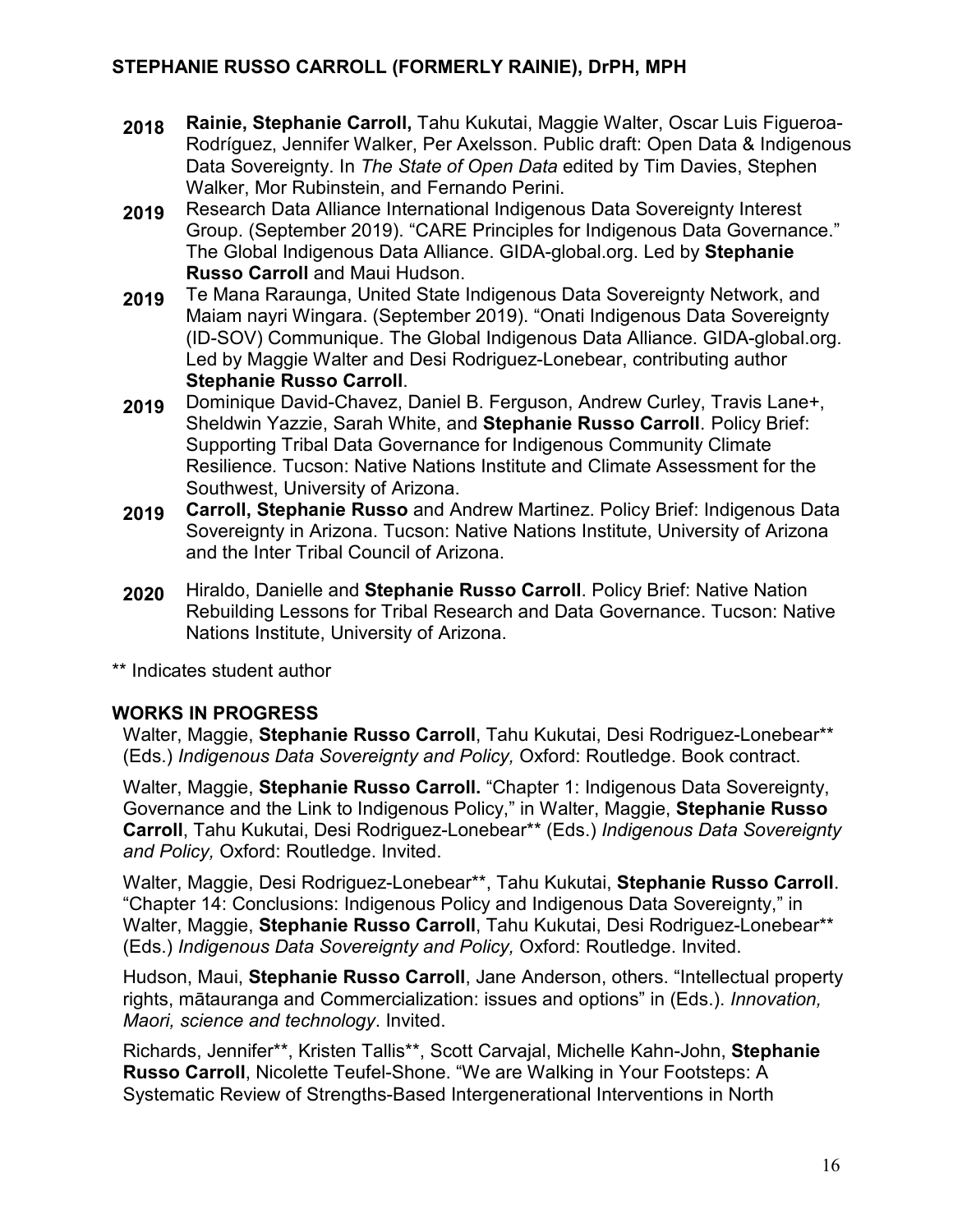American Indigenous Communities and Implications for American Indian Mother-Daughter Intervention Development" Under Review at *American Journal of Health Promotion*.

**Carroll, Stephanie Russo**, Yoshira Ornelas Van Horne\*\*, Nathan Lothrop\*\*, Jennifer Rai Richards\*\*, Janene Yazzie+, Becky Clausen, ..., Karletta Chief, Paloma Beamer. "Environmental Health Dialogue for Risk Communication with Diné Communities following the Gold King Mine Spill." In preparation for *Environmental Health Perspectives*.

**Carroll, Stephanie Russo**, Ibrahim Garba\*\*, Garrison, Nanibaa', Desi Rodriguez-Lonebear\*\*, Vanessa Hiratsuka "Governance of Research through Tribal Regulation and Research Codes." In preparation*.*

**Carroll, Stephanie Russo**, Ibrahim Garba\*\*, Desi Rodriguez-Lonebear\*\*, Abigail Echo-Hawk+, Garrison, Nanibaa'. "Enhancing Genomic Research in US Through the Lens of Indigenous Data Sovereignty." In preparation for *Nature Communications* or *Nature Sci Data*.

**Carroll, Stephanie Russo**, Maui Hudson, others. "CARE Principles for the Governance of Indigenous Data." Submitted to *Data Science Journal*.

Ferguson, Daniel, Dominique David-Chavez, Mary Beth Jäger, Andrew Martinez, **Stephanie Russo Carroll**. "A Dialogue of Ways of Knowing: Shifting Power for Long-Term Resilience." In preparation for *Nature Climate Change.*

Jennings, Lydia\*\*, **Stephanie Russo Carroll**, Ibrahim Garba, Dominique David-Chavez. "Indigenous Data Sovereignty: How Scientists and Researchers Can Empower Indigenous Data Governance." In preparation for *Nature Review Earth and Environment.*

David-Chavez, Dominique, **Stephanie Russo Carroll**. "Decolonizing science research through Indigenous data governance and ethics" In preparation for *Nature Sustainability*.

Hudson, Maui, **Stephanie Russo Carroll**, Jane Anderson. "The Interface between Indigenous Data Sovereignty and Intellectual Property Rights." In preparation.

**Carroll, Stephanie Russo\***, Jessica Black\*\*, Stephen Cornell, Angela Gonzales, Nancy Lynn Palmanteer-Holder, Jennifer Lee Schultz, Michele Suina, Miriam Jorgensen, Nicolette Teufel-Shone. "Reclaiming Indigenous health in the US: Moving beyond the social determinants of health." In preparation for *International Journal of Indigenous Health*.

\*Indicates articles primarily from dissertation

- \*\* Indicates student author
- + Indicates community author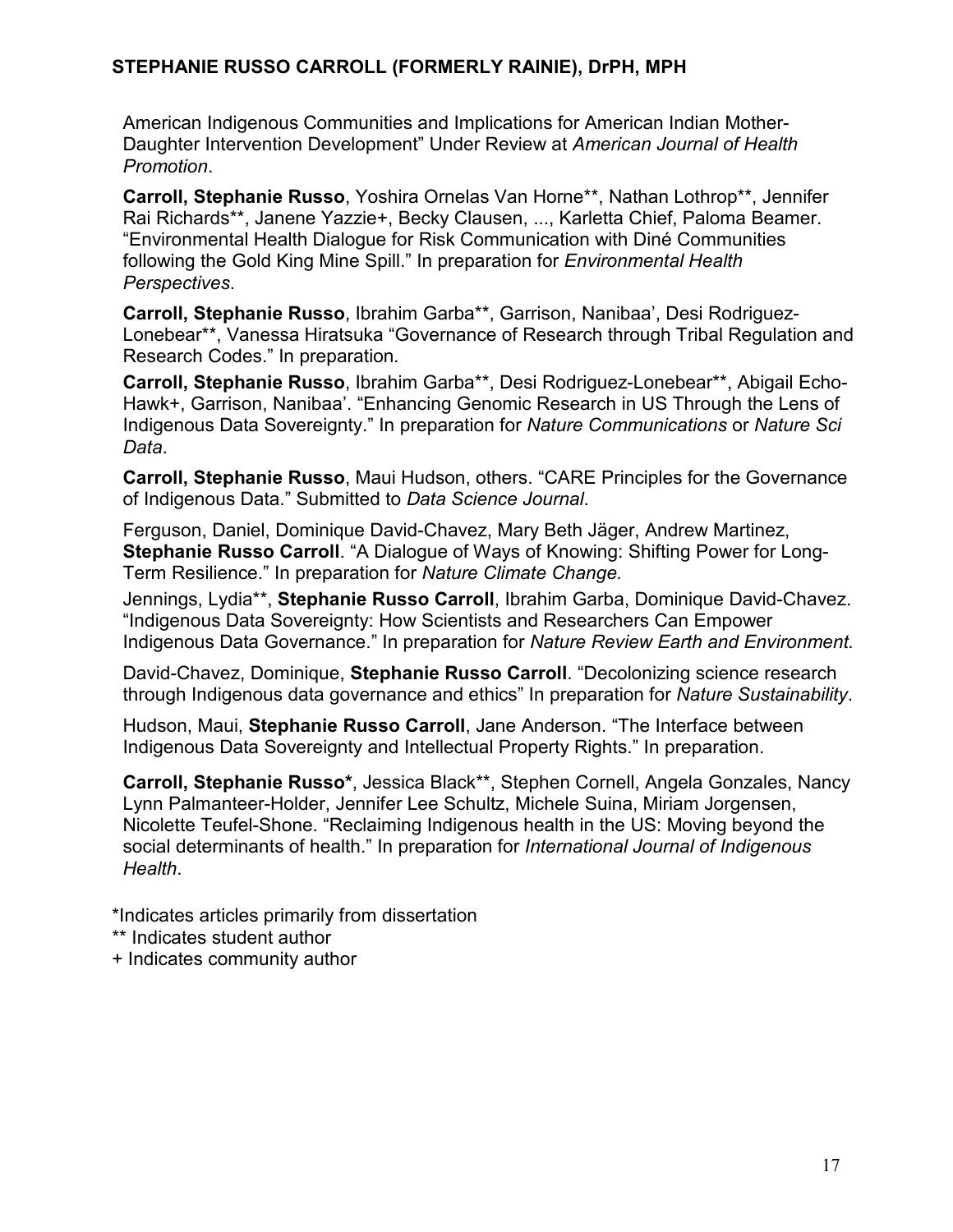#### **CONFERENCES/SCHOLARLY PRESENTATIONS**

Invited Extramural Scholarly Presentations

*In Previous Rank*

- **2003 Rainie, Stephanie Carroll**, Miriam Jorgensen, "Factors Contributing to Tribal Economic Success," Native American Affordable Housing Track, Seventh Annual Arizona Affordable Housing Conference, March 27-28, 2003, Tucson, AZ.
- **2005 Rainie, Stephanie Carroll**, Miriam Jorgensen, "Research Directions: The Native Nations Institute for Leadership, Management, and Policy," National Congress of American Indians Policy Research Center Meeting, June 12, 2005, Green Bay, WI.
- **2008 Rainie, Stephanie Carroll**, Stephen Cornell, Miriam Jorgensen, Ian Record, Ryan Seelau, Rachel Rose Starks, "Per Capita Revenue Distribution: Policy Considerations" 14th Annual Oweesta/L.E.A.D. Institute 2008 National Conference, March 19, 2008, Denver, CO.
- **2012 Rainie, Stephanie Carroll**, Jennifer Lee Schultz, Renee Goldtooth, Miriam Jorgensen, Stephen Cornell. "Beyond 'Health Care': Community, Governance, and Culture in the Health and Wellness of Native Nations," at "Reclaiming the Health of our Tribal Nations," a Promise National Conference, May 3, 2012, Phoenix, AZ.
- **2015 Rainie, Stephanie Carroll,** "Indigenous Data Governance and Open Data Futures," at the 3rd International Open Data Governance Conference panel, "Indigenous Data and Open Governments," May 28-29, 2015, Ottawa, ON.
- **2015 Rainie, Stephanie Carroll,** "Co-Production of Knowledge and Research Process," at the University of Alaska, Fairbanks Weaving Together Two Worlds: Alaska Fish and Wildlife Co-Management Forum, November 18-20, 2015, Fairbanks, AK.
- **2015 Rainie, Stephanie Carroll**, Ginger Stull\*\***,** "Reframing Return on Investments for Tribal Colleges and Universities: Aligning Analyses with Tribal Priorities and Educational Missions," at the National Minority Serving Institutions Return on Investment Convening, December 3-4, 2015, Princeton, NJ.

\*\* Indicates student author

+ Indicates community author

- **2016 Rainie, Stephanie Carroll**, Abigail Echo-Hawk+, "Nation Building for Wellness: Tribal Data Sovereignty for Healthy Indigenous Communities," presented at the National Tribal Forum for Excellence in Community Health Practice, August 30- 31, 2016, Spokane, WA.
- **2016 Rainie, Stephanie Carroll**, Desi Rodriguez-Lonebear\*\*, Andrew Martinez, **"**Indigenous Data Sovereignty: Making Open Data By and For Indigenous Peoples," presented at the Indigenous Open Data Summit, International Open Data Conference IODC2016, October 5, 2016, Madrid, Spain.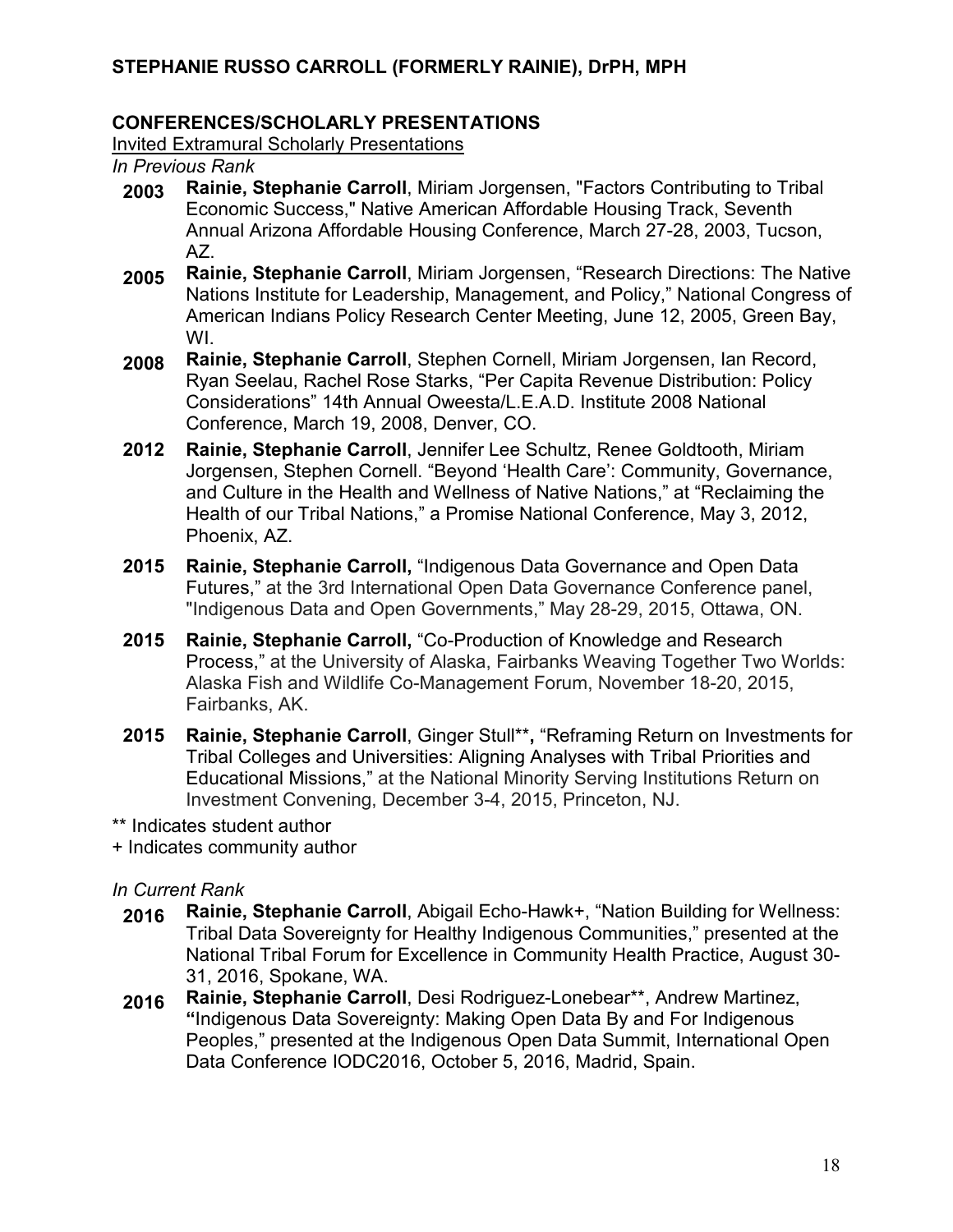- **2016 Rainie, Stephanie Carroll**, Desi Rodriguez-Lonebear\*\*, Andrew Martinez, "Indigenous Data Sovereignty: Making Open Data By and For Indigenous Peoples," presented at the Data + Indigenous Impact panel, International Open Data Conference IODC2016, October 6, 2016, Madrid, Spain.
- **2016 Rainie, Stephanie Carroll**, Desi Rodriguez-Lonebear\*\*, Andrew Martinez, "Indigenous Data Sovereignty," a Presentation for Continuing Education Units to the U.S. Government Accountability Office, December 8, 2016, web cast.
- **2016 Rainie, Stephanie Carroll**, "Center for Indigenous Environmental Health Research," presented at the Land Recycling and New Tools for Creating Healthy Communities and Economic Growth Workshop, October 28, 2016, Tucson, AZ.
- **2016 Rainie, Stephanie Carroll**, Nicolette Teufel-Shone, "Center for Indigenous Environmental Health Research," presented at the Centers for Environmental Health Disparities Annual Meeting, December 5, 2016 in Durham, NC.
- **2017 Rainie, Stephanie Carroll,** "Strengthening Tribal Health: Weaving Together Indigenous Knowledge and Western Science," presented at the WRPHTC Improving Indigenous Public Health Systems: Program Planning and Evaluation Session, February 15, 2017, Tucson, AZ.
- **2017 Rainie, Stephanie Carroll,** Desi Rodriguez-Lonebear\*\*, "United States Indigenous Nation Data Governance: Toward Data Sovereignty," presented at the Policy Forum: The Governance of Indigenous Data, May 18, 2017, Los Angeles, CA.
- **2017 Rainie, Stephanie Carroll,** Andrew Martinez, "Indigenous Data Sovereignty: Opportunities for Tribal/Federal Collaboration," presented at the Society of American Indian Government Employees "Standing Together" conference, June 7, 2017, Scottsdale, AZ.
- **2017 Rainie, Stephanie Carroll,** Desi Rodriguez-Lonebear\*\*, "United States Indigenous Nation Data Governance: Toward Data Sovereignty," presented at the National Congress of American Indians' Mid Year Pre-Conference Data Partners Gathering "Building Tribal Research and Evaluation Capacity", June 12, 2017, Uncasville, CT.
- **2017** Jorgensen, Miriam, **Stephanie Carroll Rainie**, "Data Initiatives at the University of Arizona and the Harvard Project," presented at the Data for Indian Economic Development Workshop as part of the Tribal-Interior Budget Council (TIBC), Meeting, July 24, 2017, Flagstaff, AZ.
- **2017 Rainie, Stephanie Carroll**, Desi Rodriguez-Lonebear\*\*, "Introduction to Indigenous Data Sovereignty and Governance," presented at the International Indigenous Data Sovereignty Interest Group Session "Generating Principles and Best Practices in Indigenous Data Sovereignty" at the Research Data Alliance 10<sup>th</sup> Plenary, September 10, 2017, Montreal, QC.
- **2018 Rainie, Stephanie Carroll**, "Indigenous Data Sovereignty: How Scientists and Researcher Can Empower Data Governance," plenary presentation at the Earth Science Information Partners 2018 Summer Meeting, July 18, 2018, Tucson, AZ.
- **2018 Rainie, Stephanie Carroll,** Ji-Ping Lin, and Daniel Villatoro. "Indigenous Data Sovereignty," presentation at the International Open Data Conference 2018 Data + Indigenous Impact Session, September 27, 2018, Buenos Aires.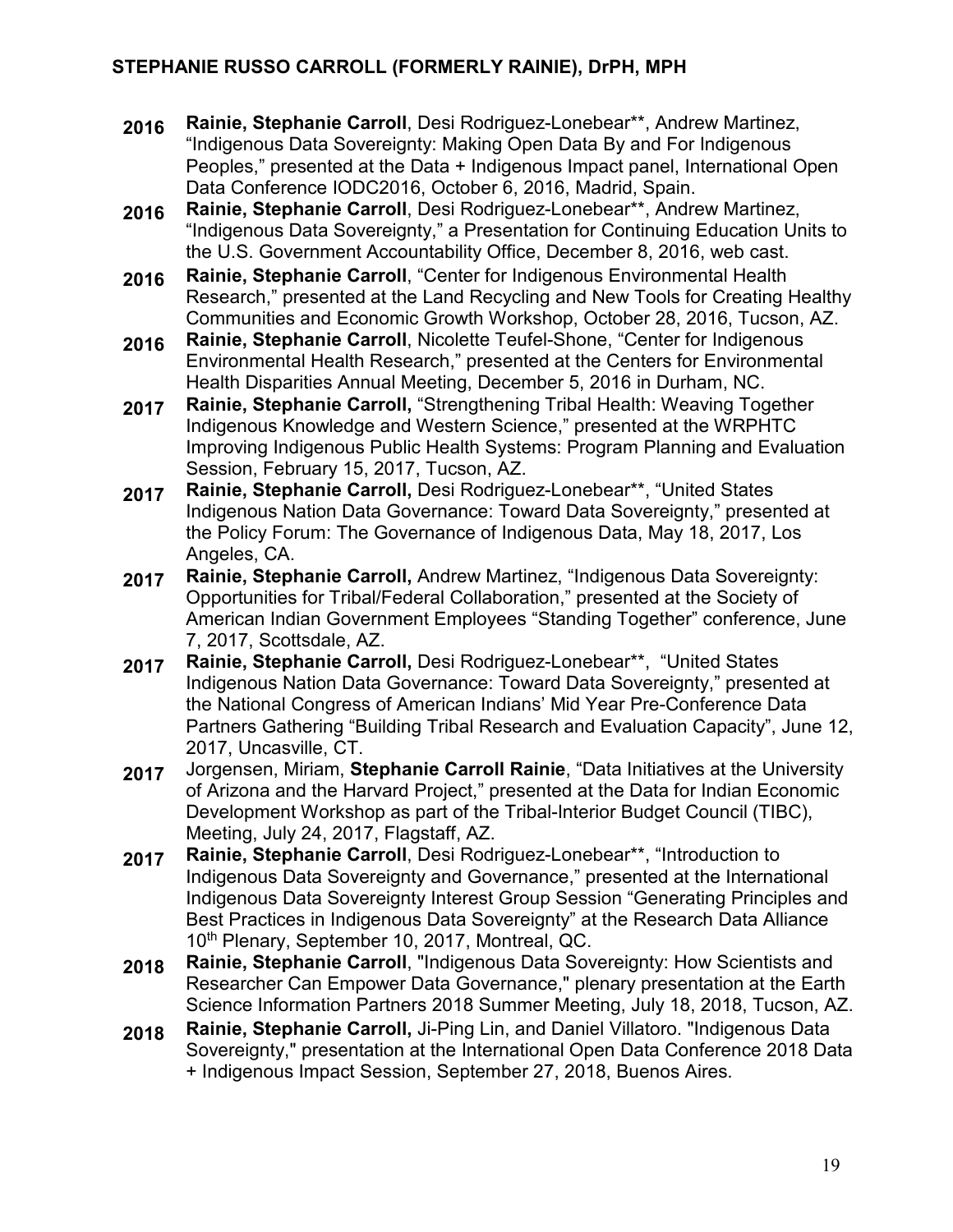- **2018 Rainie, Stephanie Carroll**, "Indigenous Data Sovereignty & Open Data" Chapter from the State of Open Data Report presentation at the International Open Data Conference 2018 Mind the Gap – Mapping the Open Data Ecosystem Action Session, September 28, 2018, Buenos Aires.
- **2018 Rainie, Stephanie Carroll**, "Indigenous data sovereignty: An Update from the Field," University of New Mexico Tribal Data Champions, October 22, 2018, Albuquerque, NM.
- **2019 Rainie, Stephanie Carroll**, "The Significance of Indigenous Data Sovereignty" presentation at the Indigenous Data Sovereignty Summit in Arizona, April 24, 2019, Phoenix, AZ.
- **2019 Rainie, Stephanie Carroll**, "Indigenous Data Sovereignty and Genomics Research" presentation at the Indigenous Initiatives in Genome Research Workshop with Nature Research Publications, May 14, 2019, New York City, NY.
- **2019 Rainie, Stephanie Carroll**, Mary Beth Jäger, Dominque M. David-Chavez, "The Significance of Indigenous Data Sovereignty and Governance," National Aeronautics and Space Administration American Indian and Alaska Native Working Group Meeting, May 30, 2019, webinar.
- **2019 Carroll, Stephanie Russo,** Maui Hudson. "The CARE Principles for Indigenous Data Governance" presentation at the International Law, The United Nations Declaration of the Rights of Indigenous Peoples and Indigenous Data Sovereignty Workshop, July 11, 2019, Oñati, Spain.
- **2020** Anderson, Jane, **Stephanie Russo Carroll**, "The CARE Principles and Biocultural (BC) Labels," NYU Public Interest Technology Alliance Launch, New York University, February 6, 2020, New York, NY.
- **2020 Carroll, Stephanie Russo**, "Enhancing Genomic Research in the US Through the Lens of Indigenous Data Sovereignty," at the Innovation Policy Colloquium, New York University School of Law, February 6, 2020, New York, NY.

\*\* Indicates student author

+ Indicates community author

Invited Intramural Scholarly Presentations

*In Previous Rank*

- **2012 Rainie, Stephanie Carroll**, Self-Determination and American Indian Health Care: The Shift to Tribal Control. 60 Minutes in Indian Country Series, University of Arizona, October 26, 2012, Tucson, AZ.
- **2013 Rainie, Stephanie Carroll**, "Moving Resilient Communities Forward: Tribal Sovereignty and Health," Keynote Presentation at the Indigenous Day of Health, Mel and Enid Zuckerman College of Public Health, The University of Arizona, November 21, 2013, Tucson, AZ.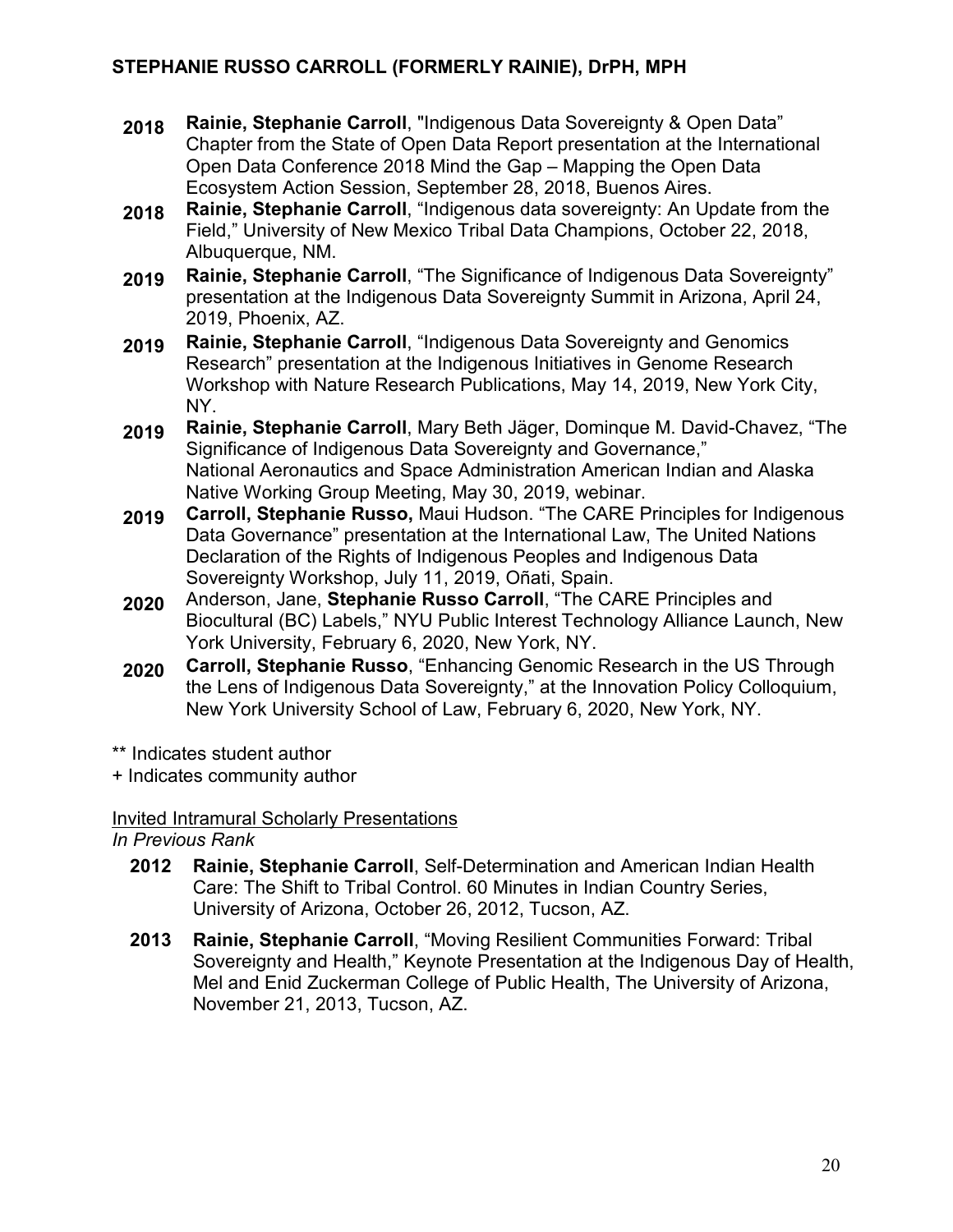#### *In Current Rank*

- **2017 Rainie, Stephanie Carroll**, "Nation Building for Wellness: Tribal Data Sovereignty for Healthy Indigenous Communities," presented at the Community, Environment and Policy Department Meeting, Mel and Enid Zuckerman College of Public Health, University of Arizona, February 17, 2017, Tucson, AZ.
- **2017 Rainie, Stephanie Carroll,** Nanibaa' Garrison, Maui Hudson, "Indigenous Data Sovereignty: Research, Ethics, and Genetics," a roundtable at the University of Arizona Summer Internship for Indigenous Peoples in Genetics (SING), July 13, 2017, Tucson, AZ.
- **2018 Rainie, Stephanie Carroll**, "Reclaiming Indigenous Wellbeing: Health and Healthcare for Native Americans" public lecture at Border Latino and American Indian Summer Exposure to Research (BLAISER), University of Arizona College of Medicine, Tucson, AZ, July 20, 2018.
- **2018 Rainie, Stephanie Carroll**, "Stewarding Indigenous Data: Resolving Tensions between Open Data and Indigenous Data Sovereignty" lecture at University of Arizona Open Access Week: Should Research Data Always Be Open? University of Arizona Libraries, Tucson, AZ, October 31, 2018.
- **2019 Carroll, Stephanie Russo**, "The Significance of Indigenous Data Sovereignty" public lecture at Border Latino and American Indian Summer Exposure to Research (BLAISER), University of Arizona College of Medicine, Tucson, AZ, July 3, 2019.

#### Peer-Reviewed Submitted Oral Presentations

*In Previous Rank*

- **2008 Rainie, Stephanie Carroll**, Stephen Cornell, Miriam Jorgensen, Jaime Arsenault. "Improving Health Access and Outcomes in Native American Communities: What Can Tribes Do?" 20<sup>th</sup> Annual Native Health Research Conference, August 27, 2008, Portland, OR.
- **2008** Arsenault, Jaime, **Stephanie Carroll Rainie**, "Improving Health Access and Outcomes in Native American Communities: What Can Tribes Do?" presented at the Sixth National Conference on Quality Health Care for Culturally Diverse Populations, September 22, 2008, Minneapolis, MN.
- **2010 Rainie, Stephanie Carroll**, Stephen Cornell, Miriam Jorgensen, Rachel Rose Starks, Maura Grogan, "Tribal Community Management of Health Care: What are the Lessons?" National American Indian Studies Association Meeting, May 20-22, 2010, Tucson, AZ.
- **2010 Rainie, Stephanie Carroll**, Stephen Cornell, Miriam Jorgensen, Rachel Rose Starks, Maura Grogan, "Tribal Community Management of Health Care: What are the Lessons?" American Public Health Association Conference, November 9, 2010, Denver, CO.
- **2012 Rainie, Stephanie Carroll**, Jennifer Lee Schultz\*\*, Miriam Jorgensen, Stephen Cornell. "Beyond 'Health Care': Community, Governance, and Culture in the Health and Wellness of Native Nations," at "Mind the Gap: Healthcare Disparities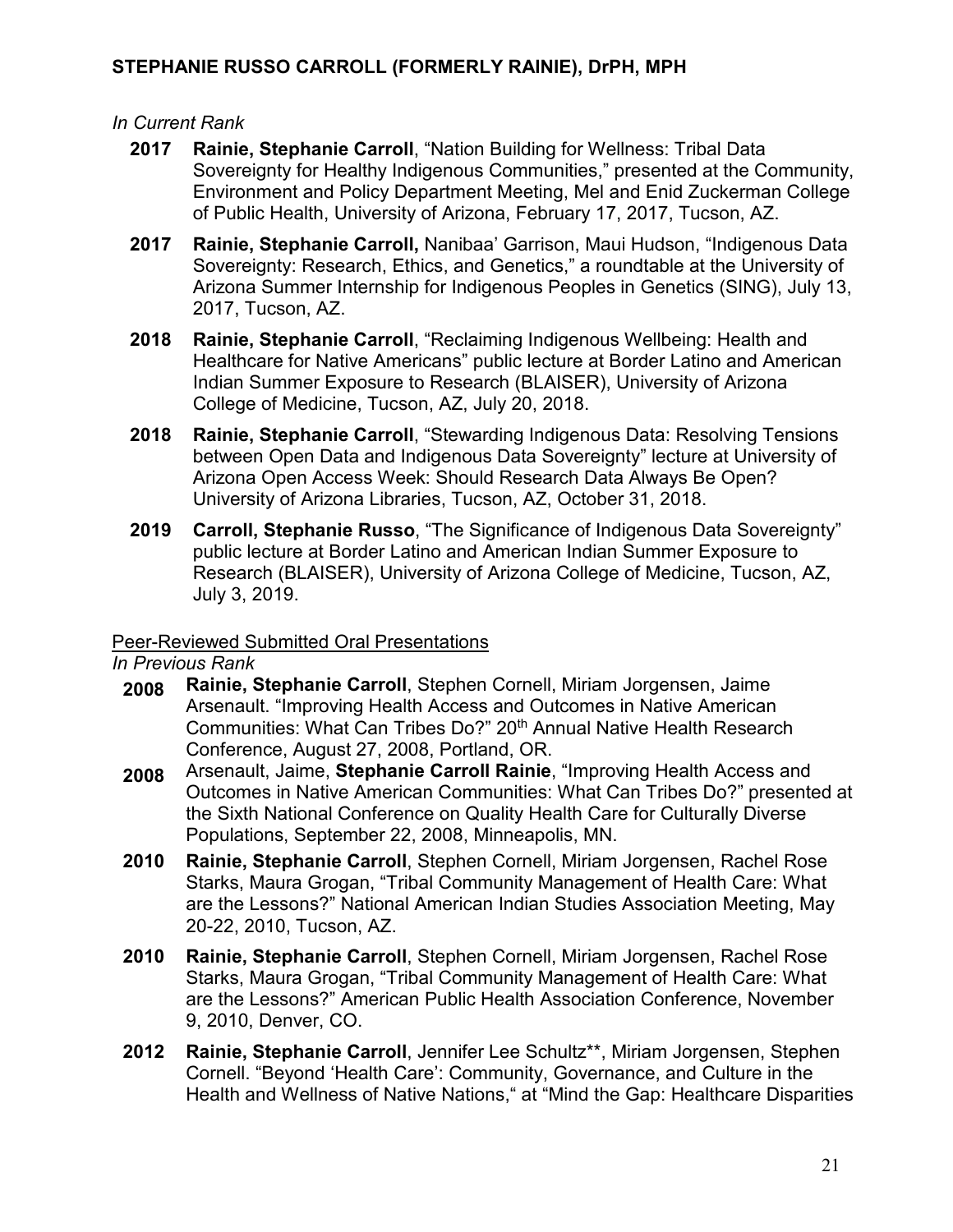across the Globe," the Sixth Annual Social Justice Symposium, March 23, 2012, Tucson, AZ.

- **2012 Rainie, Stephanie Carroll**, Stephen Cornell, Miriam Jorgensen, Rachel Rose Starks, Maura Grogan, "Self Determination and American Indian Health Care: The Shift to Tribal Control," at the International Network of Indigenous Health Knowledge and Development Conference, September 28, 2012, Brisbane, Queensland, Australia.
- **2013** Taren, Douglas, Jill de Zapien, Nicolette Teufel-Shone, Cecilia Rosales, Samantha Sabo, Janet Foote, Linda Bergsma, Karen Heckert, **Stephanie Carroll Rainie**, Eric Lutz, "Creating an Environment that has Service Learning Integrated into the Curricula," at Innovations for Public Health Education, Columbia University, June 3, 2013, New York, NY.
- **2014 Rainie, Stephanie Carroll,** Jennifer Lee Schultz\*\*, "The Strategic Power of Data: A Key Aspect of Sovereignty," at the National Congress of American Indians Mid-Year Conference Policy Research Center's Tribal Leaders/Scholars Forum, June 8, 2014, Anchorage, AK.
- **2014 Rainie, Stephanie Carroll,** Jennifer Lee Schultz\*\*, "The Strategic Power of Data: A Key Aspect of Sovereignty," at the 6<sup>th</sup> Biennial International Indigenous Development Research Conference 2014, November 25-28, 2014, Auckland, New Zealand.
- **2015** Schultz, Jennifer Lee, **Stephanie Carroll Rainie,** Rachel Rose Starks, "Residence, Citizenship, and Connectedness for Young Adult American Indians," at the National Congress of American Indians Mid-Year Conference Policy Research Center's Tribal Leaders/Scholars Forum sessions "Connecting Across Distance & Difference: Tribal Citizenship in a New Era," June 28, 2015, St. Paul, MN.

- **2017** Rodriguez-Lonebear, Desi\*\*, **Stephanie Carroll Rainie,** "Laying the Groundwork: Why Tribes Need Data and Research," presented at the "Building Tribal Data Infrastructure" breakout session as part of the National Congress of American Indians Policy Research Center's Tribal Leaders/Scholars Forum "Sovereign Infrastructure: Building Our Communities through Our Values," June 14, 2017, Uncasville, CT.
- **2018 Rainie, Stephanie Carroll**, Desi Rodriguez-Lonebear\*\*, "Indigenous Data Sovereignty: RDA Recommendations for Indigenous Data Governance," presented at the International Indigenous Data Sovereignty Interest Group Session "Nuts and Bolts: How to Make RDA Recommendations for Indigenous Data Governance Useful" at the Research Data Alliance 11<sup>th</sup> Plenary, March 21, 2018, Berlin, Germany.
- **2018 Rainie, Stephanie Carroll**, Lydia Jennings\*\*, Rachelle Begay, "Indigenous Data Sovereignty: How Scientists and Researchers Can Empower Indigenous Data Governance," presented at the American Indian Science and Engineering Society Region 3 Conference, April 13, 2018, Tucson, AZ.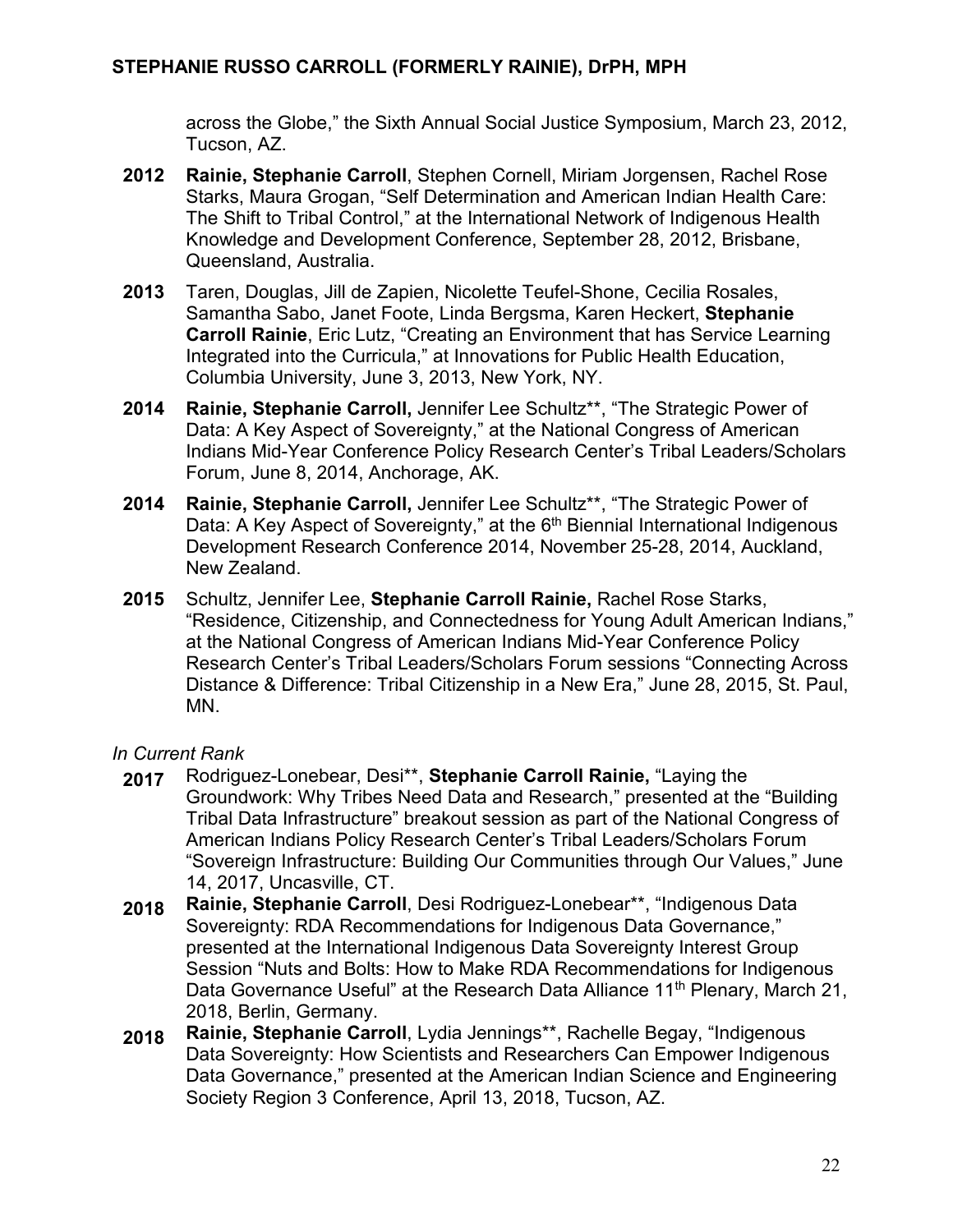- **2018** Cormack, Donna, Tahu Kukutai, **Stephanie Carroll Rainie**, Maggie Walter, "Indigenous Responses to Datafication: Indigenous Data Sovereignty Movements," presented at the Data Justice 2018: Exploring Social Justice in and Age of Datafication, May 21-22, 2018, Cardiff, United Kingdom.
- **2018** Garcia, Joe+, Abigail Ech-Hawk+, **Stephanie Carroll Rainie**, Desi Rodriguez-Lonebear\*\*, Michele Suina+, "The Governance of Indigenous Data: Generating a Framework and Principles" presented at the Data Governance roundtable at the National Congress of American Indian Policy Research Center Pre-Conference Data Institute, June 3, 2018, Kansas City, MO.
- **2018** Walker, Jennifer, Bonnie Healy, Chyloe Healy, Tina Apsassin, William Wadsworth, Carmen Jones+, Jeff Reading, Laurel Lemchuk-Favel\*\*, Raymond Lovett, Donna Cormack, **Stephanie Carroll Rainie**, Desi Rodriguez-Lonebear\*\*, Robyn Rowe\*\*, "Perspectives on Linkage Involving Indigenous Data Sovereignty" presented at the International Population Data Linkage Conference, September 14, 2018, Banff, AB. *International Journal of Population Data Science* (2018) 3:3:410. DOI <https://doi.org/10.23889/ijpds.v3i4.999>
- **2018 Rainie, Stephanie Carroll**, Ana Gabriel Zuniga Aponte+, "Indigenous Data Sovereignty" presentation at the International Open Data Conference 2018 Indigenous Data Sovereignty Big Picture Session, September 28, 2018, Buenos Aires.
- **2018** Jennings, Lydia\*\*, Dominique David-Chavez\*\*, **Stephanie Carroll Rainie**, "Indigenous Data Sovereignty: How Scientists and Researchers Can Empower Indigenous Data Governance," presented at the American Indian Science and Engineering Society National Conference, October 6, 2018, Oklahoma City, OK.
- **2018 Rainie, Stephanie Carroll**, Maggie Walter, "An Introduction to Indigenous Data Sovereignty and its Implications for the Governance of Indigenous Data," presented at the "Indigenous Data Sovereignty: Science, Research, and the Governance of Indigenous Data" panel at the Scientific Data Conference part of International Data Week, November 6, 2018, Gaborone, Botswana.
- **2018 Rainie, Stephanie Carroll,** "Updates from the US Indigenous Data Sovereignty Network," presented at the "Indigenous Data Sovereignty in the Global South, Rural areas, and Developing Countries" International Indigenous Data Sovereignty Interest Group session at the Research Data Alliance Plenary part of International Data Week, November 7, 2018, Gaborone, Bostwana.
- **2018 Rainie, Stephanie Carroll,** Daniel Ferguson, Andrew Martinez, "Resilience, Sustainability, and Indigenous Communities: Knowledges in Dialogue for Environmental Research, Assessment, and Planning" (Abstract ID 399127) presented at the PA53A: Native Science to Action: How Indigenous Perspectives Inform, Diversify, and Build Capacity in Environmental Science and Policy I session at the American Geophysical Union Conference, December 14, 2018, Washington, DC.
- **2018 Rainie, Stephanie Carroll,** Colleen Strawhacker, Noor Johnson, Peter L. Pulsifer, Daniel B. Ferguson, Tristan Read, Mary Beth Jäger, Orville H. Huntington, and the Indigenous Foods Knowledges Network Steering Committee, "The Indigenous Foods Knowledges Network: Supporting Indigenous Scholars through Research and Academic Innovations" (Abstract ID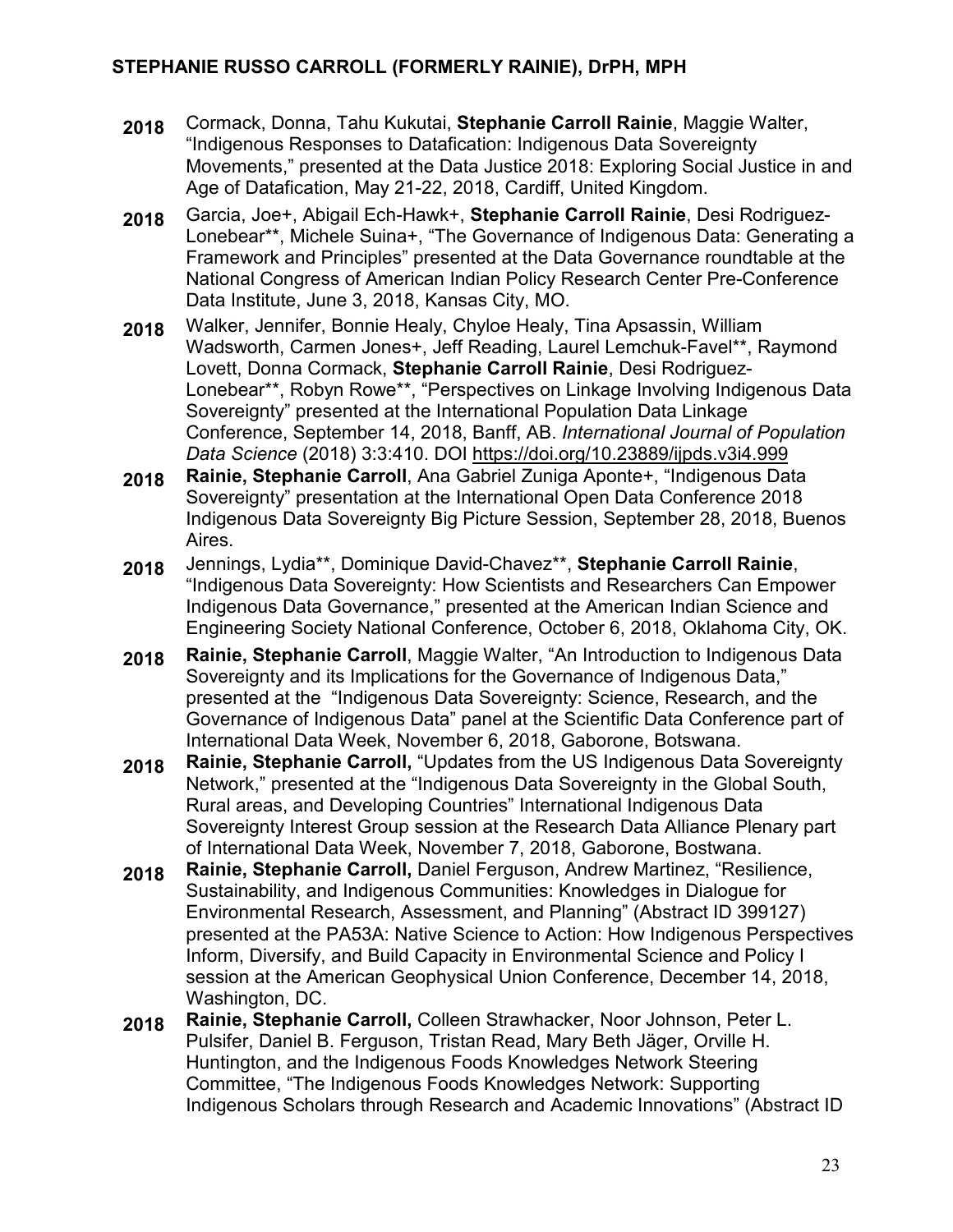451206) presented at the ED13A: From Either/or to Yes/and: Increasing Indigenous Participation in Science by Simultaneously Cultivating STEM and Cultural Identities II session at the American Geophysical Union Conference, December 10, 2018, Washington, DC.

- **2019** Cormack, Donna, Tahu Kukutai, **Stephanie Russo Carroll**, Maggie Walter, "Indigenous responses to datafication and data colonialism: Indigenous Data Sovereignty movements in Aotearoa New Zealand, Australia and the United States (A-318)**,"** presented at the 3rd Data Power Conference, 12 – 13 September 2019, Bremen, Germany.
- **2019** Jennings, Lydia, Mary Beth Jäger, Noor Johnson, **Stephanie Carroll Rainie**, "The Indigenous Foods Knowledges Network: Building Indigenous Led Collaborations across Biomes" PA54A-05 presented at the PA54A Growing Pains: Overcoming Obstacles and Working Together to Improve Research Collaboration in Science I session at the American Geophysical Union Conference, December 13, 2019, San Francisco, CA.
- \*\* Indicates student author
- + Indicates community author

## Peer-Reviewed Submitted Poster Presentations

*In Previous Rank*

- **2010 Rainie, Stephanie Carroll**, Stephen Cornell, Miriam Jorgensen, Rachel Rose Starks, Maura Grogan, "Tribal Community Management of Health Care: What are the Lessons?" Poster Presentation DiversityRx Conference, October 19, 2010, Baltimore, MD.
- **2013 Rainie, Stephanie Carroll**, Stephen Cornell, Miriam Jorgensen, Rachel Rose Starks, Maura Grogan, "Self Determination and American Indian Health Care: The Shift to Tribal Control," at the Center for American Indian Resilience Conference: Sharing Our Strengths and Stories of Resilience, August 7-8, 2013, Tucson, AZ.
- **2013 Rainie, Stephanie Carroll**, Stephen Cornell, Miriam Jorgensen, Rachel Rose Starks, Maura Grogan, "Self Determination and American Indian Health Care: The Shift to Tribal Control," at the Indigenous Day of Health, Mel and Enid Zuckerman College of Public Health, The University of Arizona, November 21, 2013, Tucson, AZ.
- **2014** Schultz, Jennifer Lee, Stephen Corral, Miriam Jorgensen, **Stephanie Carroll Rainie**, "Women and Work: Gender and Employment in American Indian Nations 1990-2010," at the Good Native Governance: Innovative Research in Law, Education, and Economic Development Conference, March 6-7, 2014, Los Angeles, CA.
- **2014 Rainie, Stephanie Carroll**, Stephen Cornell, Miriam Jorgensen, Rachel Rose Starks, Maura Grogan, "Self Determination and American Indian Health Care: The Shift to Tribal Control," at the Good Native Governance: Innovative Research in Law, Education, and Economic Development Conference, March 6-7, 2014, Los Angeles, CA.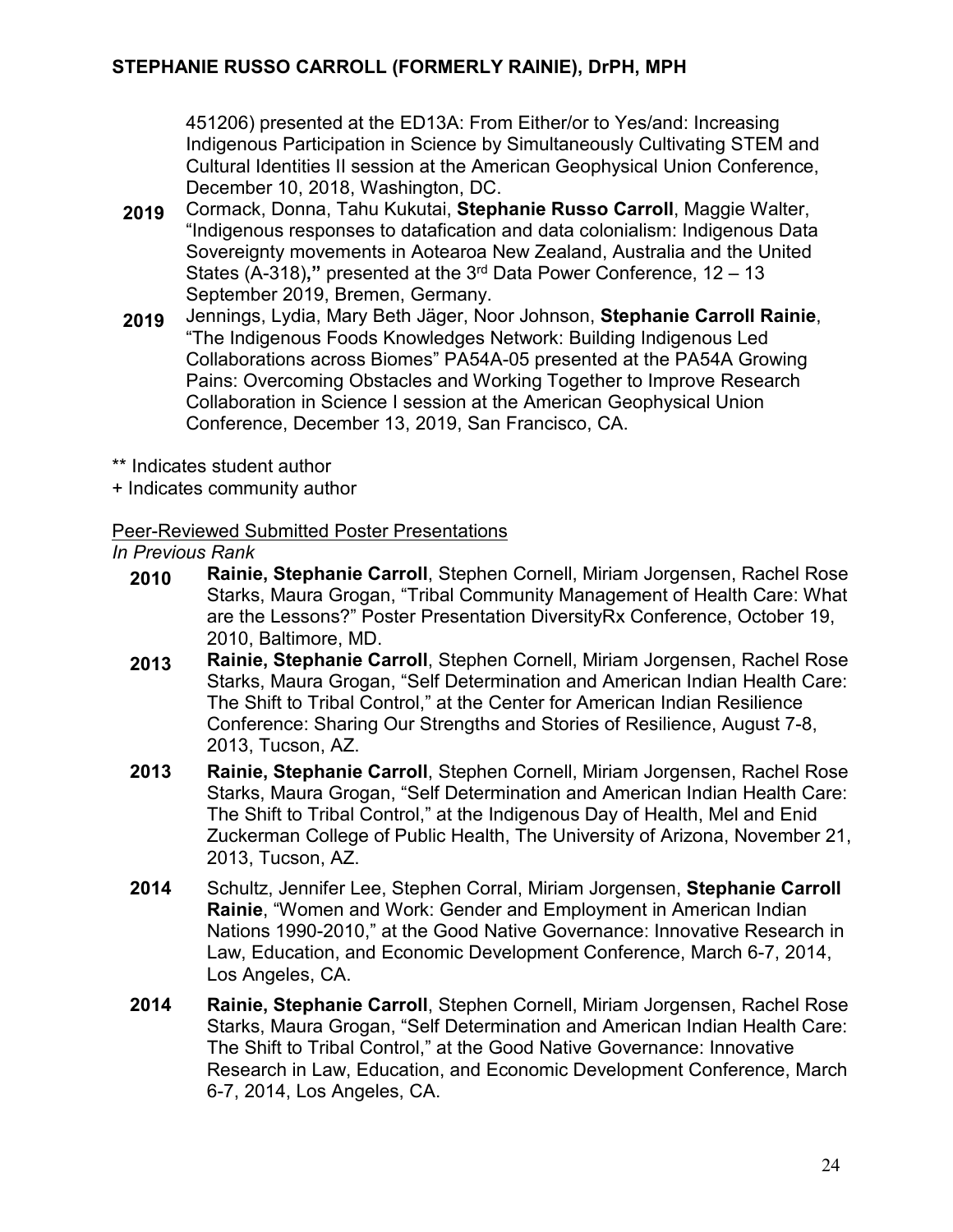- **2014** Schultz, Jennifer Lee, Stephen Corral, Miriam Jorgensen, **Stephanie Carroll Rainie**, "Women and Work: Gender and Employment in American Indian Nations 1990-2010," poster presentation at the National Congress of American Indians Mid-Year Conference Policy Research Center's Tribal Leaders/Scholars Forum, June 9-11, 2014, Anchorage, AK.
- **2015\* Rainie, Stephanie Carroll**, "Indigenous Community Wellness: Reimagining Indigenous Health," poster presentation at the National Congress of American Indians Mid-Year Conference Policy Research Center's Tribal Leaders/Scholars Forum, June 28, 2015, St. Paul, MN.

#### *In Current Rank*

- **2017 Rainie, Stephanie Carroll**, Daniel B. Ferguson, Andrew Martinez, "The Role of Reconciling Values in Efforts to Build Community Resilience to Global Environmental Change," poster presentation at the American Geophysical Union Conference, December 15, 2017, New Orleans, LA.
- **2018** David-Chavez, Dominique\*\*, **Stephanie Carroll Rainie,** Daniel B. Ferguson, Sarah LeRoy, Andrew Curley, Travis Lane+, Sheldwin Yazzie, "Supporting Tribal Data Governance for Community Climate Resilience: A Southwest Indigenous Climate Summit," presented at the PA43C: Indigenous Data Sovereignty: How Scientists and Researchers Can Empower Indigenous Data Governance session at the American Geophysical Union Conference, December 13, 2018, Washington, DC.
- **2018** Martinez, Andrew, **Stephanie Carroll Rainie**, "Using Data Sharing Agreements as Tools of Indigenous Data Governance: Current Uses and Future Options," presented at the PA43C: Indigenous Data Sovereignty: How Scientists and Researchers Can Empower Indigenous Data Governance session at the American Geophysical Union Conference, December 13, 2018, Washington, DC.
- **2019** Martinez, Andrew, **Stephanie Carroll Rainie**, "Indigenous Data Sovereignty Summit in Arizona: Building Shared Understanding and Identifying Tribal Leaders Needs," presented at the PA51E-0926: Science to Action: Transformative Partnerships to Advance Decision-Relevant Science II Posters session at the American Geophysical Union Conference, December 13, 2019, San Francisco, CA.

\*\* Indicates student author

+ Indicates community author

# **AWARDED GRANTS AND CONTRACTS**

#### Federal Grants

*In Previous Rank*

**2001-2002** U.S. Environmental Protection Agency. Support for the "Building Native Nations: Environment, Natural Resources, and Governance Conference." \$30,000. December 2001 – February 2002. Role: Co-PI (5% effort). PI J. Timeche.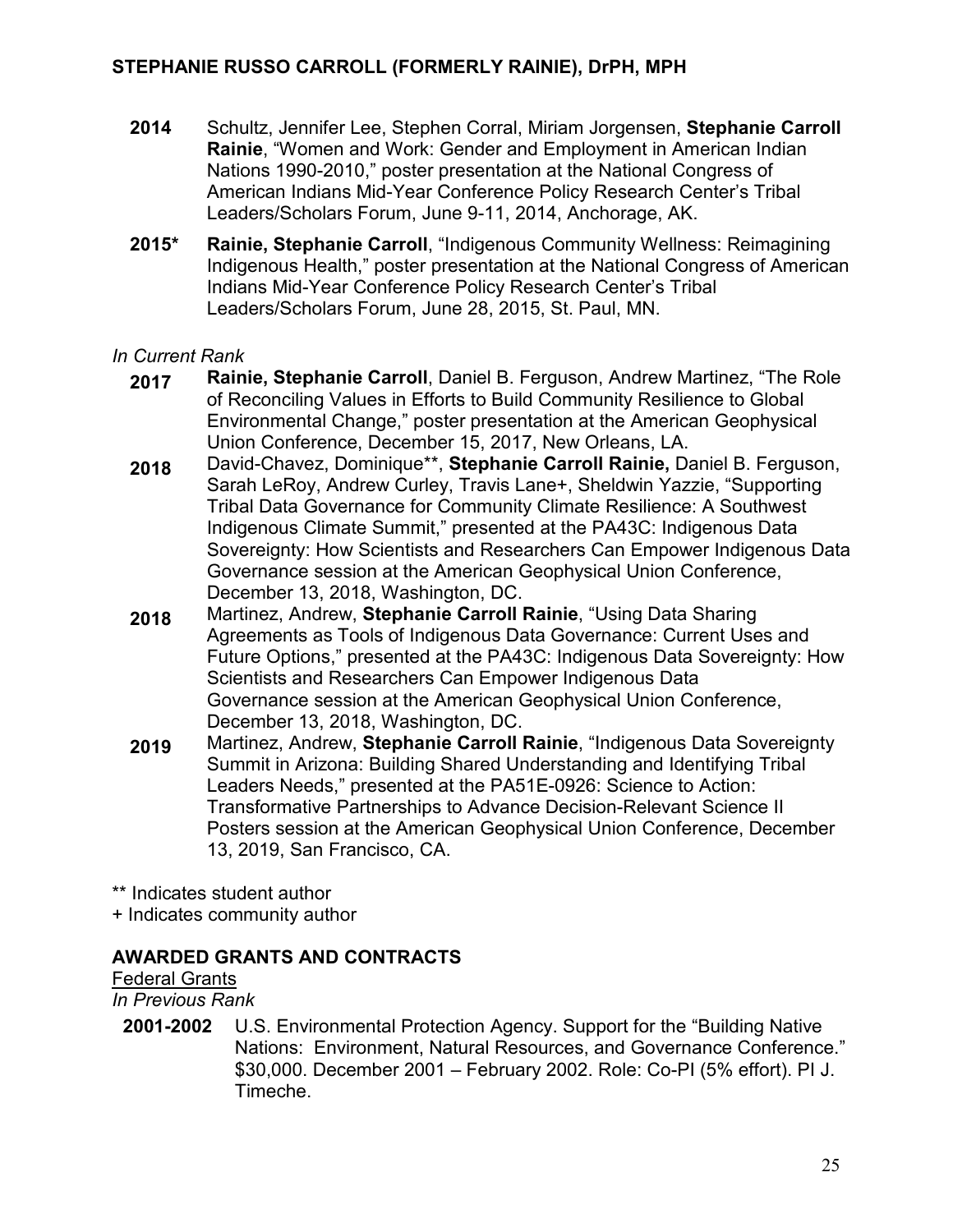**2001-2003** U.S. Environmental Protection Agency. "Executive Education Seminar on Environmental Issues, the U.S.-Mexico Border, and Tribal Sovereignty." \$15,000. October 2001 – March 2003. Role: Co-PI (5% effort). PI S. Cornell, Co-PIs R. Varady, R. Merideth, J. Timeche, and M. Begay.

#### *In Current Rank*

- **2015-2020** National Institute of Environmental Health Sciences and U.S. Environmental Protection Agency. "Center for Indigenous Environmental Health Research." \$5,000,000. August 2015 – May 2020. Role: Co-PI, Administrative Core, Pilot Project Core, and Career Development Investigator (50% effort). PI J. Burgess, Co-PIs M. Kurzius-Spencer, M.K. O'Rourke, C. Thomson, N. Teufel-Shone, R. Harris, N. Yuan, C.Hsu, P. Beamer, P. Harber, B. Mayer, R. Canales.
- **2017-2021** National Science Foundation. "Convergence NNA: Networking Indigenous Arctic and U.S. Southwest Communities on Knowledge Co-Production in Data Sciences." \$499,006. August 2017 – May 2021. Role: Co-PI (4.2% effort). PI C. Strawhacker, Co-Pis D. Ferguson, T. Reader, P. Pulsifer.
- **2017-2022** National Oceanic and Atmospheric Administration. "Collaboratively Assessing Critical Social-Ecological System Buffers to Help Build Regional Climate Resilience: The Climate Assessment for the Southwest." \$3,484,141. September 2017 – August 2022. Role: Co-PI (2.4% effort). PI D. Ferguson, and Co-PIs A. Meadow, J. Weiss, B. Owen, J. McMahan, B. Colby, C. Woodhouse, G. Frisvold, J. Overpeck, M. Keith, M. Crimmins, and H. Brown.
- **2019-2021** National Science Foundation. "Supporting Indigenous Scholars As Data Stewards and Leaders in STEM." \$138,000. July 2019 – June 2021. Role: Co-PI (no effort listed, effort needed based on project activity). PI D. David-Chavez.

#### Private Foundation Grants

Co-PI M. Jorgensen.

#### *In Previous Rank*

**2007** Morris K. Udall and Stewart L. Udall Foundation. Support for "Oct. 2007- Sept. 2008 Workplan." \$344,000. October 2007 – September 2008. Role: Co-PI (10% effort). PI S. Cornell and Co-PI R. Varady and C. Carpenter. **2008** Morris K. Udall and Stewart L. Udall Foundation. Support for "Oct. 2008- Sept. 2009 Workplan." \$330,000. October 2008 – September 2009. Role: Co-PI (10% effort). PI S. Cornell and Co-PI R. Varady and C. Carpenter. **2009** W.K. Kellogg Foundation. "Improving Healthcare Access in Native American Communities: What Can Tribes Do?" \$250,000. 2009 – 2010. Role: Proposal Author and Project Manager (25% effort). PI S. Cornell and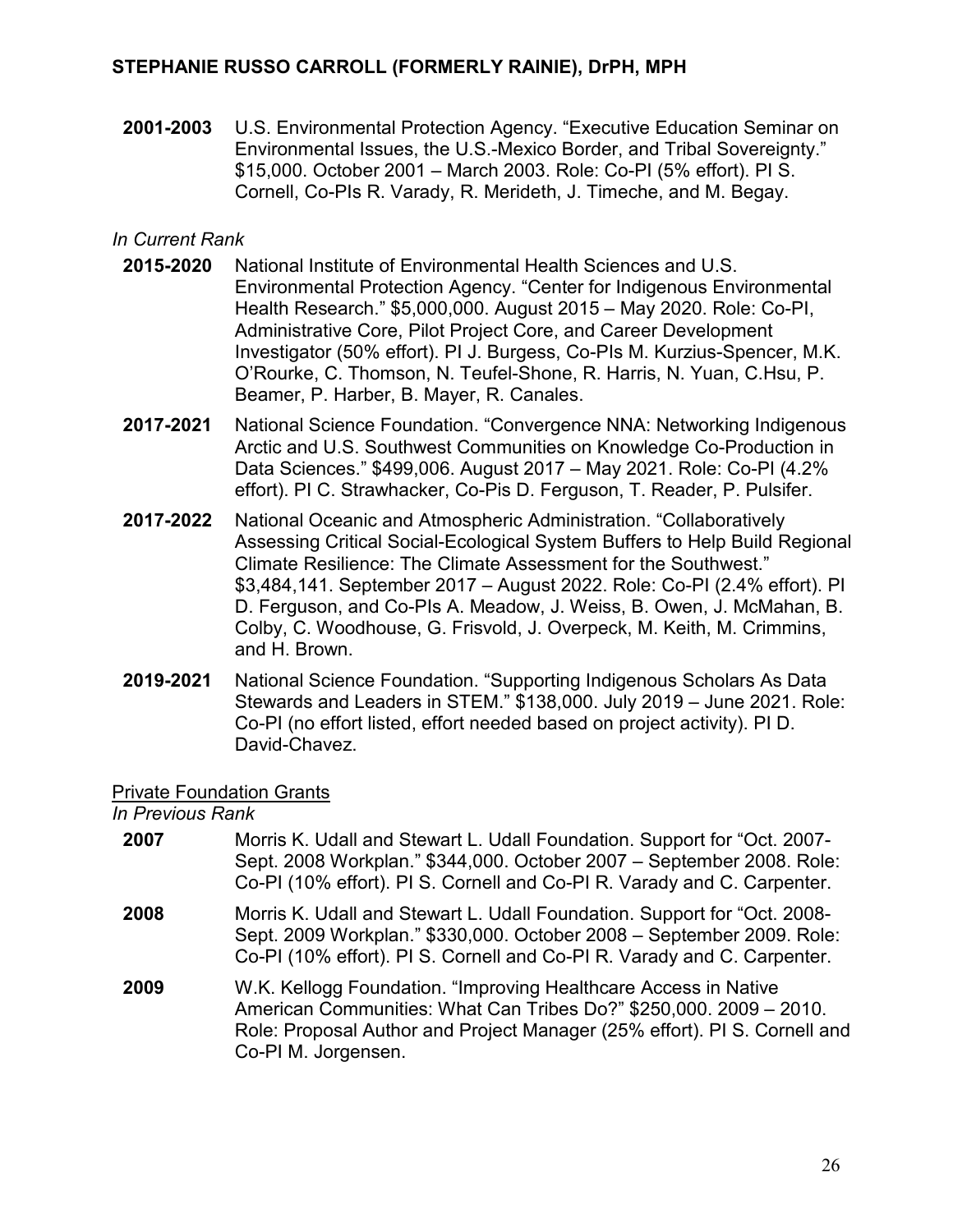- **2009** Morris K. Udall and Stewart L. Udall Foundation. Support for "Oct. 2009- Sept. 2010 Workplan." \$331,205. October 2009 – September 2010. Role: Co-PI (10% effort). PI S. Cornell and Co-PI R. Varady and C. Carpenter.
- **2010** Morris K. Udall and Stewart L. Udall Foundation. Support for "Oct. 2010- Sept. 2011 Workplan." \$330,000. October 2010 – September 2011. Role: Co-PI (7% effort). PI S. Cornell and Co-PI R. Varady and C. Carpenter..
- **2011-2014** W.K. Kellogg Foundation. "Beyond 'Health Care': Community, Governance, and Culture in the Health and Wellness of Native Nations." \$731,573. 2011 – 2014. Role: Proposal Author and Project Manager. PI S. Cornell and Co-PI M. Jorgensen.
- **2011** Morris K. Udall and Stewart L. Udall Foundation. Support for "Oct. 2011- Sept. 2012 Workplan." \$326,866. October 2011 – September 2012. Role: Co-PI (36% effort). PI S. Cornell and Co-PI R. Varady and C. Carpenter.
- **2012** Morris K. Udall and Stewart L. Udall Foundation. Support for "Oct. 2012- Sept. 2013 Workplan." \$285,504. October 2012 – September 2013. Role: Co-PI (22% effort). PI S. Cornell and Co-PI R. Varady and C. Carpenter.

| 2016 | Morris K. and Steward L. Udall Foundation. "Native Nations Institute for<br>Leadership, Management, and Policy." \$800,000. October 2015 -<br>September 2016. Role: Co-PI (43.5% effort). PI J. Timeche, and Co-Pis M.<br>Jorgensen, and S. Cornell. |
|------|------------------------------------------------------------------------------------------------------------------------------------------------------------------------------------------------------------------------------------------------------|
| 2017 | Morris K, and Steward L, Udall Foundation, "Native Nations Institute for<br>Leadership, Management, and Policy." \$800,000. October 2016 -<br>September 2017. Role: Co-PI (3.7% effort). PI J. Timeche, and Co-Pis M.<br>Jorgensen, and S. Cornell.  |
| 2018 | Morris K, and Steward L, Udall Foundation, "Native Nations Institute for<br>Leadership, Management, and Policy." \$800,000. October 2017 -<br>September 2018. Role: Co-PI (3.7% effort). PI J. Timeche, Co-Pis M.<br>Jorgensen, S. Cornell.          |
| 2019 | Morris K. and Steward L. Udall Foundation. "Native Nations Institute for<br>Leadership, Management, and Policy." \$800,000. October 2018 -<br>September 2019. Role: Co-PI (5% effort). PI J. Timeche, Co-Pis M.<br>Jorgensen.                        |
| 2020 | Morris K, and Steward L, Udall Foundation, "Native Nations Institute for<br>Leadership, Management, and Policy." \$800,000. October 2017 -<br>September 2018. Role: Co-PI (3.7% effort). PI J. Timeche, Co-Pis M.<br>Jorgensen, S. Cornell.          |
|      |                                                                                                                                                                                                                                                      |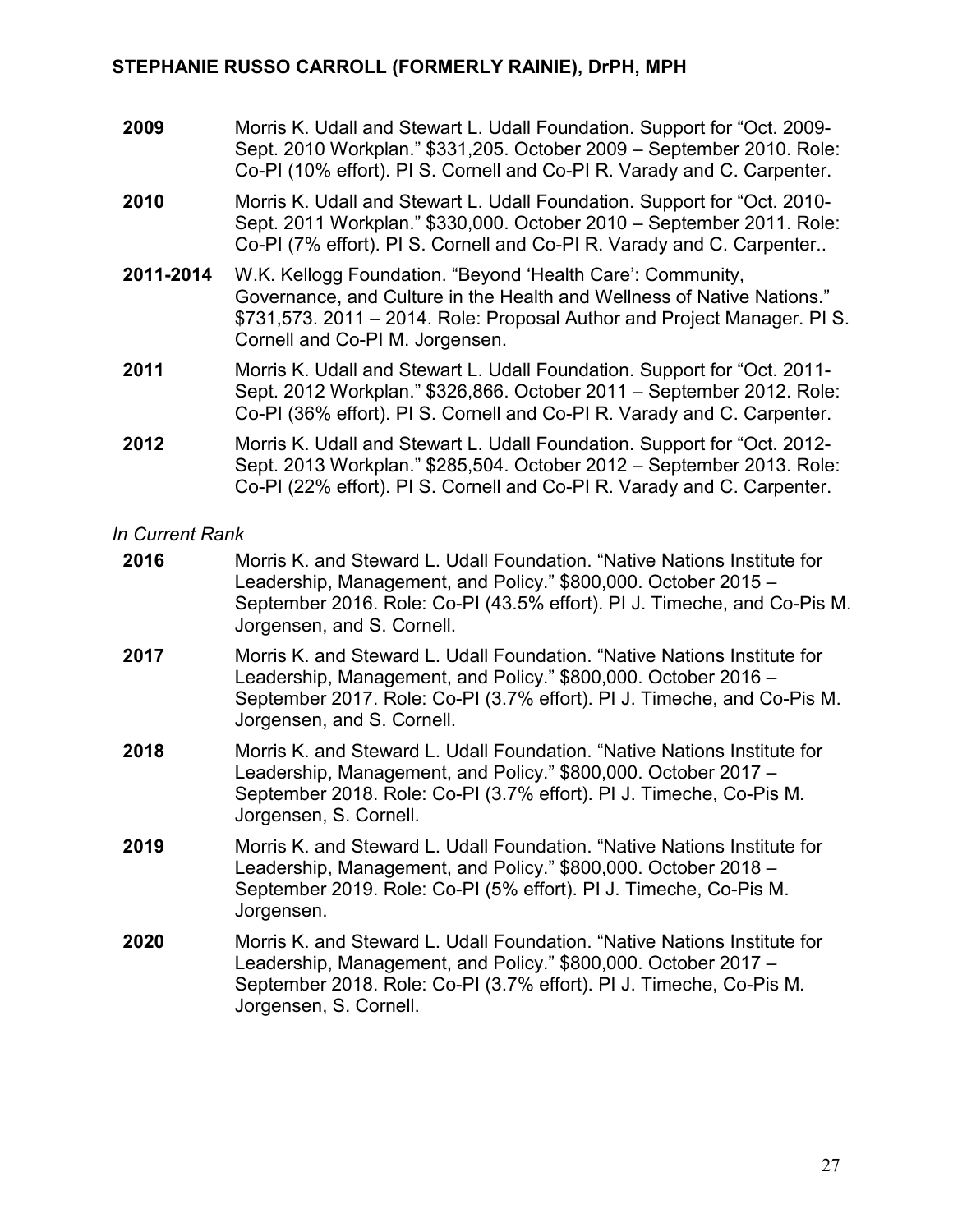Other Grants

*In Current Rank*

- **2017** University of New Mexico. "Nation Rebuilding for Wellness: Indigenous Data Sovereignty and Governace." \$10,076. March 2017 – June 2017. Role: PI (1.82% effort).
- **2019** University of Arizona Accelerate for Success. "Advancing an International Indigenous Data Sovereignty Research Strategy." \$14,879. July 2019 – June 2020. Role: PI (no effort listed, effort needed based on project activity). Co-PI Jameson Lopez.

#### **LIST OF COLLABORATORS AND THEIR ORGANIZATIONAL AFFILIATION**

University of Arizona *College of Agriculture and Life Sciences* Chief, Karletta Crimmins, Michael Frisvold, George Johnson, Micheal Kotutwa Weiss, Jeremy *College of Architecture, Planning, and Landscape Architecture* Keith, Ladd *College of Engineering* Bilgin, Ali *College of Law* Tatum, Melissa *College of Medicine* Altbach, Maria Bhattacharyya, Achyut Galons, Jean-Philippe Harris, David Kraft, Andrew MacPherson, Alison Huff Martin, Diego Romagnolo, Donato *College of Public Health* Beamer, Paloma Brown, Heidi Burgess, Jeff Canales, Robert Calhoun, Elizabeth Gomez, Jorge Harber, Philip Harris, Robin Hsu, Chiu-Hsieh Kurzius-Spencer, Margaret O'Rourke, Mary Kay Roe, Denise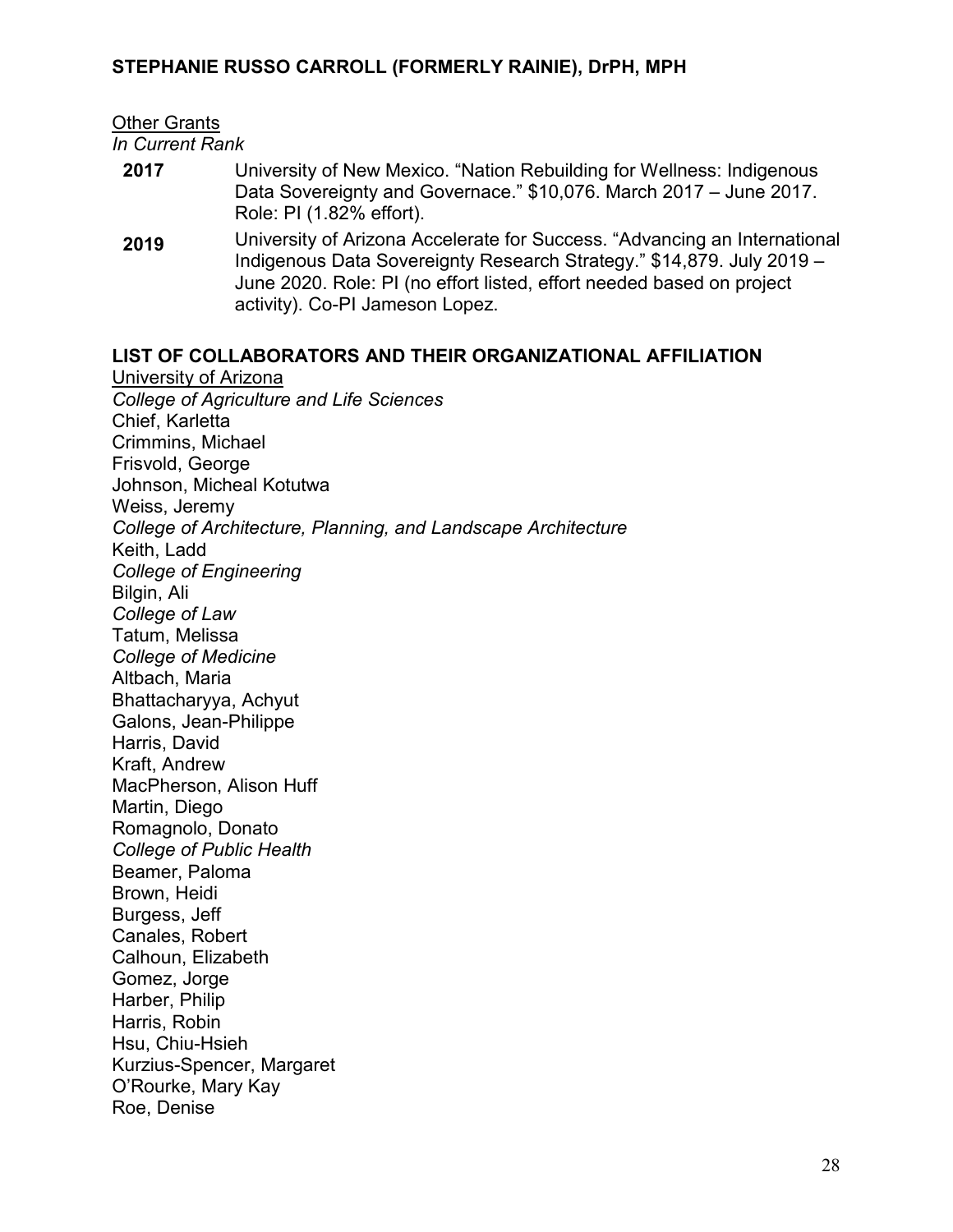Thomson, Cynthia Wilson, Jamie Yuan, Nicole *College of Social and Behavioral Sciences* Colby, Bonnie Hamann, Heidi Mayer, Brian Reader, Tristan Starks, Rachel Rose Trosper, Ron Woodhouse, Connie *Institute of the Environment* Ferguson, Daniel LeRoy, Sarah McMahan, Ben Meadow, Alison Owen, Gigi Walker, Althea *Native Nations Institute* Cornell, Stephen David-Chaves, Dominique M. Ellenwood, Cheryl Garba, Ibrahim Jäger, Mary Beth Jennings, Lydia Jorgensen\*, Miriam Martinez, Andrew Rodriguez-Lonebear, Desi Timeche, Joan *Udall Center for Studies in Public Policy* Lopez Hoffman, Laura

#### External

Akee, Randall, *University of California, Los Angeles*  Anderson, Jane, *New York University* Apsassin, Tina, *Alberta First Nations Information Governance Centre* Arbour, Laura, *University of British Columbia and University of Victoria* Arsenault, Jaime, *Nestu'et Collaborative*  Axelsson, Per, *Umea University* Ballantyne, Leah L., *University of British Columbia* Barton, Krysta S., *Seattle Children's Hospital and Research Institute* Bengoetxea, Joxerramon, *University of the Basque Country, Spain* Black, Jessica, *University of Alaska, Fairbanks* Briggs*,* Eileen, *Bush Foundation* Burke, Wylie, *University of Washington* Caron, Nadine, *University of British Columbia and British Columbia Cancer Agency*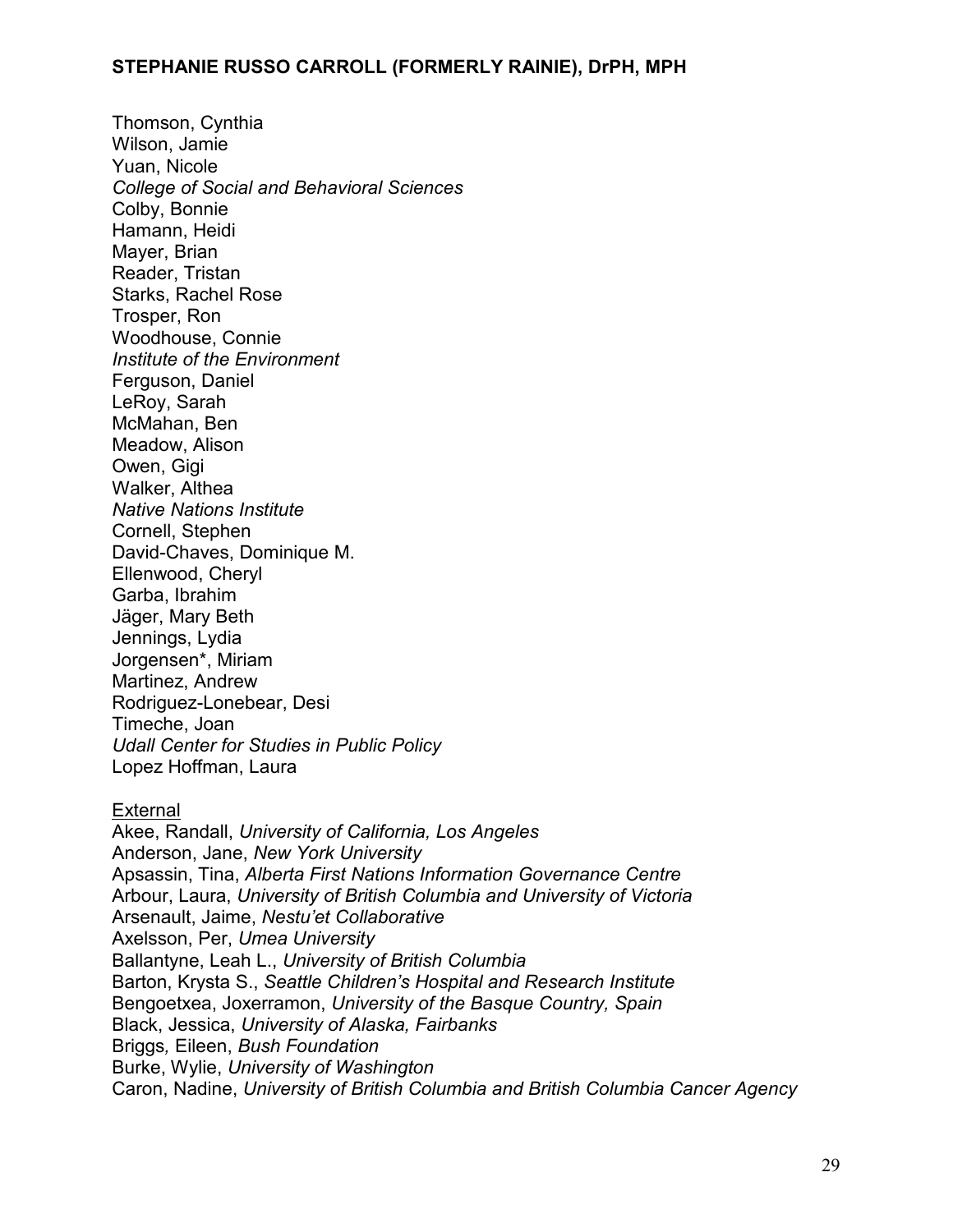Chapman, Jan, *Australian National University* Cohen, Allison, *University of San Francisco* Cormack, Donna, *University of Otago, New Zealand* Curley, Andrew, *University of North Carolina* Echo-Hawk, Abigail, *Urban Indian Health Institute* Figueroa-Rodríguez, Oscar Luis, *Colegio de Postgraduados, Campus Montecillo* Garrison, Nanibaa' A., *University of Washington* Gonzalez*,* Angela, *Arizona State University*  Grogan, Maura, *Grogan-Cornell Consulting* Healy, Bonnie, *Alberta First Nations Information Governance Centre* Healy, Chyloe, *Alberta First Nations Information Governance Centre* Holbrook, Jarita, *University of Western Cape, South Africa* Huntington, Orville, *Tanana Chiefs Conference* Hudson, Maui, *University of Waikato* Johnson, Noor, *University of Colorado, Boulder* Jones, Carmen, *Chiefs of Ontario* Juan, Amy, *Sovereign Remedies LLC* Kukutai\*, Tahu, *University of Waikato* Lane, Travis, *Inter Tribal Council of Arizona* Larson, Shawna, *Chickaloon Village Traditional Council and Native Movement LLC* Lee, Vanessa, *University of Sydney* Lemchuk-Favel, Laurel, *First Nations Health Authority* Lovett, Raymond, *Australian National University* Maher, Bobby, *Australian National University* Mai, Thyvu, *University of Washington* Materechera, Simeon, *North West University, South Africa* Overpeck, Jonathan, *University of Michigan* Palmanteer-Holder, Lynn, *University of Washington* Parker, Tassy, *University of New Mexico* Parsons, Mark, *Rensselaer* Phillips, Gwen, *Ktunaxa Nation*  Porter, Kathryn M., *Seattle Children's Hospital and Research Institute* Prehn, Jacob, *University of Tasmania* Pulsifer, Peter, *Carleton University* Raseroka, Kay, *Joint Minds Consult, Botswana* Reading, Jeff, *Simon Fraser University* Riggs*,* Patricia, *Consultant* Rowe, Robyn, *Laurentian University, Canada* Sara, Rodrigo, *CGIAR/Biodiversity International, Italy* Strawhacker, Colleen, *National Science Foundation* Stull, Ginger, *University of Pennsylvania* Suina, Michele, *Albuquerque Area Southwest Tribal Epidemiology Center*  Teufel-Shone, Nicolette, *Northern Arizona University* Taualii, Maile, *Kaiser Permanente*  Wadsworth, William, *Alberta First Nations Information Governance Centre* Walker, Jennifer, *Laurentian University*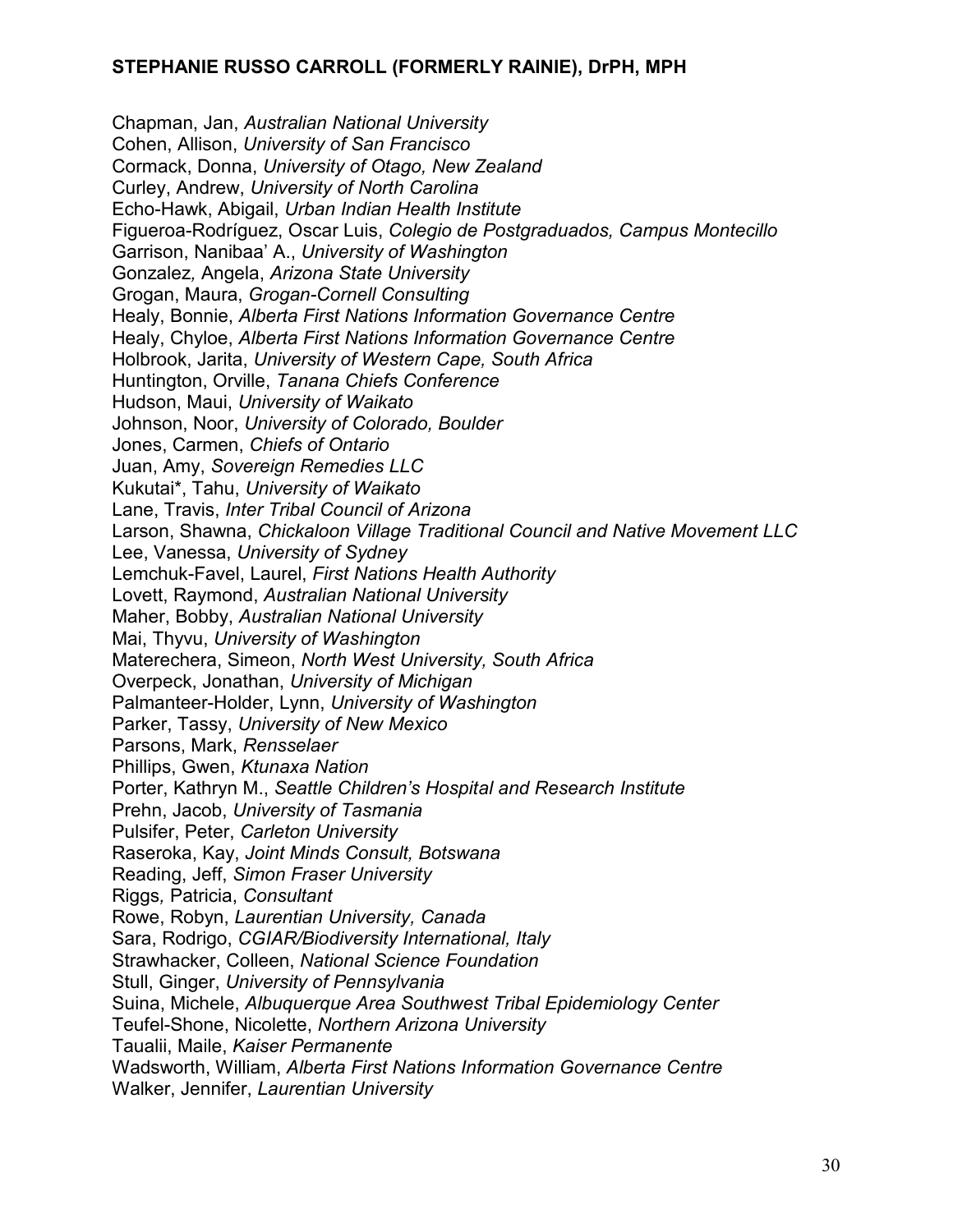Walter, Maggie, *University of Tasmania* White\*, Jerry P., *Western University* Whiting, Denali, *Alaska Humanities Forum* Wingert, Susan, *Western University* Yazzie, Jenene, *Sixth World Solutions* Yazzie, Sheldwin, *Albuquerque Area Southwest Tribal Epidemiology Center*

• Also co-editor at International Indigenous Policy Journal

#### Dissertation Committee

Nicolette Teufel-Shone (Professor, Health Sciences, Northern Arizona University) John Ehiri (Professor/Department Chair, College of Public Health, University of Arizona) Douglas Taren (Professor/Associate Dean, College of Public Health, University of Arizona)

Celestino Fernandez (Professor Emeritus, College of Social and Behavioral Sciences, University of Arizona)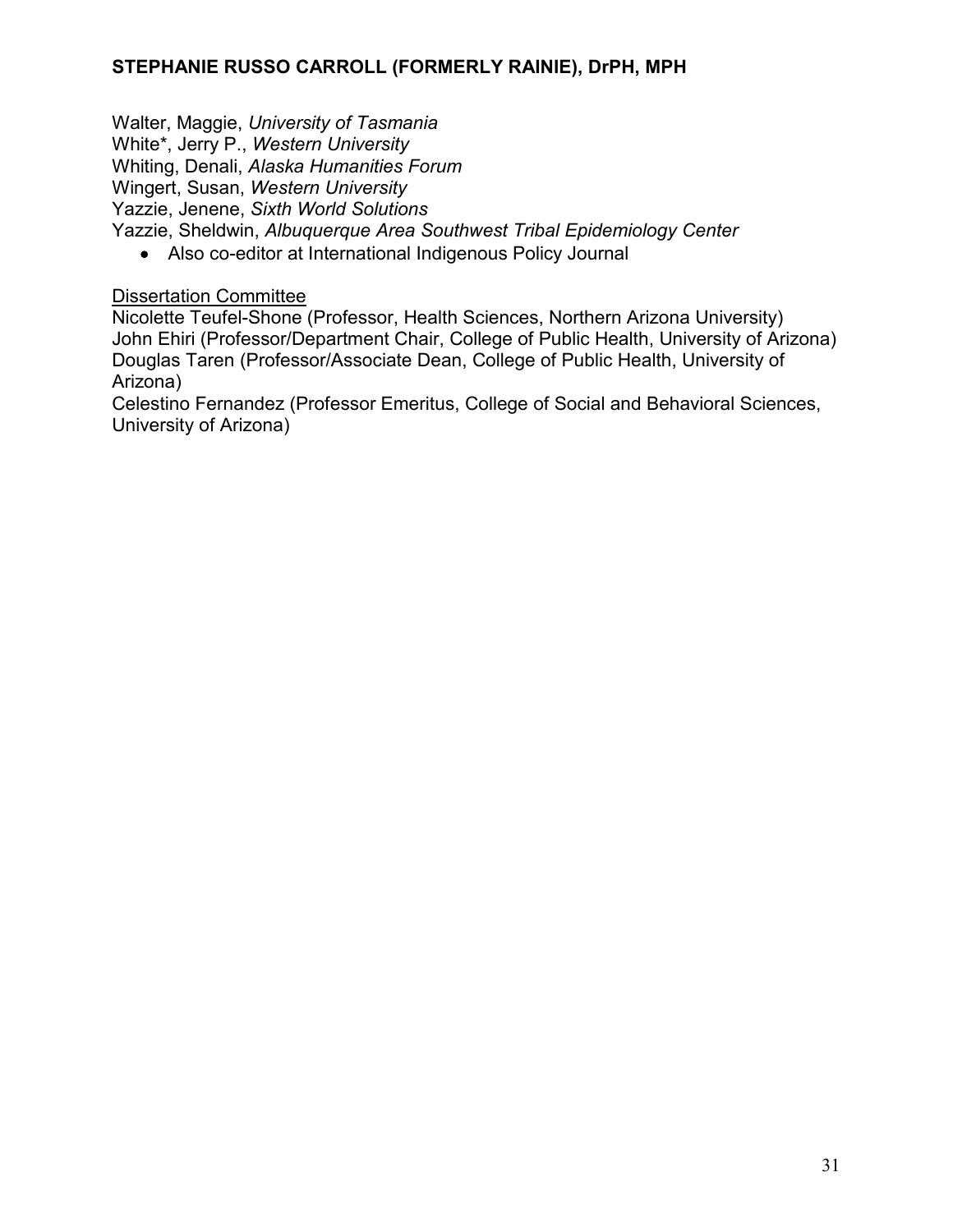#### **TEACHING AND MENTORING**

**Courses** 

| 2011-2013 | Teaching Assistant, CPH 628: Public Health Research and Evaluation, |
|-----------|---------------------------------------------------------------------|
|           | Mel and Enid Zuckerman College of Public Health, The University of  |
|           | Arizona, Tucson, AZ.                                                |

- **2012-2014** Instructor, CPH 697A: Urban Service Learning, Mel and Enid Zuckerman College of Public Health, The University of Arizona, Tucson, AZ.
- **2017** Instructor, Law 631N: Exploring Data for Nation Building: Indigenous Data Sovereignty and Governance, January in Tucson, Indigenous Peoples Law and Policy Program, College of Law, The University of Arizona, Tucson, AZ.
- **2018-2019** Instructor, Law 631P: Exploring Data for Nation Building: Indigenous Data Sovereignty and Governance, January in Tucson, Indigenous Peoples Law and Policy Program, College of Law, The University of Arizona, Tucson, AZ.

#### Invited Lectures

*Mel and Enid Zuckerman College of Public Health, University of Arizona*

- **2012** "American Indian Health and Historical Trauma," CPH 535: Multicultural Health Beliefs.
- **2013** "American Indian Health and Tribal Control of Health Care Services," CPH 535: Multicultural Health Beliefs.
- **2014** "American Indian Health and Tribal Control of Health Care Services," CPH 535: Multicultural Health Beliefs.
- **2015** "American Indian Health and Tribal Control of Health Care Services," CPH 535: Multicultural Health Beliefs.
- **2015** "Residence, Connectedness, and Community: Tribal Citizenship in the 21st Century," Health Policy and Management Seminar, November 3, 2015.
- **2016** "Working Toward an Indigenous Social Determinants of Health Framework," CPH 564: Indigenous Health and Resilience, Dr. Nicolette Teufel-Shone, January 21, 2016.
- **2016** "Strengthening Tribal Health: Weaving Together Indigenous Knowledge and Western Science," CPH 535: Multicultural Health Beliefs, Dr. Sam Sabo, September 28, 2016.
- **2017** "Strengthening Tribal Health: Weaving Together Indigenous Knowledge and Western Science," CPH 535: Multicultural Health Beliefs, Dr. Laurie Krupski, University of Arizona, September 13, 2017.
- **2017 "**Native Nations in a Changing Global Society," RD F325: Rural Development Principles and Practices, Dr. Jessica Black at the University of Alaska in Fairbanks, November 21, 2017.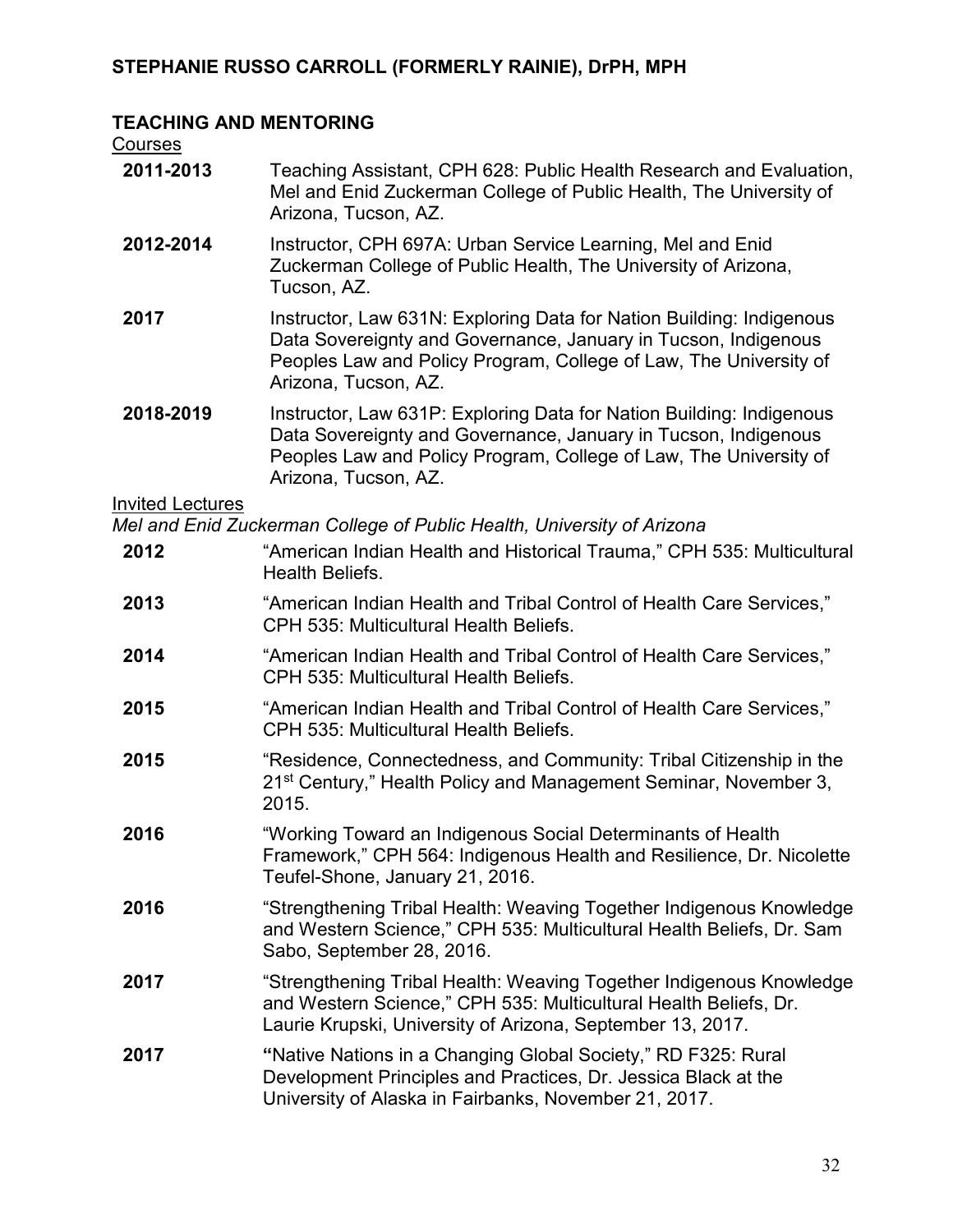| 2018          | "Indigenous Health," HPS 577: Sociocultural and Behavioral Aspects of<br>Public Health, Dr. Nicole Yuan, University of Arizona, March 29, 2018.                                                                                                 |                                                                                                           |  |
|---------------|-------------------------------------------------------------------------------------------------------------------------------------------------------------------------------------------------------------------------------------------------|-----------------------------------------------------------------------------------------------------------|--|
| 2018          | "Indigenous Health," CHS/SOC 437: Health of Indigenous Populations,<br>Dr. Jennifer Schultz De La Rosa, University of Arizona, October 2,<br>2018.                                                                                              |                                                                                                           |  |
| 2019          | "Strengthening Indigenous Health: The Role of Indigenous Data<br>Sovereignty in Advancing Health and Well-being," HPS 577:<br>Sociocultural and Behavioral Aspects of Public Health, Dr. Nicole Yuan,<br>University of Arizona, March 28, 2019. |                                                                                                           |  |
| 2019          | "The Significance of Indigenous Data Sovereignty for Science<br>Diplomacy," ENGR 495/595: Science, Health and Engineering<br>Diplomacy, Dr. Hassan Vafai, University of Arizona, April 10, 2019.                                                |                                                                                                           |  |
| 2019          | "Indigenous Data Sovereignty for Museum Studies," MSMS-GA<br>3330.005: Topics in Museum Studies: Decolonizing Museums, Dr.<br>Jane Anderson, New York University, May 13, 2019                                                                  |                                                                                                           |  |
| 2019          | "The Significance of Indigenous Data Sovereignty and Governance,"<br>RNR 546: Principles of Research, Dr. David Breshears, University of<br>Arizona, November 13, 2019                                                                          |                                                                                                           |  |
|               | <b>Academic and Professional Mentoring</b>                                                                                                                                                                                                      |                                                                                                           |  |
| 2019-present  | Ibrahim Garba, SJD doctoral candidate,<br>University of Arizona.                                                                                                                                                                                | Dissertation committee,<br>post doctoral<br>mentorship, research<br>practice, professional<br>development |  |
| 20919-present | Leonard Mukosi, SJD doctoral candidate,<br>University of Arizona.                                                                                                                                                                               | Dissertation chair,<br>research practice,<br>professional<br>development                                  |  |
| 2018-present  | Liz Hardesty, Public Health Policy and<br>Management masters student, University<br>of Arizona.                                                                                                                                                 | Faculty advisor,<br>research practice,<br>professional<br>development                                     |  |
| 2018-present  | Danella Hall, Health Promotion Sciences<br>masters student, University of Arizona.                                                                                                                                                              | Research practice,<br>professional<br>development                                                         |  |
| 2018-2018     | Shah Priyanshi, Public Health Policy and<br>Management masters student, University<br>of Arizona.                                                                                                                                               | Faculty advisor,<br>research practice,<br>professional<br>development                                     |  |
| 2018-present  | Brittney Trang, Public Health Policy and<br>Management masters student, University<br>of Arizona.                                                                                                                                               | Faculty advisor,<br>research practice,                                                                    |  |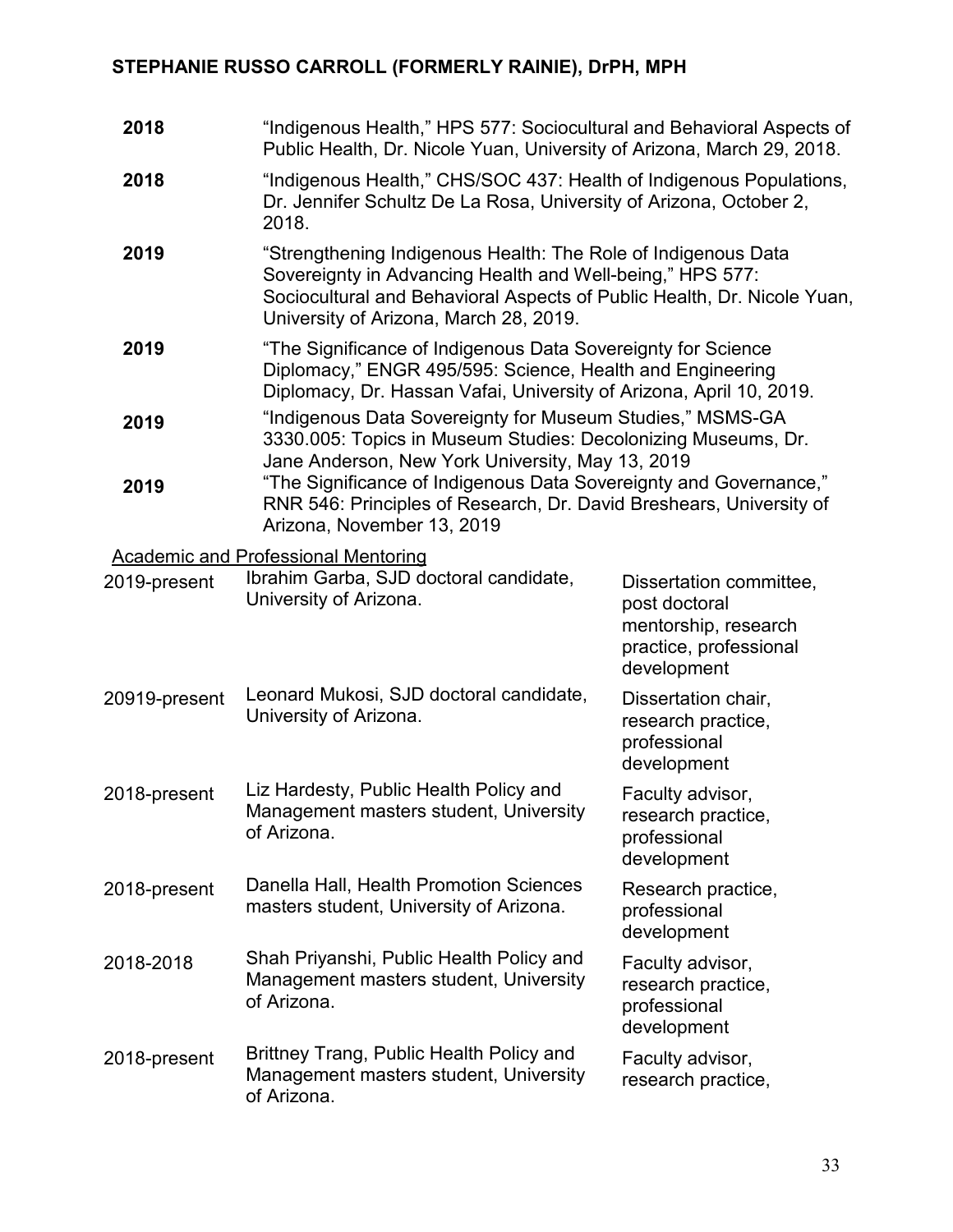professional development

| 2018-present | Bryna Koch, Public Health Policy and<br>Management doctoral student, University<br>of Arizona.                                   | Comprehensive exams<br>committee member,<br>research practice,<br>professional<br>development |
|--------------|----------------------------------------------------------------------------------------------------------------------------------|-----------------------------------------------------------------------------------------------|
| 2018-present | Dominque David-Chavez, Human<br>Dimensions of Natural Resources doctoral<br>candidate, Colorado State University                 | Post doctoral<br>mentorship, research<br>practice, professional<br>development                |
| 2018-present | Ashleigh Thomson, Anthropology doctoral<br>student, University of Arizona                                                        | Research practice,<br>professional<br>development                                             |
| 2018-present | Yoshira Ornelas Van Horne, Environmental<br>Health Sciences doctoral student,<br>University of Arizona                           | Research practice,<br>professional<br>development                                             |
| 2018-present | Nathan Lothrop, Environmental Health<br>Sciences doctoral student, University of<br>Arizona                                      | Research practice,<br>professional<br>development                                             |
| 2018-present | Michael Johnson, Natural Resources and<br>American Indian Studies doctoral<br>candidate, University of Arizona.                  | Research practice,<br>professional<br>development                                             |
| 2018-present | Carrie Joseph, Soil, Water, and<br><b>Environmental Sciences and Public Health</b><br>doctoral candidate, University of Arizona. | Research practice,<br>professional<br>development                                             |
| 2017-present | Jamie Wilson, Health Promotion Sciences<br>doctoral candidate, University of Arizona.                                            | <b>Dissertation committee</b><br>member, research<br>practice, professional<br>development    |
| 2017-2019    | Alicia Thompson, Public Health Policy and<br>Management doctoral candidate,<br>University of Arizona.                            | <b>Dissertation committee</b><br>member, research<br>practice, professional<br>development    |
| 2017-present | Lydia Jennings, Soil, Water, and<br><b>Environmental Sciences doctoral</b><br>candidate, University of Arizona.                  | Research practice,<br>professional<br>development                                             |
| 2017-present | Tammie Morago, American Indian Studies<br>masters student, University of Arizona.                                                | Thesis advisor, research<br>practice, professional<br>development                             |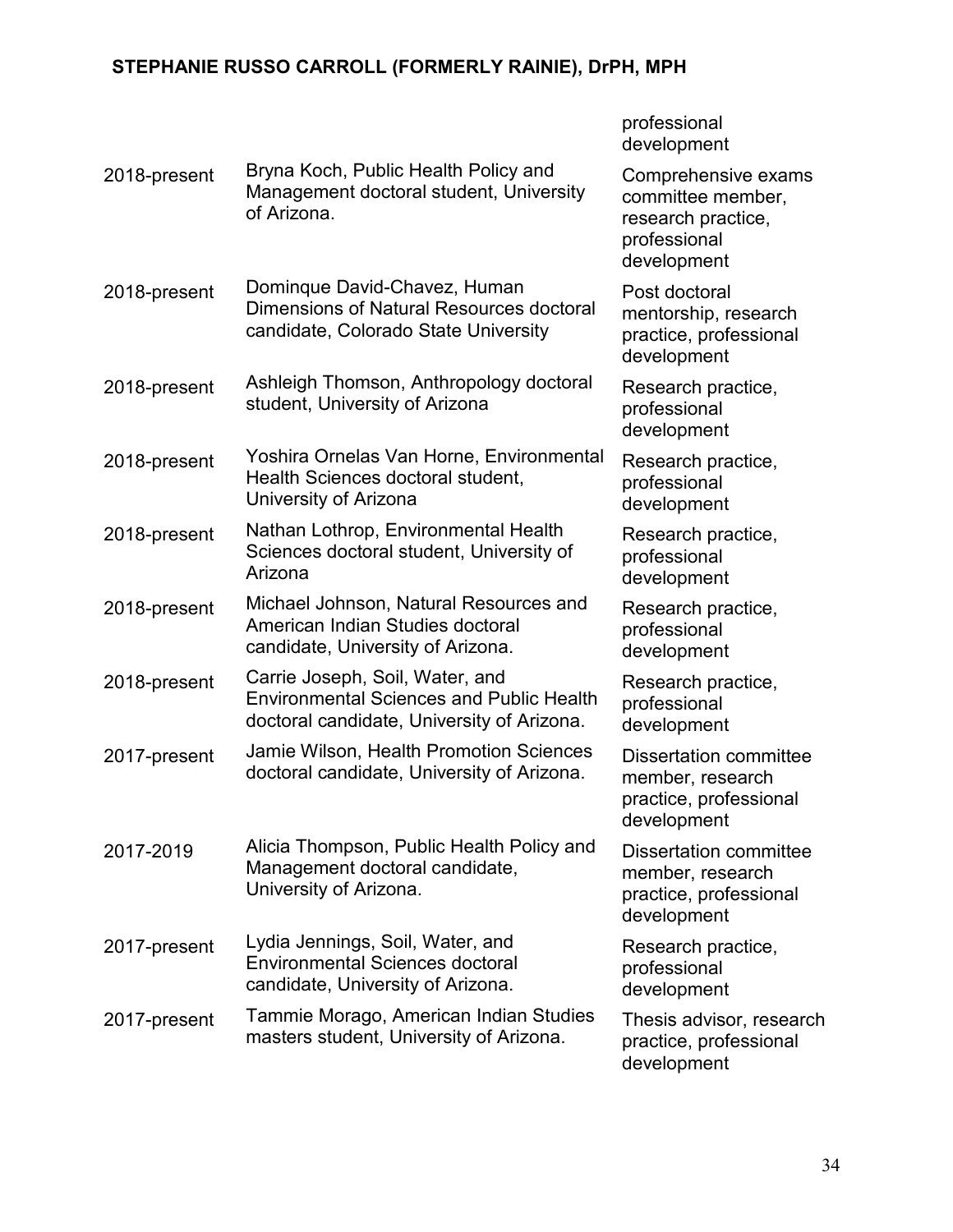| 2017-present | Donna Lewandowski, Public Health Policy<br>and Management masters student,<br>University of Arizona.                                                                                                                                                             | Faculty advisor,<br>research practice,<br>professional<br>development                                                           |
|--------------|------------------------------------------------------------------------------------------------------------------------------------------------------------------------------------------------------------------------------------------------------------------|---------------------------------------------------------------------------------------------------------------------------------|
| 2017-present | Jennifer Richards, Health Promotion<br>Sciences doctoral candidate, University of<br>Arizona.                                                                                                                                                                    | Comprehensive exams<br>committee member,<br>dissertation committee<br>member, research<br>practice, professional<br>development |
| 2016-present | Ramona Nozhackum, Higher Education<br>masters student, Northern Arizona<br>University.                                                                                                                                                                           | Research practice,<br>professional<br>development                                                                               |
| 2016-present | Christina Ore de Boehm, DrPH, Public<br>Health Policy and Management 2018,<br>University of Arizona. "Indigenous Health<br><b>Systems: An Emergent Yaqui Centered</b><br><b>Framework for Public Health Practice"</b>                                            | Doctoral committee<br>member, research<br>practice, professional<br>development                                                 |
| 2016-present | Kari Quiballo, American Indian Studies<br>doctoral candidate, NNI Graduate<br><b>Research Associate</b>                                                                                                                                                          | Doctoral committee<br>member, research<br>practice, professional<br>development                                                 |
| 2016-2017    | Adonis Trujillo, Eller College of<br>Management MBA student, NNI Graduate<br><b>Research Assistant.</b>                                                                                                                                                          | Research practice,<br>professional<br>development                                                                               |
| 2016-2018    | Leonard Bruce, Science and Technology<br>Policy masters student, Arizona State<br>University, Native Nations Institute<br>Graduate Research Intern.                                                                                                              | Research practice,<br>professional<br>development                                                                               |
| 2016-2018    | Ali Gabriel, DrPH, Public Health Policy and<br>Management 2018, University of Arizona.<br>"Increasing Patient Satisfaction in a Rural<br><b>Hospital Emergency Department: A Quality</b><br>Improvement Project Using Failure Mode &<br><b>Effects Analysis"</b> | Doctoral committee<br>member, research<br>practice, professional<br>development                                                 |
| 2016-2017    | <b>Tahmin Hassan, Molecular and Cellular</b><br><b>Biology Honors College Student, University</b><br>of Arizona. "Ethical Considerations when<br>conducting research with Native Nations"                                                                        | Senior capstone project<br>faculty chair, research<br>practice, professional<br>development                                     |
| 2015-present | Desi Rodriguez-Lonebear, dual doctoral<br>candidate, University of Arizona<br>(Sociology) & University of Waikato<br>(Demography).                                                                                                                               | Research practice,<br>professional<br>development                                                                               |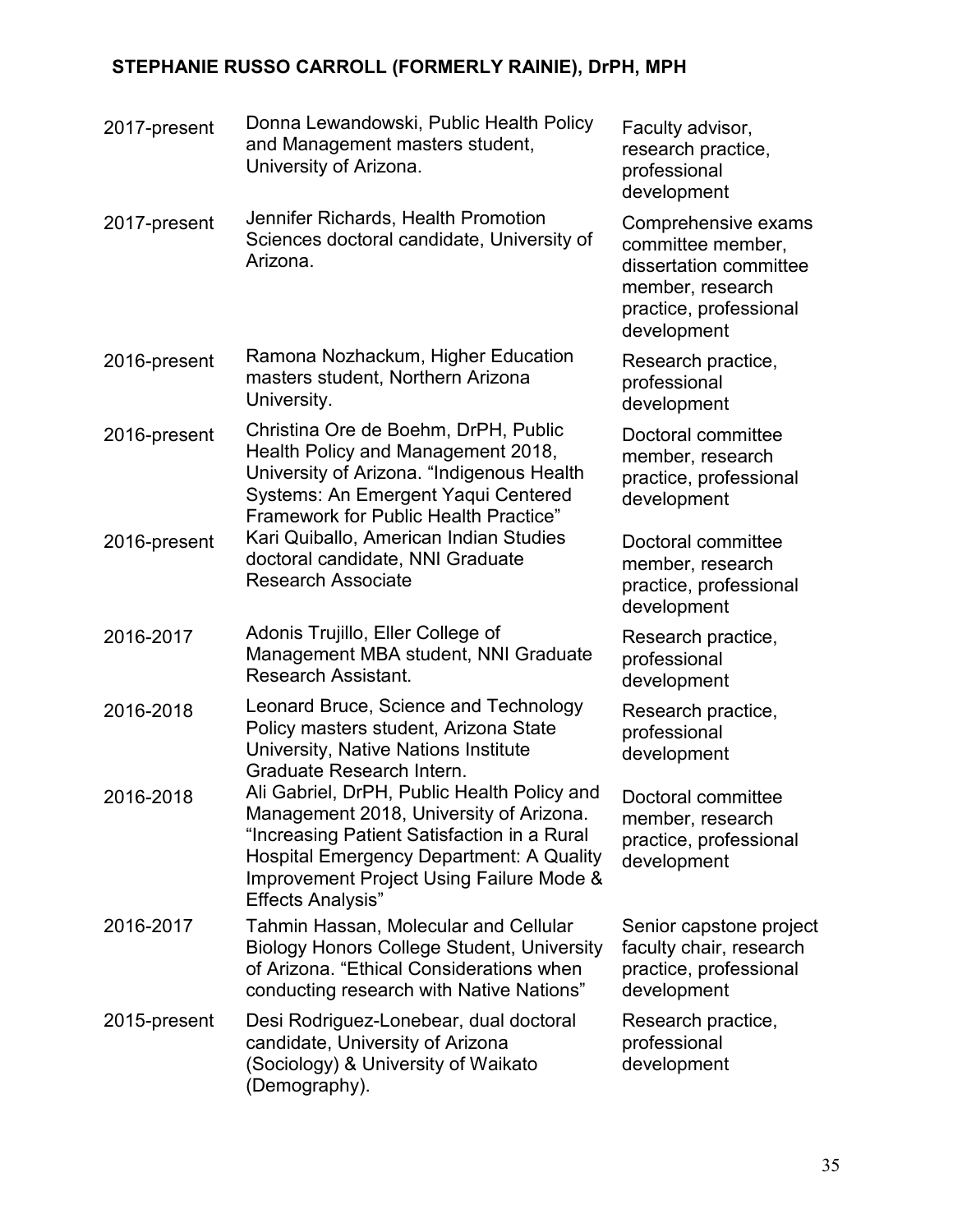| 2015-2017                 | Claudia Shantall Reynoso, MS student<br>conservation biology, University of Arizona.<br>" Urban Green Space as a Human Health<br>Resource in Cities" | Masters thesis<br>committee member,<br>research practice                                     |
|---------------------------|------------------------------------------------------------------------------------------------------------------------------------------------------|----------------------------------------------------------------------------------------------|
| 2015-present              | Andrew Martinez, Research Specialist,<br>NNI, University of Arizona.                                                                                 | Research practice,<br>professional<br>development                                            |
| 2015                      | Zachary Miller, MPH student, University of<br>Victoria.                                                                                              | Research practice,<br>professional<br>development                                            |
| 2014-2017                 | Yadira Caballero, Research Program<br>Coordinator, NNI, University of Arizona.                                                                       | Research practice,<br>research administration,<br>professional<br>development                |
| 2014-present              | Danielle Hiraldo, Senior Researcher, NNI,<br>University of Arizona.                                                                                  | Research practice,<br>research administration,<br>professional<br>development                |
| 2014-2015                 | Kyli Washburn, Senior Office Specialist,<br>NNI, University of Arizona.                                                                              | Office administration,<br>professional<br>development                                        |
| 2014-2015                 | Aurora Virginia Trujillo, master's student<br>Public Health, University of Arizona.                                                                  | Research practice                                                                            |
| 2017-present<br>2013-2015 | <b>Heather Dreifuss, Health Promotion</b><br>Sciences doctoral student, University of<br>Arizona.                                                    | Dissertation Committee,<br>research practice,<br>professional<br>development                 |
| 2013-2014                 | Rakim Soobratty, IT and Infrastructure<br>Coordinator, Udall Center, University of<br>Arizona.                                                       | Office administration                                                                        |
| 2012-2014                 | Akenabah Begay, Administrative<br>Associate, NNI, University of Arizona.                                                                             | Office administration,<br>professional<br>development                                        |
| 2011-2016                 | Jennifer Lee Schultz, Senior Researcher,<br>NNI; previous Sociology doctoral<br>candidate; University of Arizona.                                    | Research practice,<br>leadership, research<br>administration,<br>professional<br>development |
| 2011-2013                 | Suzy Brown, Accountant Senior, NNI,<br>University of Arizona.                                                                                        | Research administration,<br>professional<br>development                                      |